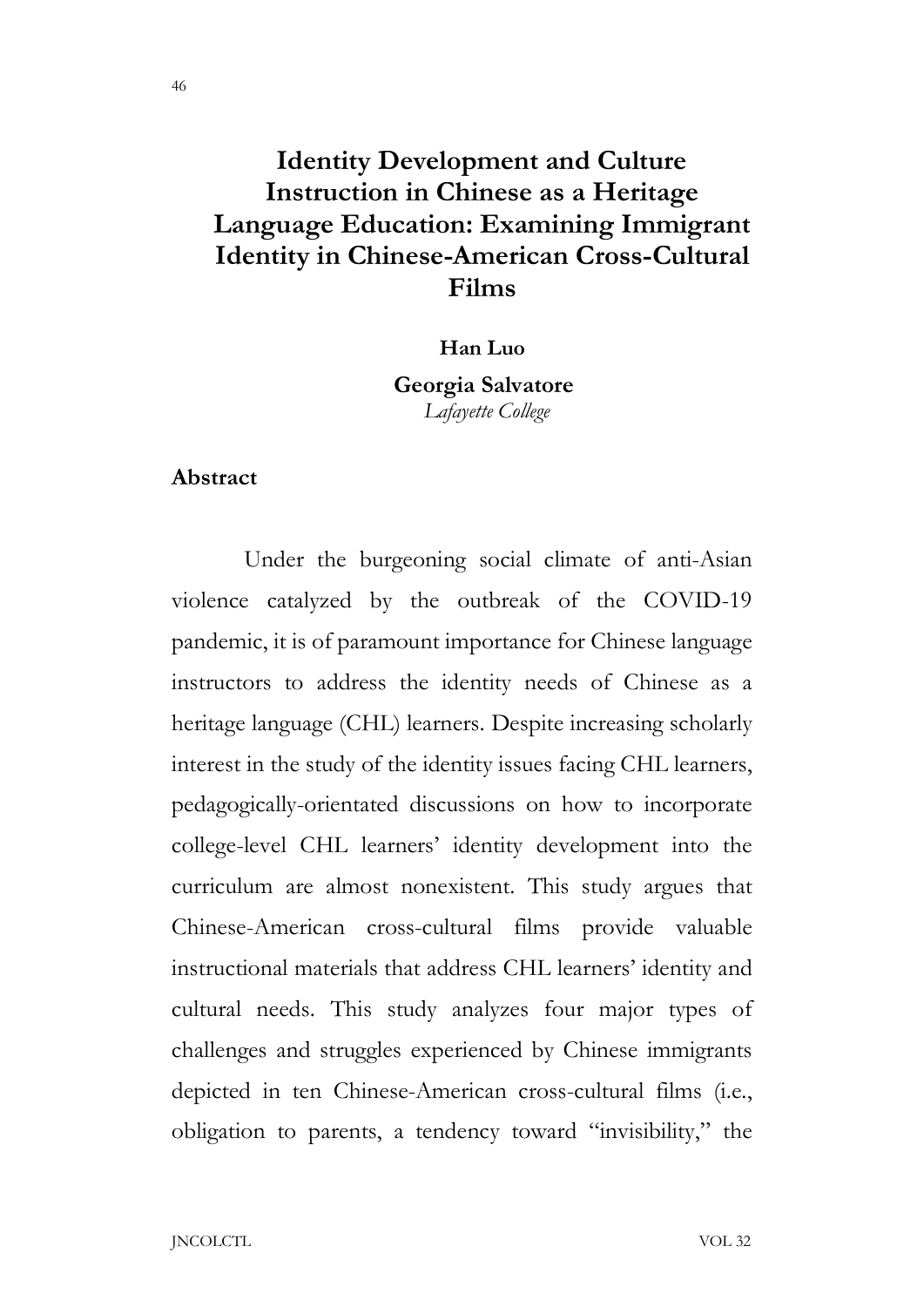paradox of Chinese-American assimilation, and intergenerational struggles) and demonstrates how such challenges and struggles can be utilized to facilitate CHL learners' identity development through intergenerational communication, peer interaction, community involvement, and intercultural learning.

Keywords: Cross-cultural films; Chinese; heritage language education; identity development; culture instruction

.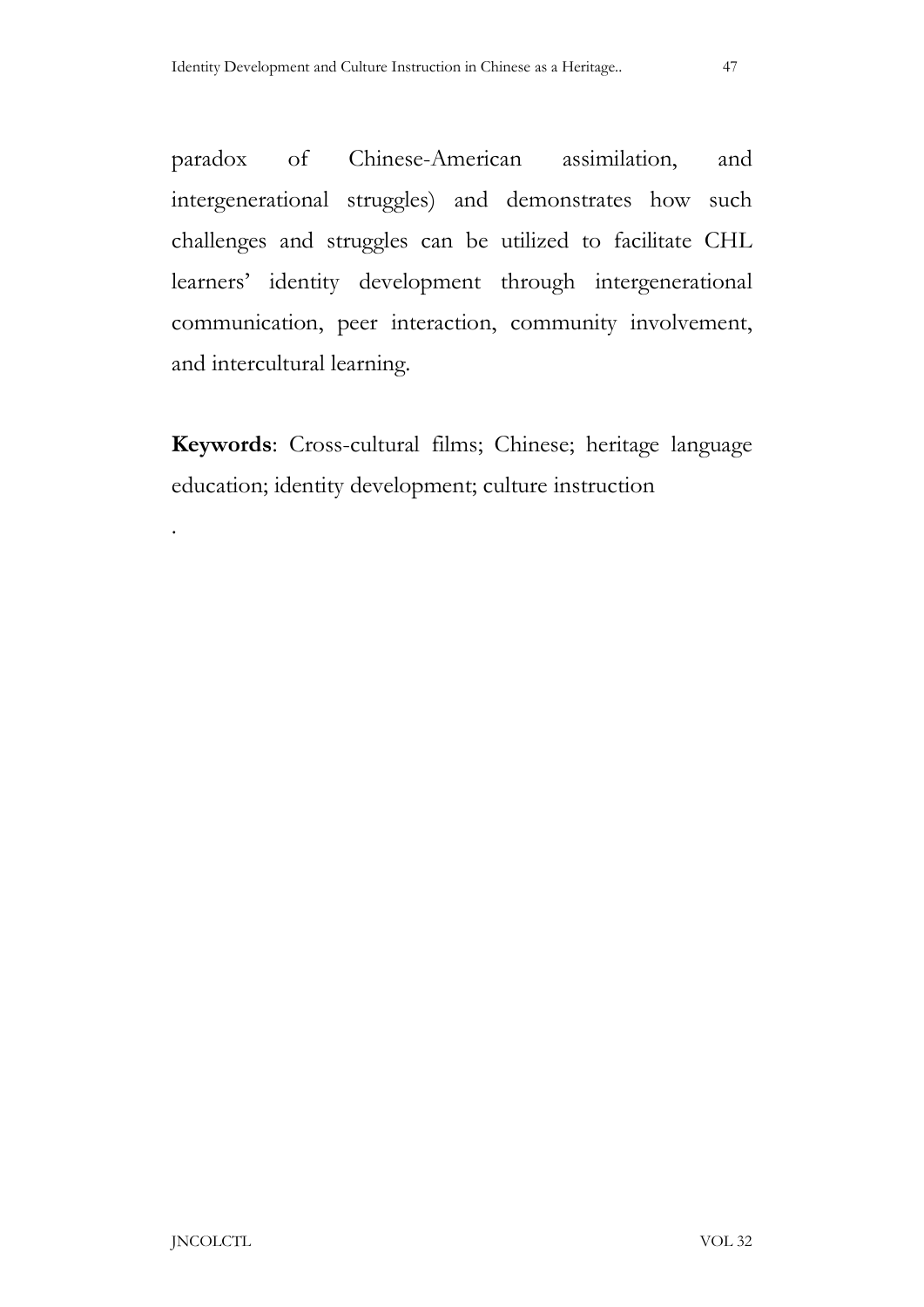#### Introduction

 Since the advent of the global COVID-19 pandemic, the severity and visibility of anti-Asian violence has gained increasing public attention. The Center for the Study of Hate & Extreme published a report documenting hate crimes in 16 big American cities in 2020. The statistics showed anti-Asian hate crimes in these cities rose by 149% in 2020 despite the fact that overall hate crimes dropped by seven percent (Center for the Study of Hate & Extreme, 2021). A group called Stop AAPI Hate (AAPI stands for Asian-Americans and Pacific Islanders) reported 3,795 hate incidents against the AAPI community in the U.S., among which Chinese were the largest ethnic group (42.2%) that reported experiencing hate, followed by Koreans (14.8%), Vietnamese (8.5%), and Filipinos (7.9%) (Jeung, Horse, Popvic, & Lim, 2021). Horrific cases of violence have shaken the AAPI community.

 Discussions surrounding anti-Asian violence exploded online after a white man killed eight people, mostly Asian women, at spas in the Atlanta area on March 16, 2021. In response to these tragic incidents, AAPI communities across the U.S. organized a large number of rallies protesting against the Asian hate. Under this social climate, people with Asian descent are forced to be more conscious of their ethnicity and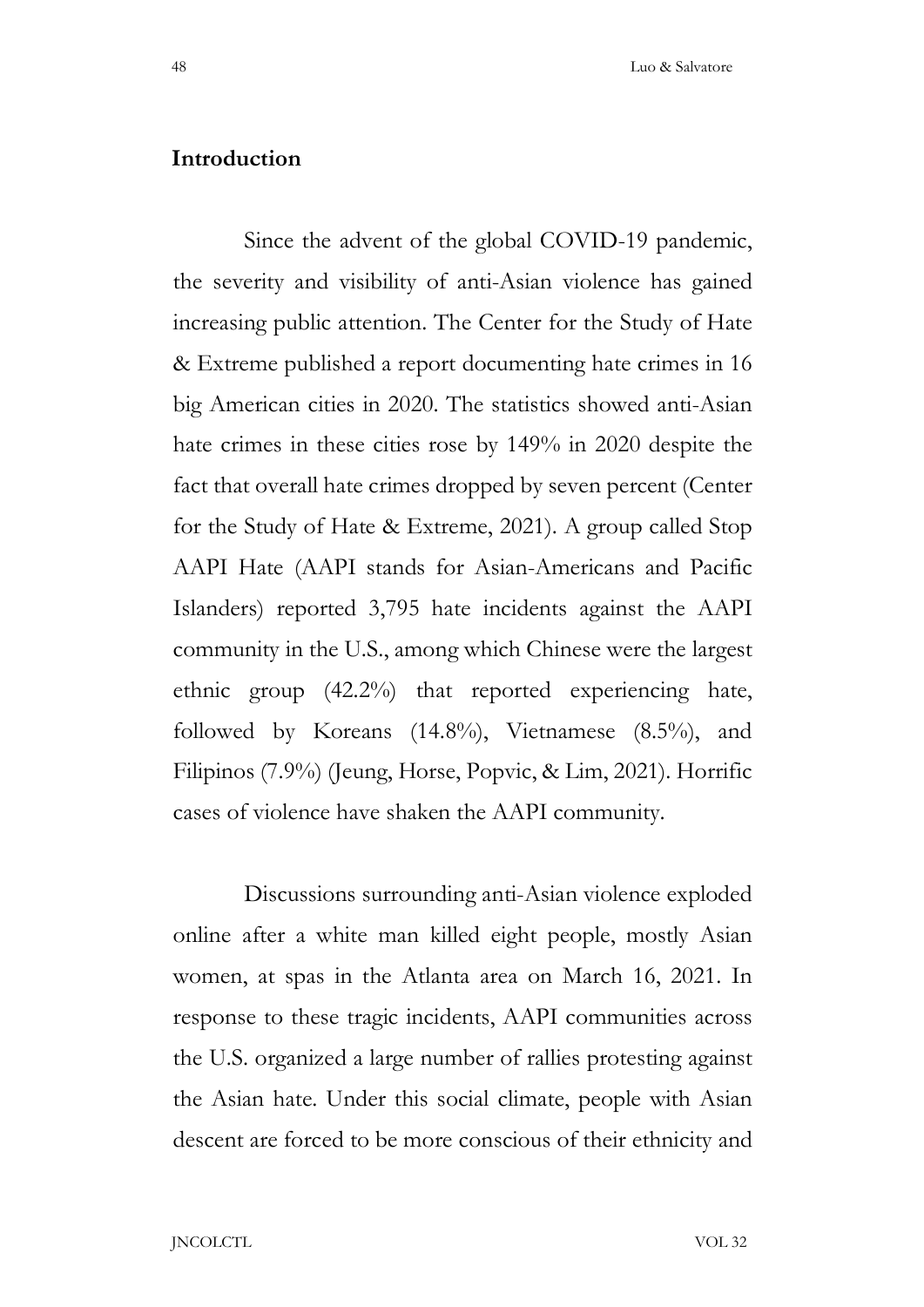to re-examine their social identity. Asian mothers now need to prepare an answer for a hard question from their young children: "Why do they hate us?" It is also common for Chinese American college students to seriously start thinking about what it means to be a Chinese American and what they can do to help their parents and communities.

 For the field of Chinese language education, it has never been so urgent to incorporate Chinese as a heritage language (CHL) learners' identity development into the curriculum. It has been widely recognized in the general field of heritage language education that culture instruction is important for addressing heritage language learners' identity needs (Samaniego & Pino, 2000; Valdés, 2000; Webb & Miller, 2000). However, many basic questions remain underexplored: How should instructors conduct culture instruction in the heritage language classroom? What materials can be used? What aspects of culture should be taught? Pedagogicallyorientated research and discussions on college-level CHL education are particularly meager with only a few exceptions (e.g., McGinnis, 1996; Luo, Li, & Li, 2017, 2019) and those dedicated to CHL learners' identity development are almost non-existent. This paper intends to discuss the pedagogical possibilities of utilizing Chinese-American cross-cultural films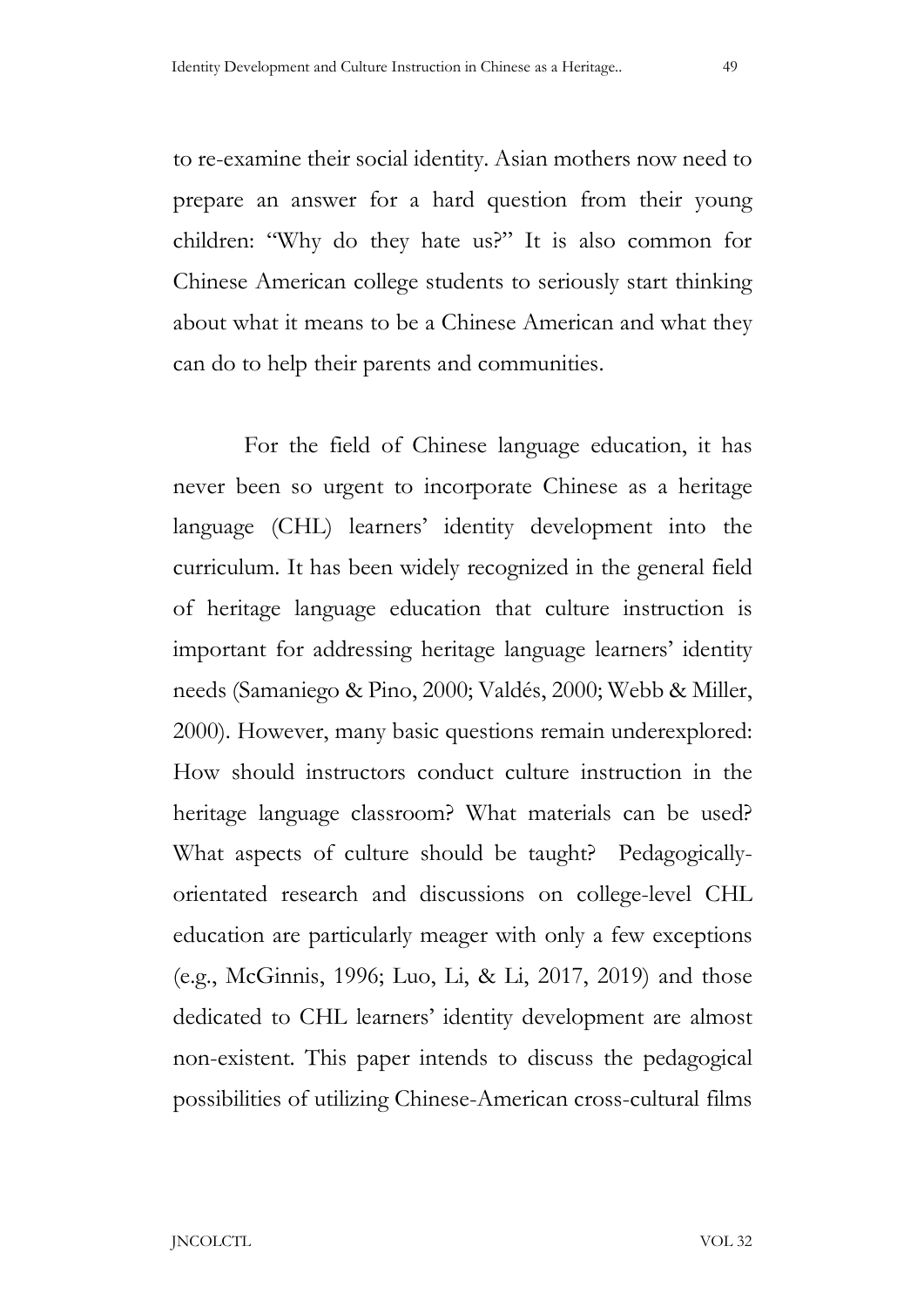to address college-level CHL learners' identity and cultural needs in the heritage language classroom.

#### Heritage Language Education: Identity and Culture

 Since the 1990s, HL education has increasingly attracted scholarly attention, developing into a distinct subfield of applied linguistics and language pedagogy (Valdés, 2005). A large body of research has been dedicated to analyzing HL learners' linguistic profiles and identifying their linguistic needs (Campbell & Rosenthal, 2000; Carreira & Kagan, 2018; Polinsky & Kagan, 2007; Renganathan, 2008). Carreira (2004) has insightfully pointed out that HL learners also have identity needs in addition to linguistic needs. Indeed, it is a long-held assumption that HL learners "seek to (re)claim their ethnic identity through language study" (Leeman, 2015, p. 100) because they are motivated "by an identification with the intrinsic cultural, affective, and aesthetic values of the language" (He, 2006, p. 2). The impact of identity on student motivation in HL education is supported by survey data. In Carreira and Kagan's (2011) report on the National Heritage Language Survey (NHLS) conducted by the federally funded National Heritage Language Resource Center, the most common responses to a multiple-choice question about students' reasons for enrolling in heritage language courses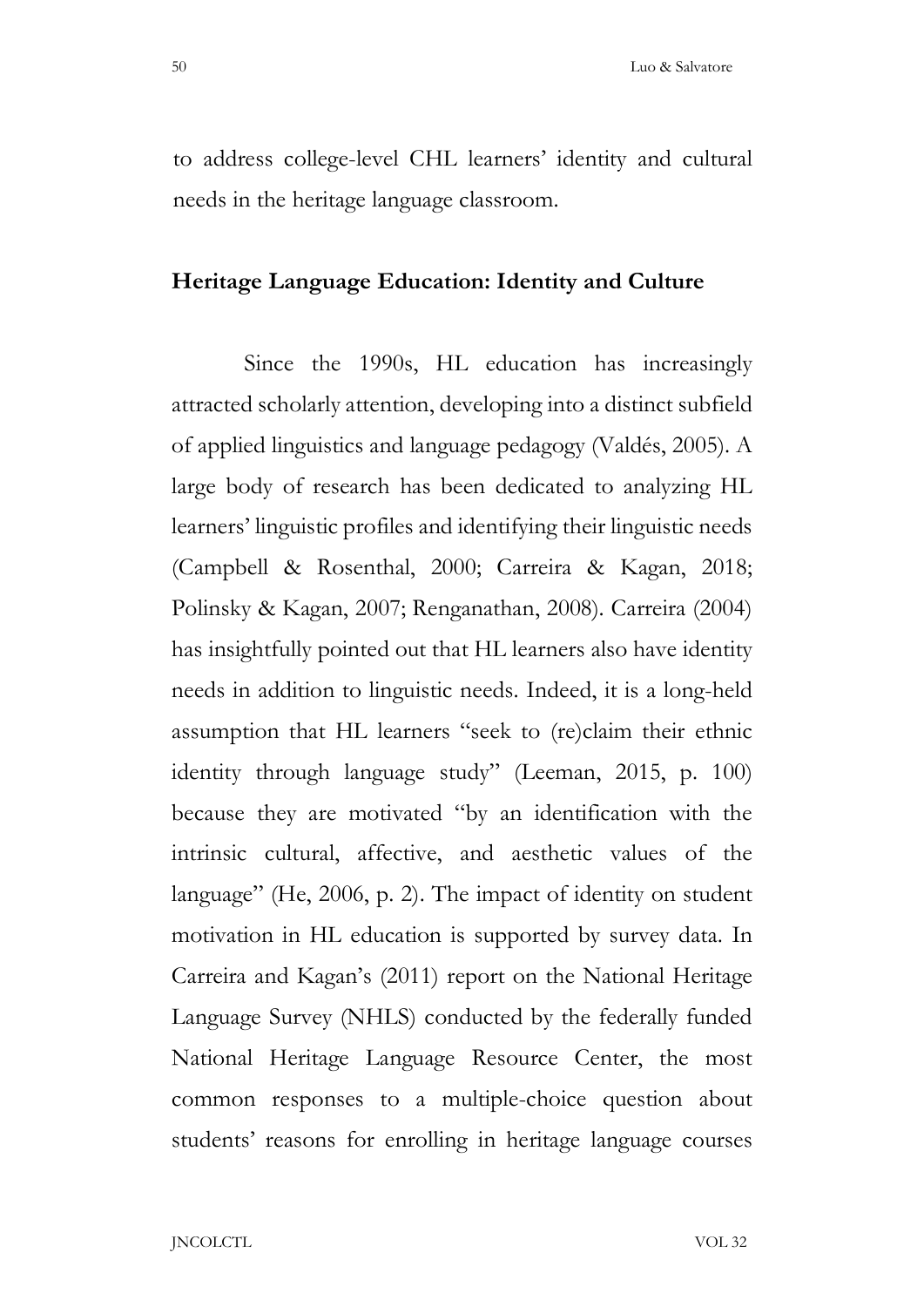were "to learn about their cultural and linguistic roots" (p. 48). Although educators, activists, and policymakers have long made reference to identity in their calls for HL education, an explicit focus on identity in HL education research is relatively recent, emerging only about a decade ago (Leeman, 2015).

In a seminal piece on CHL learners' development, He (2006) argues that learner identity is ''the centerpiece rather than the background of heritage language development'' and that ''identity formation and transformation is symbiotic with CHL development" (p. 7). This position, to a degree, has received support from a large number of correlational studies that examined the relationship between HL achievement and learner identity development (e.g., Kondo, 1997; Kondo-Brown, 2005; Lee, 2002; Li, 1994; Tse, 2000). The findings of all these studies show that ethnic identity is a key factor in HL development in addition to other internal factors such as motivation and attitudes. For example, Li's (1994) study revealed that proficiency correlates positively with a welldeveloped sense of ethnic identity manifested in group members having a greater understanding and knowledge of their groups' cultural values, ethics, and manners. Tse (2000) concluded that HL development is facilitated when HL learners have positive attitudes toward the language and feel positively about their ethnic group. Meanwhile, Potowski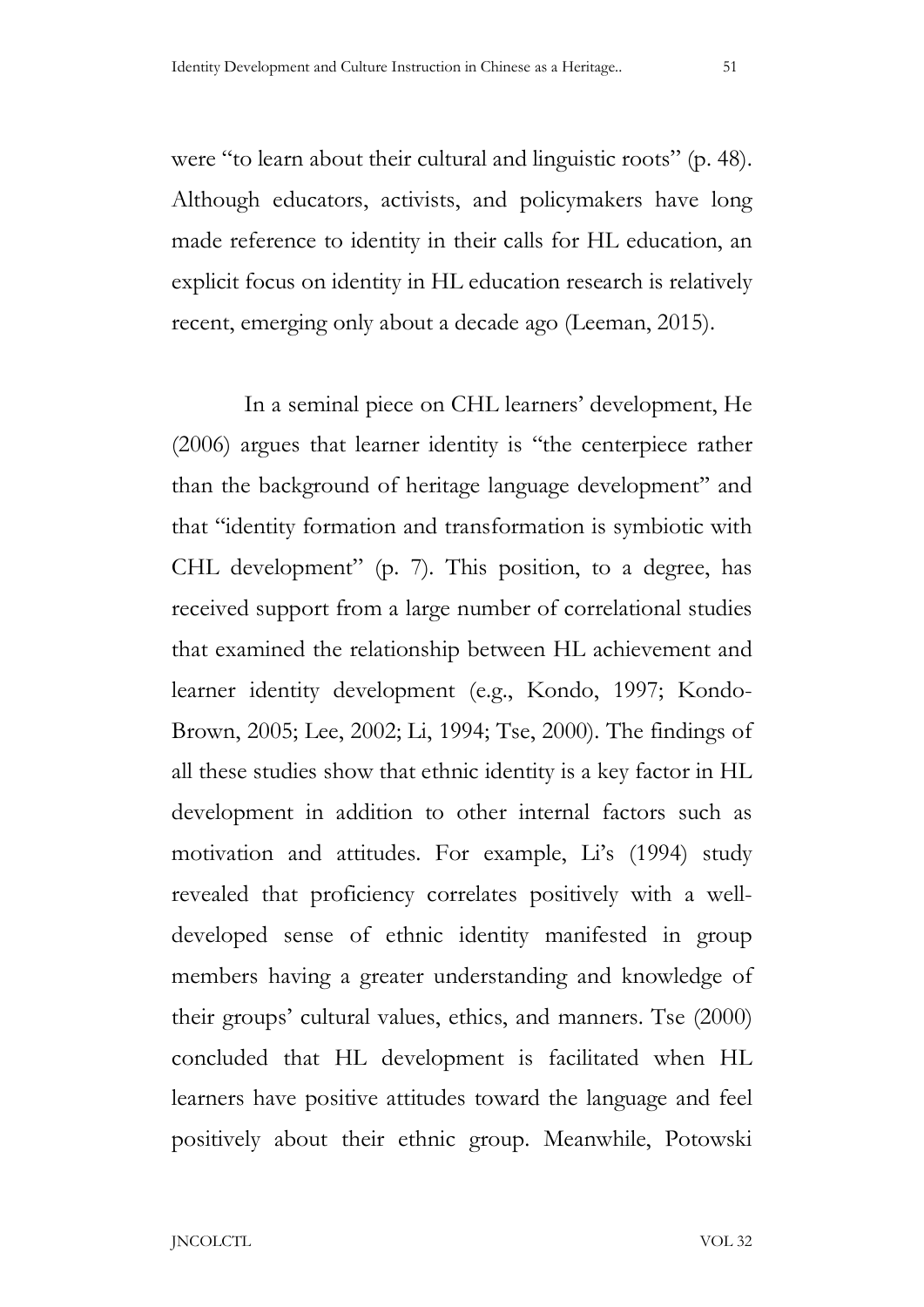52 Luo & Salvatore

(2012) warned that HL learners "face complex issues as they construct an ethnolinguistic identity within a predominately English-speaking society" (p. 193) and thus called for efforts to advance the field of identity studies in HL education.

 As scholars and researchers have widely recognized the question of identity as a core topic for HL education (Carreira, 2004; He, 2004, 2006, 2010; Hornberger & Wang, 2008; Leeman, 2015), it is thus of paramount importance for the HL curriculum to incorporate HL learners' identity development. One of the ways to address HL learners' identity needs suggested by scholars is to teach culture that can help HL learners connect with their home and community (Samaniego & Pino, 2000; Valdés, 2000; Webb & Miller, 2000). This suggestion is corroborated by the results of studies on HL learners' voices and perspectives, reporting the overwhelming emphasis HL learners place on the importance of culture and the need for a stronger cultural component in the curriculum (Beaudrie, Ducar, and Relaño-Pastor, 2009; Schwarzer & Petrón, 2005). As culture is an extremely complex concept, it is critical to discuss what aspects of culture should be included in the HL curriculum in order to meet students' identity needs. Specifically for Spanish HL learners, Carreira (2004) suggests that the curriculum should focus on the culture of U.S. Latinos so that students can bring their own experiences to the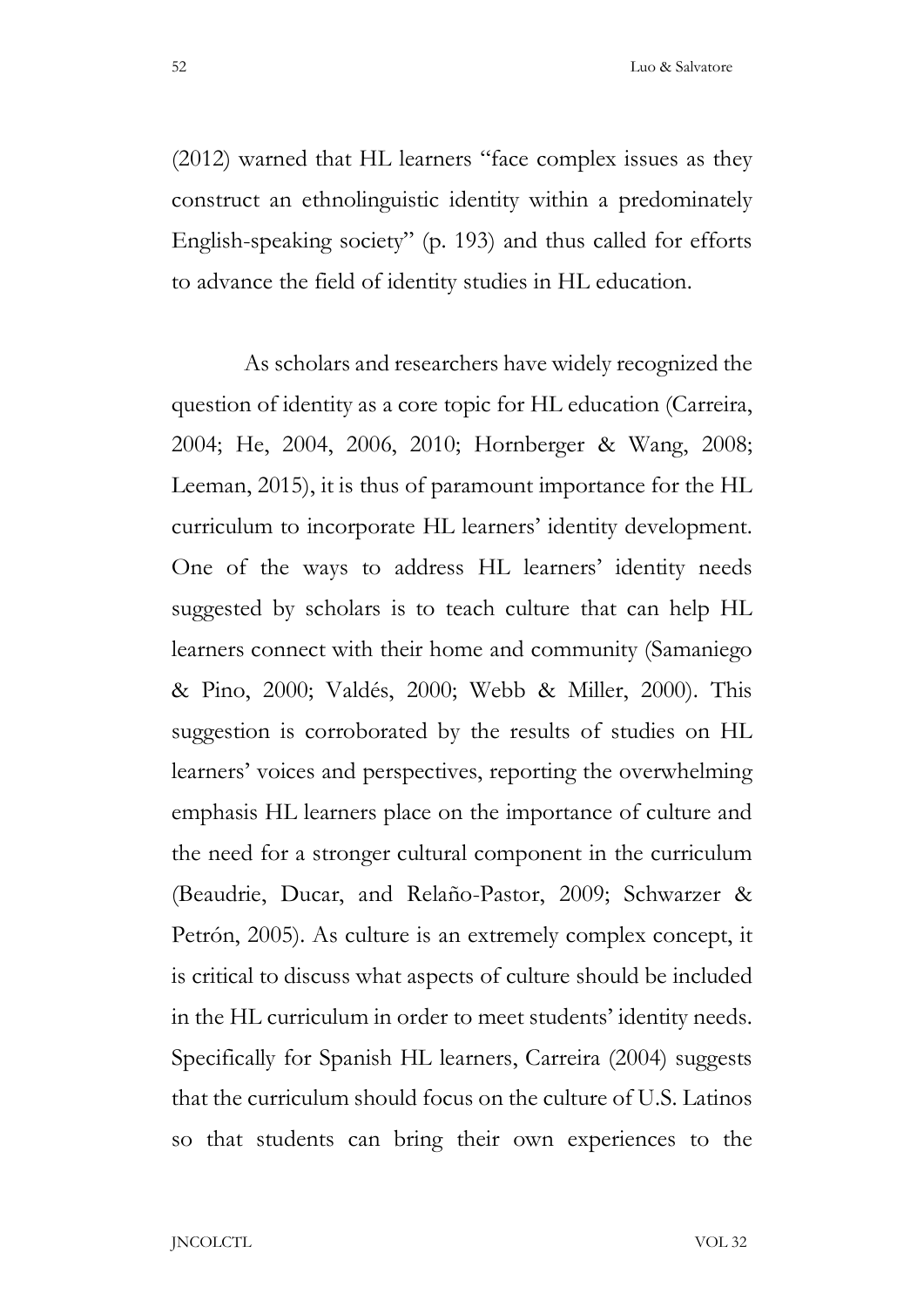classroom, and culture can be explored by HL learners as insiders of the local communities. Aparicio (1997) proposes three levels of cultural knowledge: self-cultural knowledge (culture related to one's own home and community), intracultural knowledge (other Latino cultures in the U.S.), and intercultural knowledge (the Latino culture in relation to other ethnic groups in the U.S.). For CHL learners, He (2020) posits that the teaching of traditional Chinese culture, contemporary Chinese culture, and Chinese American culture is integral to students' identity development with specific emphasis given to Chinese American culture as this is the cultural component that is currently lacking in the CHL curriculum.

 However, pedagogically-based discussions on what HL learners' identity needs entail and how cultural instruction should be implemented to meet their needs are relatively scarce. Above all, identity is about "belonging" (Weeks, 1990, p. 88). Moreover, "identities are not determined by essence or nature, but are derived from and maintained through social interaction" (He, 2010, p. 72). Thus, HL learners' sense of belonging may be strengthened by establishing meaningful connections with their family members, peers of similar backgrounds, and local communities. As research shows, HL learners' perceived degree of family bond influences language maintenance (Tannenbaum & Howie, 2002), social interaction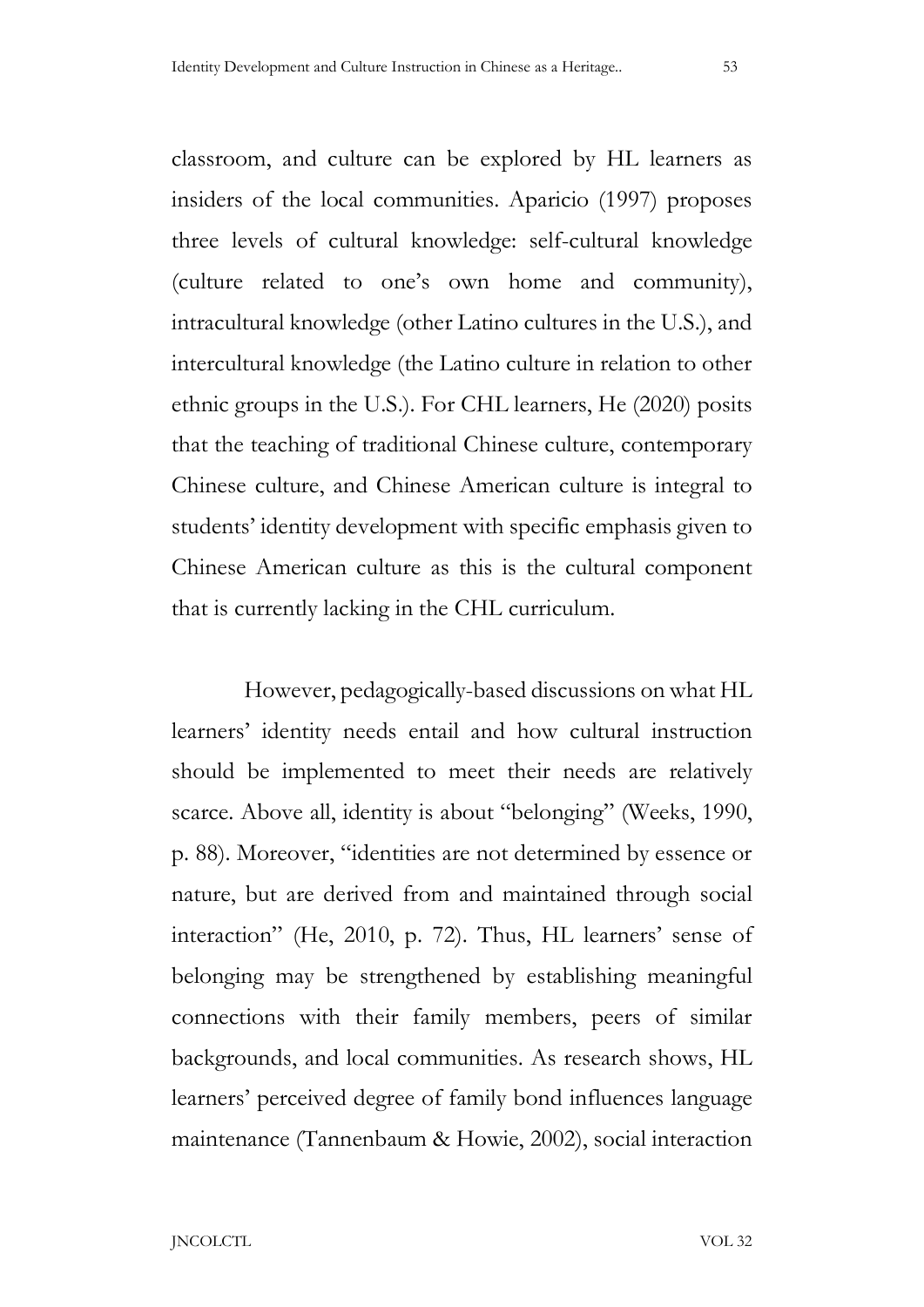with peers from one's own ethnic group is related to ethnic identity (Phinney, Romero, Nava, & Huang, 2001), and HL learners express the need to build relationship with their HL community (Feuerverger, 1991). It is, therefore, reasonable to believe that cultural instruction in the HL classroom that facilitates intergenerational communication (He, 2020; Wang, 2021), social interaction with peers, and participation in the HL community (Carreira & Kagan, 2011) has great potential to address HL learners' identity needs.

 In terms of cultural learning, HL learners have two characteristics that distinguish them from non-heritage learners. First, HL learners have had extensive exposure to their heritage culture at home before entering the HL classroom, especially in terms of cultural products and cultural practices, which should be seen as a resource for HL learning and teaching (Beaudrie, 2016; Leeman & Serafini, 2016). In this sense, HL learners may be more interested in learning the underlying beliefs and attitudes of their heritage culture (i.e., cultural mind or cultural perspectives) that are able to explain the cultural products and practices they have observed or experienced while growing up. Second, heritage language speakers have extensive intercultural experiences as "moving between languages and cultures happens at the threshold of their homes" and therefore, "heritage language learners may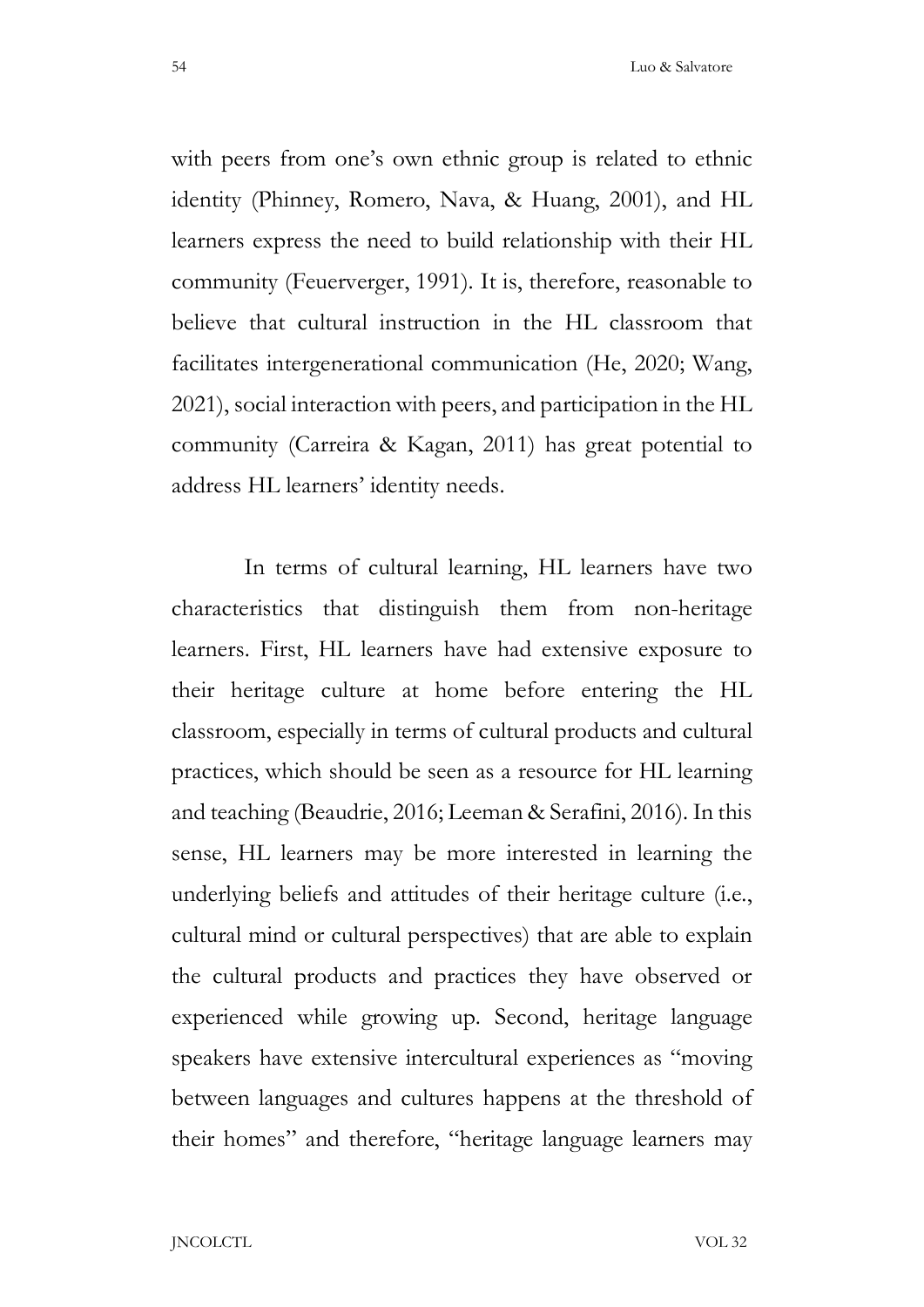carry an everyday intercultural burden that is not familiar to second language learners or native speakers of the language" (Kagan, 2012, p. 72). Because of their daily existence in two cultures, HL learners may find cultural instruction with an explicit focus on cultural comparison or intercultural learning particularly relevant to their life experiences.

 Ideally, HL education in general and CHL education in particular need to center the curriculum around HL learners' identity and develop pedagogical materials and activities tailored to their cultural characteristics and intercultural experiences that are able to facilitate their connection and interaction with their home, peers, and communities. As Xiang (2016) has insightfully pointed out, "it would be fruitful for university-level HL instruction to incorporate identity as a focal point to organize instructional content and provide ample discursive opportunities for HLLs to express, articulate, understand, and broaden their sense of being a multilingual and multicultural individual. (p. 177).

 This study argues that Chinese-American crosscultural films have great potential to provide valuable cultural materials that facilitate CHL learners' identity development and address their unique cultural needs. A close examination of ten Chinese-American cross-cultural films shows that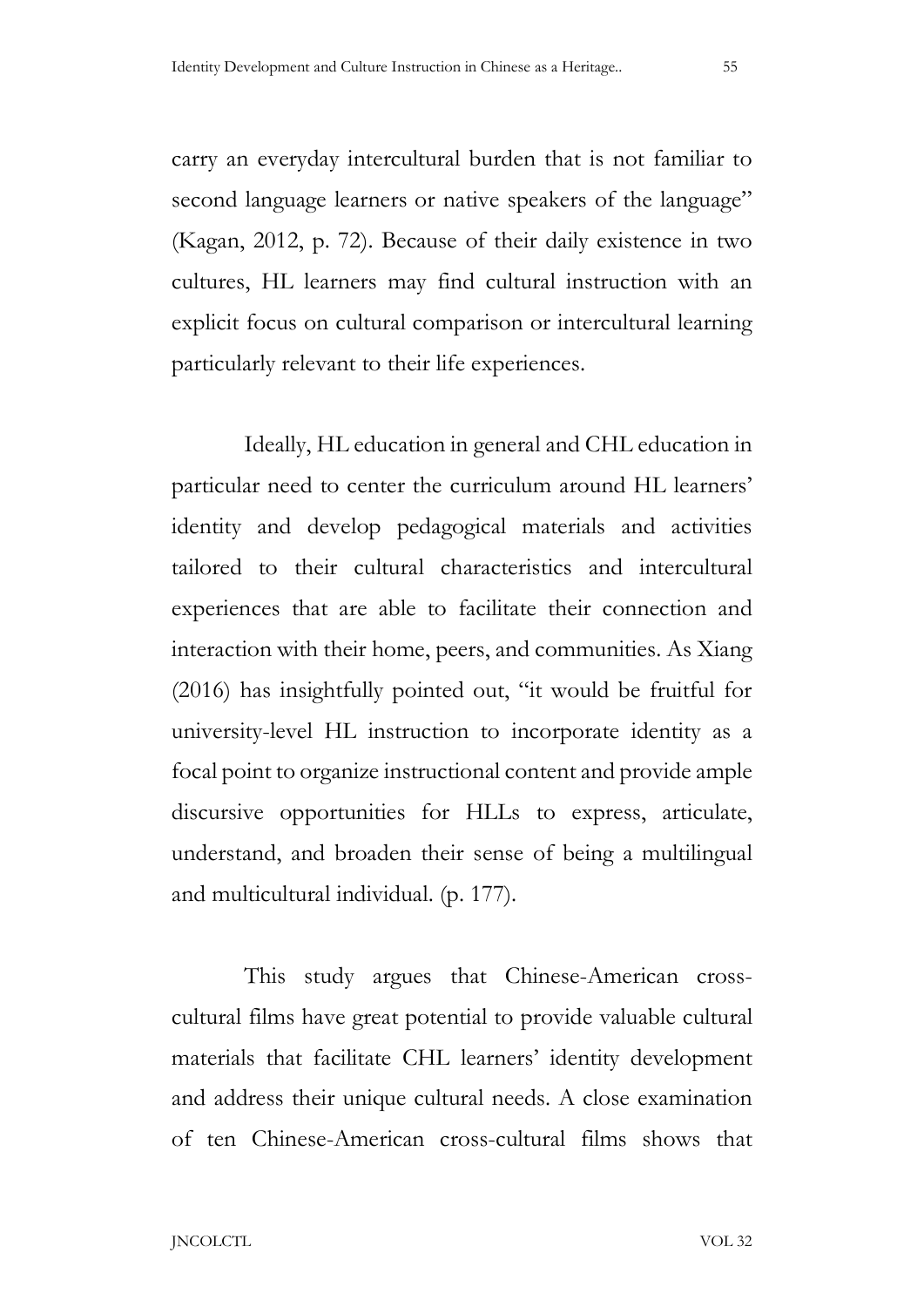immigrant identity is a recurring theme thoughtfully depicted in all the titles, in which the lived cultural conflicts faced by first- and second-generation Chinese immigrants are examined in great depth. While some challenges may be universal to all first-generation immigrants in the U.S., other struggles tend to be unique to immigrants who identify with Chinese culture. The immigrant identity issues delineated in the films may prompt CHL learners to reflect on their own identity and initiate intergenerational communication within their family, whereas the unique challenges experienced by Chinese immigrants may invite CHL learners to examine the Chinese cultural mind that shapes their parents or grandparents' distinctive struggles. Moreover, the cross-cultural contexts employed in these films resonate with CHL learners' daily intercultural experiences and thus naturally invite them to compare and contrast Chinese and American cultures while bringing in their own voices and perspectives. Therefore, these films may not only be intrinsically motivating for CHL learners, but also have the potential to further develop their intercultural awareness and competence by engaging them through explicit cultural reflection, analysis, and comparison.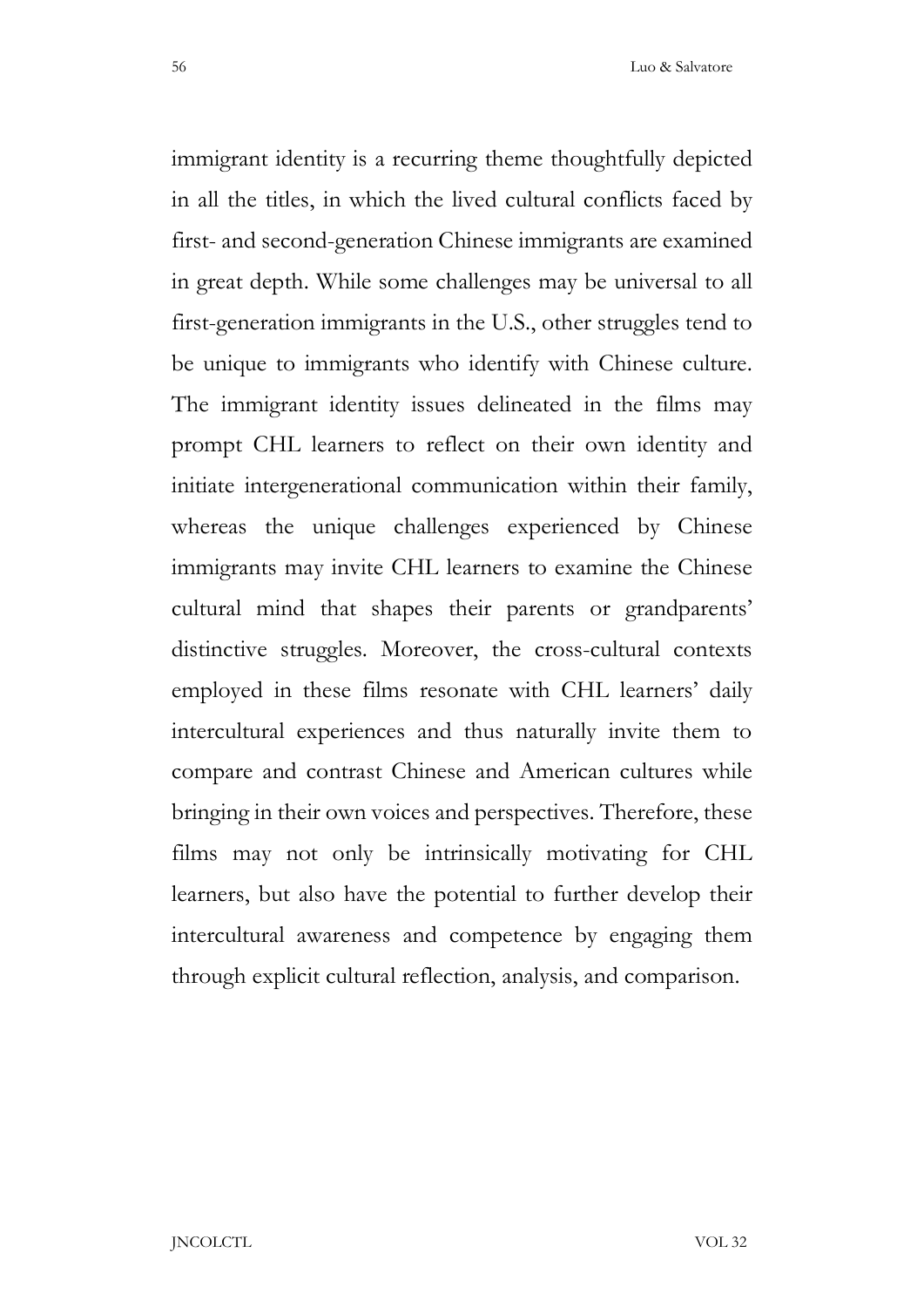# Overview of Chinese-American Cross-Cultural Films Highlighting Immigrant Identity

 Chinese immigration has an extensive history in America, including an uneven road to acceptance and inclusion due to the 1882 Chinese Exclusion Act and rampant racist characterizations and incidents associated with the "yellow peril" (Lee, 2002). Following a wave of immigration in the 1960s and 1970s, leading to an influx of Asian immigrants to America, the myth of the "model minority" has continued to influence and inform both American perceptions of Chinese immigrants as well as immigrants' own reflections on their Chinese heritage (Museus & Kiang, 2009). Most recently, as investigated by Viladrich (2021), an outbreak of Sinophobia and violence against Asians due to the outbreak of the COVID-19 pandemic and its suspected origins has further highlighted many of the challenges endured by Chinese immigrants.

 The simultaneous richness and tension characterizing the Chinese immigrant experience in America over the past two centuries has been communicated in many mediums beyond that of academia, including through artistic channels novels, memoirs, and films. Of these channels, cross-cultural or transnational cinema has demonstrated a consistent, robust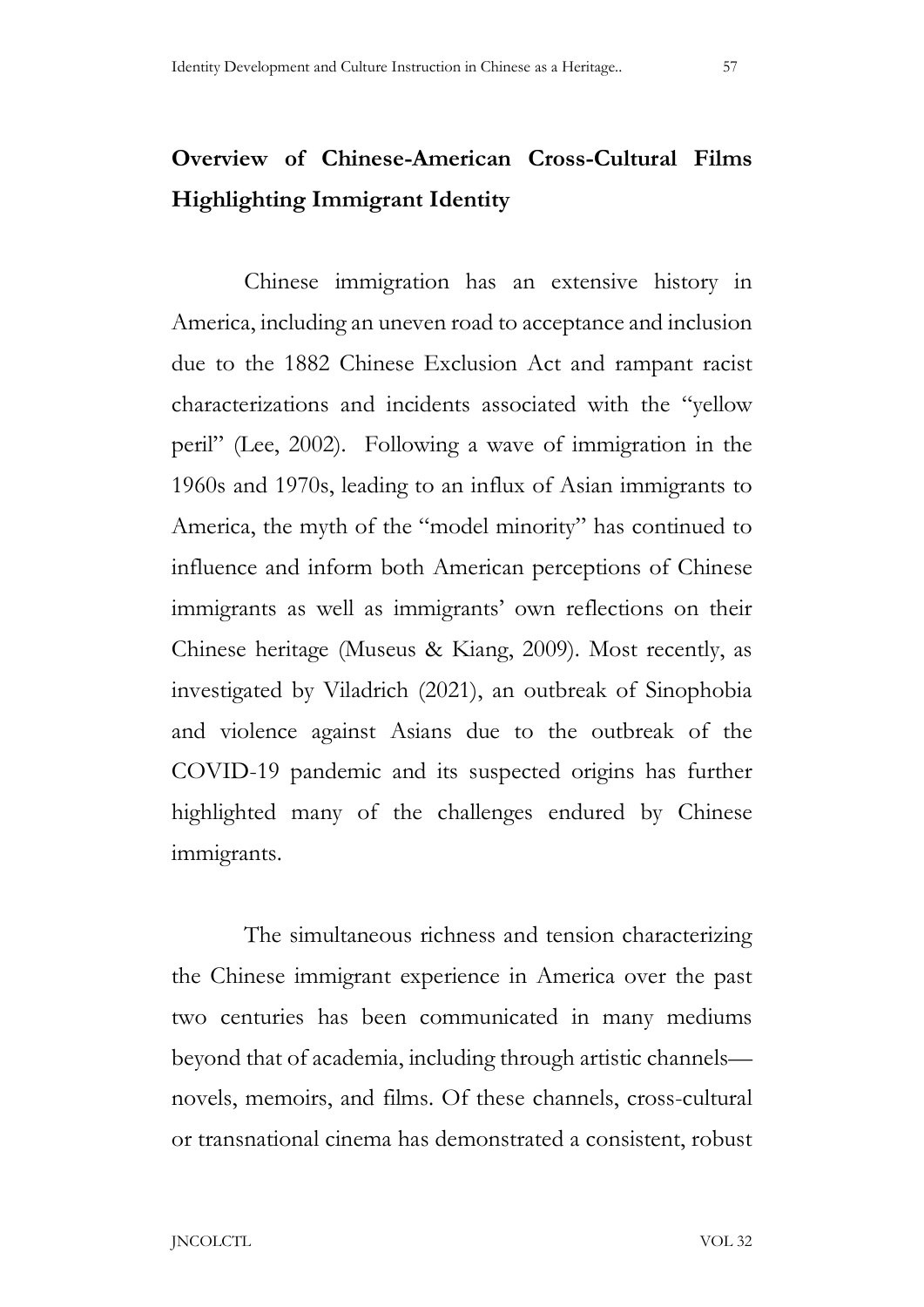ability to viscerally and empathetically portray Chinese immigrant identity in America. The study selects ten Chinese-American cross-cultural films highlighting immigrant identity. As organized below in Table 1, the films were categorized according to chronology, directorship, setting, language, and thematic content. With the locus of each film situated firmly within the concept of immigrant identity, many of the films contain thematic overlap, yet each film proves its unique importance through the nuances of narrative storytelling.

| Film Title                  | Date | Directorship                                  | Setting | Language           | Themes                                                                 |
|-----------------------------|------|-----------------------------------------------|---------|--------------------|------------------------------------------------------------------------|
| "Pushing<br>Hands"          | 1991 | Taiwanese-<br>American<br>$Co-$<br>production | U.S.    | English<br>Chinese | Filial piety; obligation<br>to parents; tradition vs.<br>modernity.    |
| "The<br>Wedding<br>Banquet" | 1993 | Taiwanese-<br>American<br>$Co-$<br>production | U.S.    | English<br>Chinese | saving face; obligation<br>to parents; filial piety;<br>LGBTQ+ issues. |
| "The Joy<br>Luck<br>Club"   | 1993 | American                                      | U.S.    | English<br>Chinese | generational struggles;<br>assimilation paradox;<br>role of women.     |
| "Siaoyu"                    | 1995 | Taiwanese                                     | U.S.    | English<br>Chinese | Role of women;<br>invisibility & self-<br>effacement.                  |

Table 1. Categorization of Ten Chinese-American Films on Immigrant Identity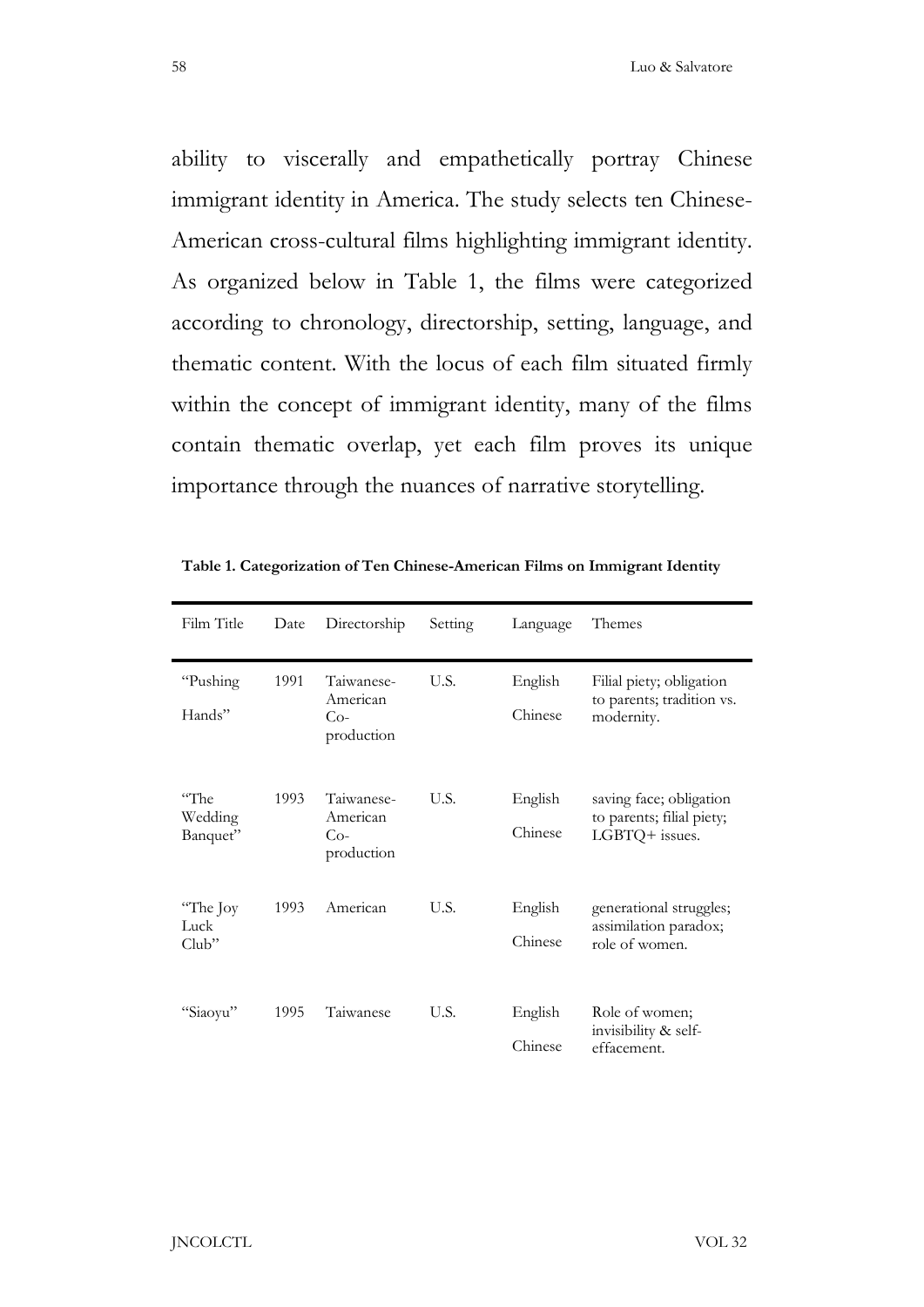| "Gua Sha"                 | 2001 | Chinese                                     | U.S.              | Chinese<br>English | Saving face; familial<br>obligation; generational<br>struggles; assimilation<br>paradox.             |
|---------------------------|------|---------------------------------------------|-------------------|--------------------|------------------------------------------------------------------------------------------------------|
| "Saving<br>Face"          | 2004 | American                                    | U.S.              | English<br>Chinese | Assimilation paradox;<br>generational struggles;<br>saving face; role of<br>women; LGBTQ+<br>issues. |
| "Dark<br>Matter"          | 2007 | Chinese                                     | U.S.              | English<br>Chinese | Invisibility & self-<br>effacement; familial<br>obligation; mental<br>health.                        |
| "Shanghai<br>Calling"     | 2012 | Chinese-<br>American<br>$Co-$<br>production | China             | English<br>Chinese | Chinese-American<br>assimilation paradox.                                                            |
| "Crazy<br>Rich<br>Asians" | 2018 | American                                    | U.S.<br>Singapore | English            | Generational struggles;<br>assimilation paradox;<br>familial obligation.                             |
| "The<br>Farewell"         | 2019 | American                                    | U.S.<br>China     | Chinese<br>English | Familial obligation;<br>generational struggles;<br>assimilation paradox.                             |

## Immigrant Identity in the Chinese-American Cross-Cultural Films

 The immigrant experience is shaped by the tension between one's native culture, ethnicity, and language, and that of the new home country. This naturally engenders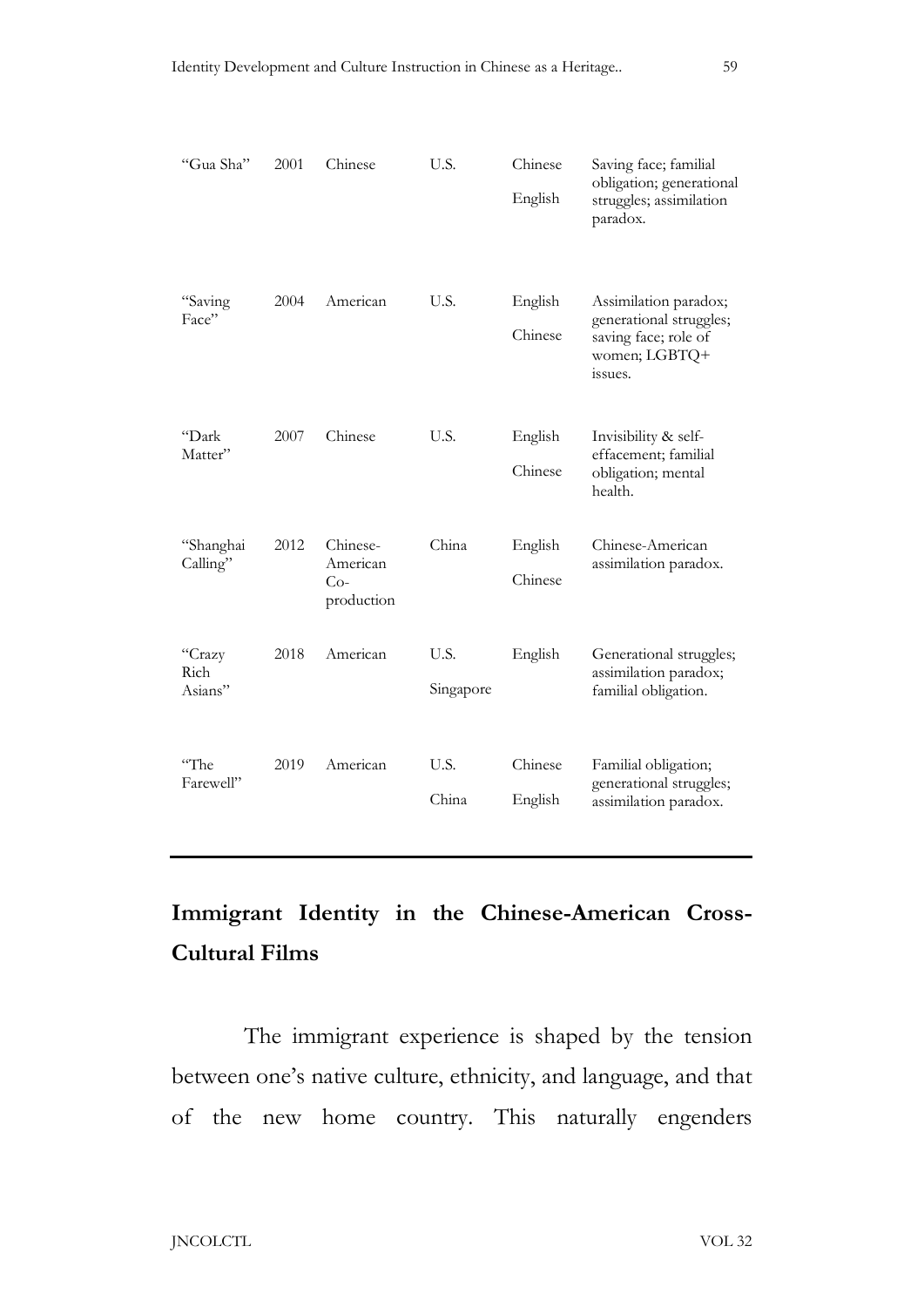multilayered challenges that range from barriers to communication and employment, discrimination and racism in society, and the continual contestation of tradition versus modernity in family and cultural ethics (Massey & Sanchez, 2010). The canon of ten films as described above portray a wide yet consistently applicable range of challenges experienced by Chinese immigrants in the U.S. As extracted thematically from the films, some of the greatest challenges facing Chinese-American immigrants include feelings of obligation to succeed and bring honor to the family, a tendency toward self-effacement or "invisibility," the overarching paradox of Chinese-American assimilation, and intergenerational struggles. These challenges not only uniquely shape the Chinese immigrant identity, but also foreground the contested nature of Chinese identity in the context of the immigrant experience. As with many aspects of Chinese philosophy, Confucianism lies at the root of these challenges shaping the Chinese cultural mind and thus the Chinese immigrant experience.

#### 1.1. Obligation to Parents: Honor, Success, and Guilt

 As depicted in the selected films, one of the most prominent realms of thought influencing the Chinese immigrant experience is the Confucian emphasis on a sense of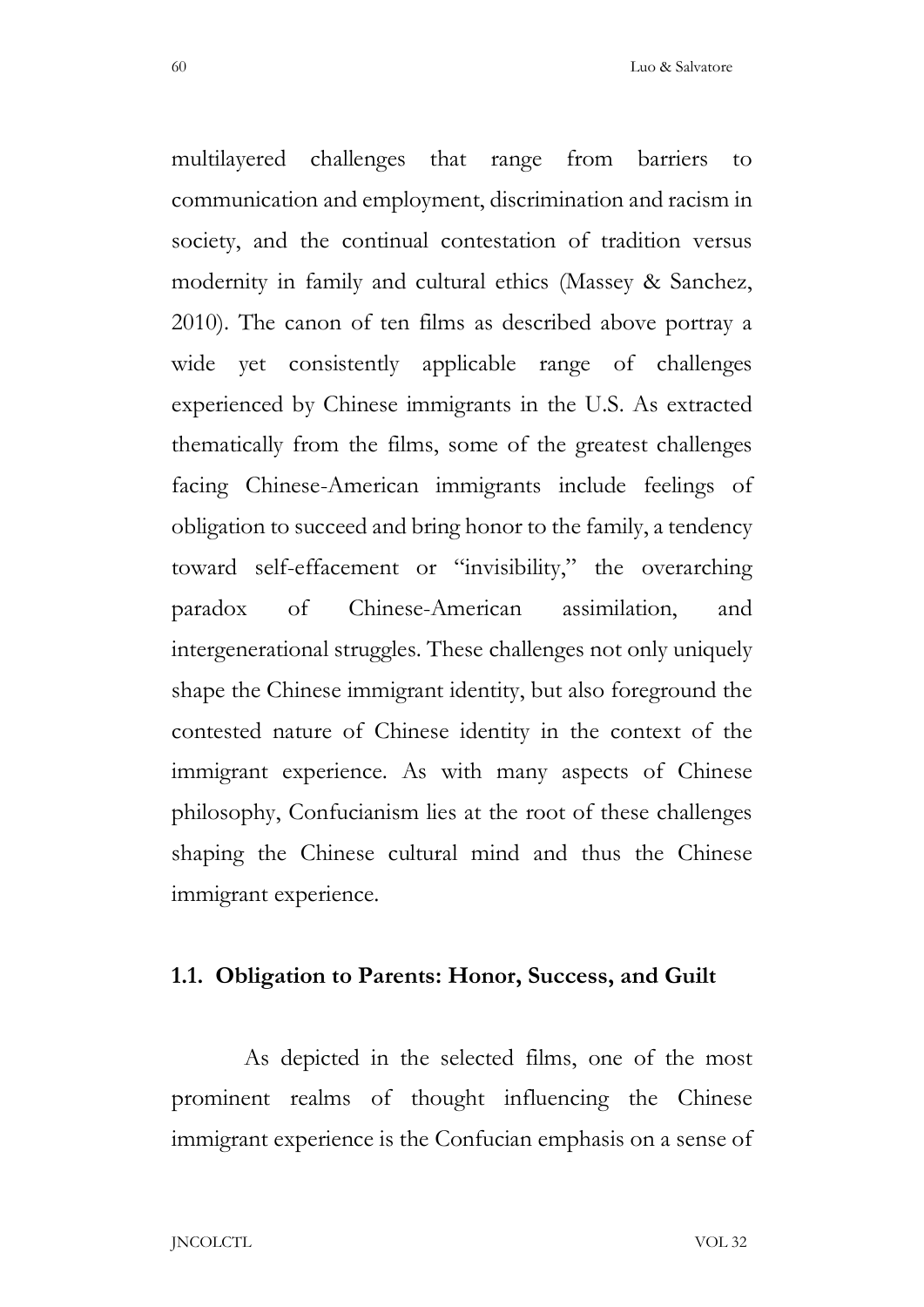responsibility, obligation, and even guilt toward one's parents. This relates directly to the concept of filial piety, which informs parent and child relationships and also acts as a guiding code for governing intergenerational actions (Lai, 2010). Applied to the concept of immigrant identity, filial piety relates to concepts of family cohesiveness, as well as ideals of success. The desire to succeed and bring honor to the family, a strong undercurrent shaping the motivations and aspirations of Chinese immigrants, is also closely related to the concept of filial piety. This desire is compounded in the Chinese immigrant experience, as first-generation immigrants may be supporting their parents and in-laws who still reside in China, while second-generation immigrants and their children bear the burden of both filial piety as well as the knowledge of their parents' and grandparents' sacrifice to ensure a better life and future for the family. Accordingly, this obligation to succeed and bring honor to the family is accompanied by a sense of guilt to one's parents, or a sense of responsibility, that is compounded by the sacrifices made by one's parents. As a product of obligation and strict hierarchical relationships (Kim, 2009), this theme of guilt and obligation often moves hand in hand with the desire to succeed and reflect highly on the family, and informs much of the Chinese immigrant experience across generations.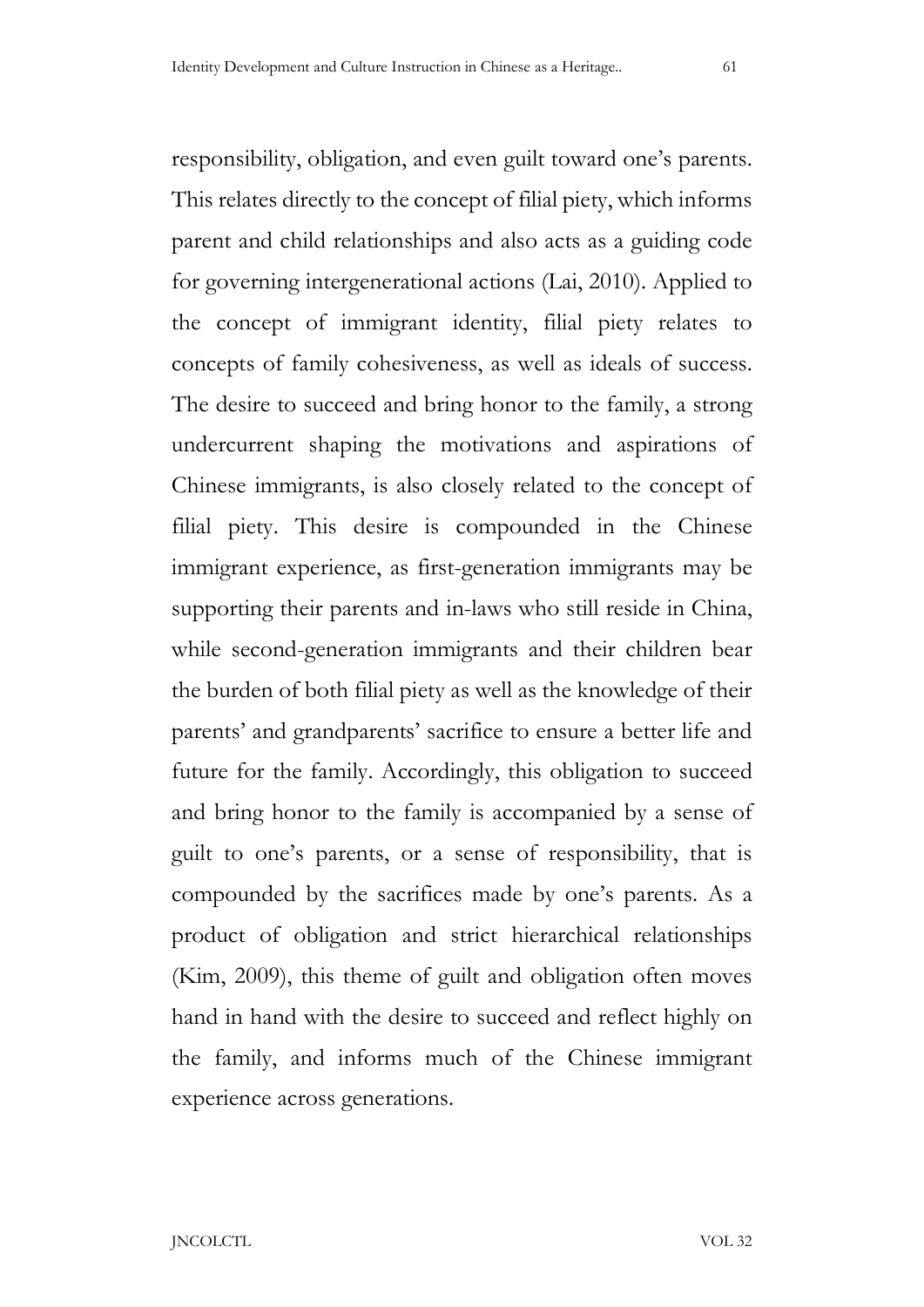In Ang Lee's film "Pushing Hands," the issues of Chinese-American immigration take center stage across cultural, linguistic, and generational lines. The arrival of Alex Chu's aging father from China throws cultural and linguistic differences into sharp contrast, as Alex's American wife clashes with the traditional Chinese values old Chu attempts to impose. Alex is thus mired in a crisis, as he feels strongly obligated to abide by his father's wishes due to a deeplyingrained sense of filial piety as per the Confucian dictates of Chinese culture. The film is defined by this relationship with his Chinese-born father, as Alex must navigate the emotionally precarious position of acting as a filial son to his father while also acting as a father and husband to his nuclear family. His devotion to his father mandates that they all live together, and that old Chu is shown proper respect and attention as is due his age and status. However, as the common link between Chu and Martha, Alex is responsible for handling both of their burdens, presenting immense strain to the whole family. Alex's stress boils over when Martha callously allows Chu to take a walk outside and temporarily go missing. Referencing the filial piety baked into his culture, Alex exclaims, "I grew up believing you should care for your parents the way they care for you. My father is a part of me. Why can't you accept that?" His outburst reveals not only the Chinese origins of this obligation, oriented towards filial piety, but also his own feelings of responsibility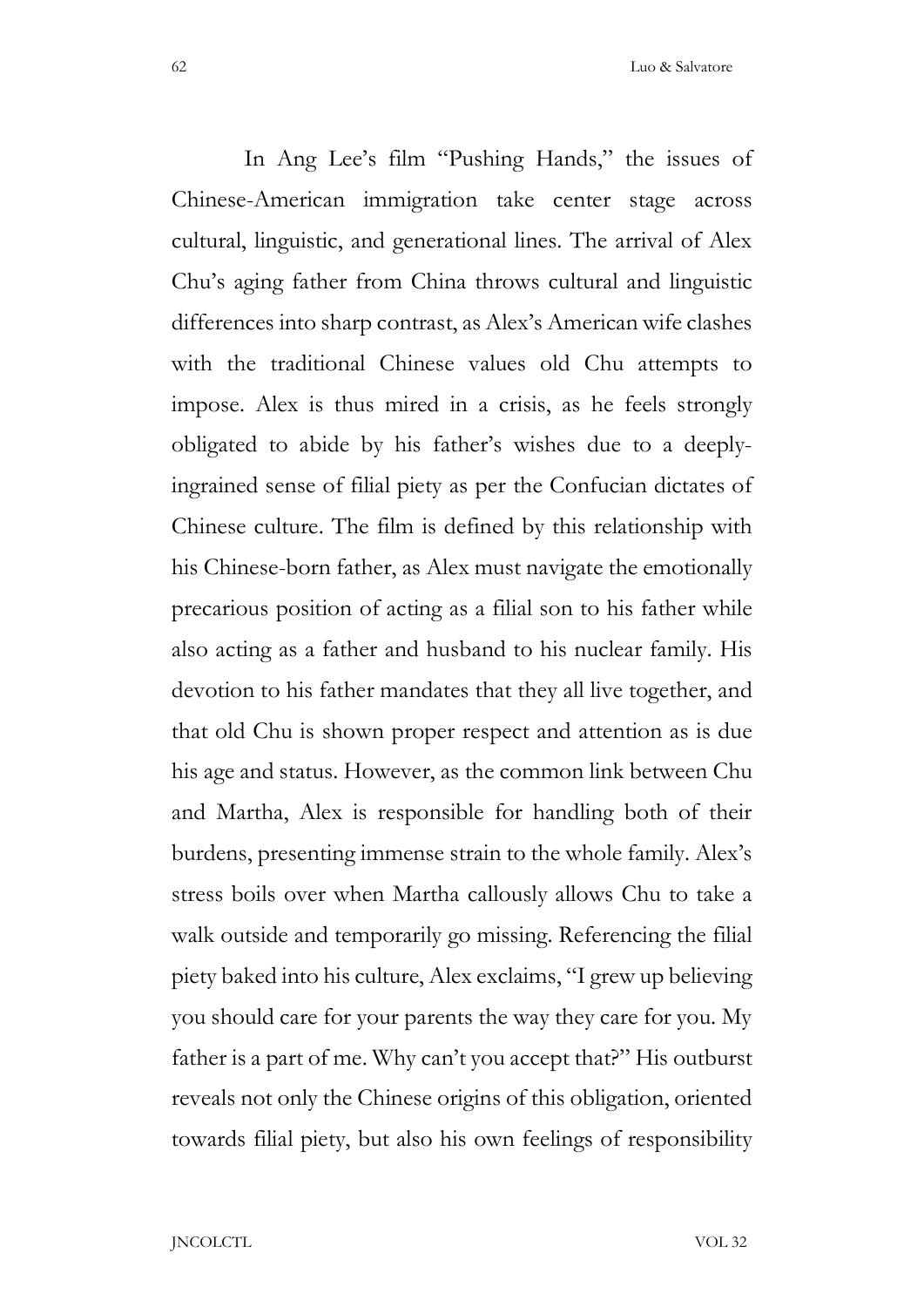and even guilt toward his parents that shape his experience as an immigrant son and father. This sense of obligation or duty to his father, and by extension to his Chinese cultural roots, forms the nexus of Alex's own personal struggle with his heritage and the dominant society in which he lives, and also acts as an important illustration of common struggles affecting Chinese immigrants in America.

Within the film "Gua Sha," the parent-child dynamic of obligation to succeed and responsibility to one's parents takes center stage, as protagonist Datong makes the decision to legally state that he gave Dennis the Guasha treatment; in doing so, Datong spares his father, who had actually administered the treatment, from legal ruin. Confucian philosophy dictates that filial piety from a child to a parent involves obedience and respect in many life contexts, including but not limited to the care of the parents during their lives, performing duties after their death, and generally upholding the family's good name. In the film, Datong exhibits filial piety by seeking to shield his father from undue hardship and instead shouldering the legal and emotional burdens himself, fulfilling the role of a dutiful son while also continuing to work and support his family. While this obligation to his father is particularly conspicuous, the various hardships endured by the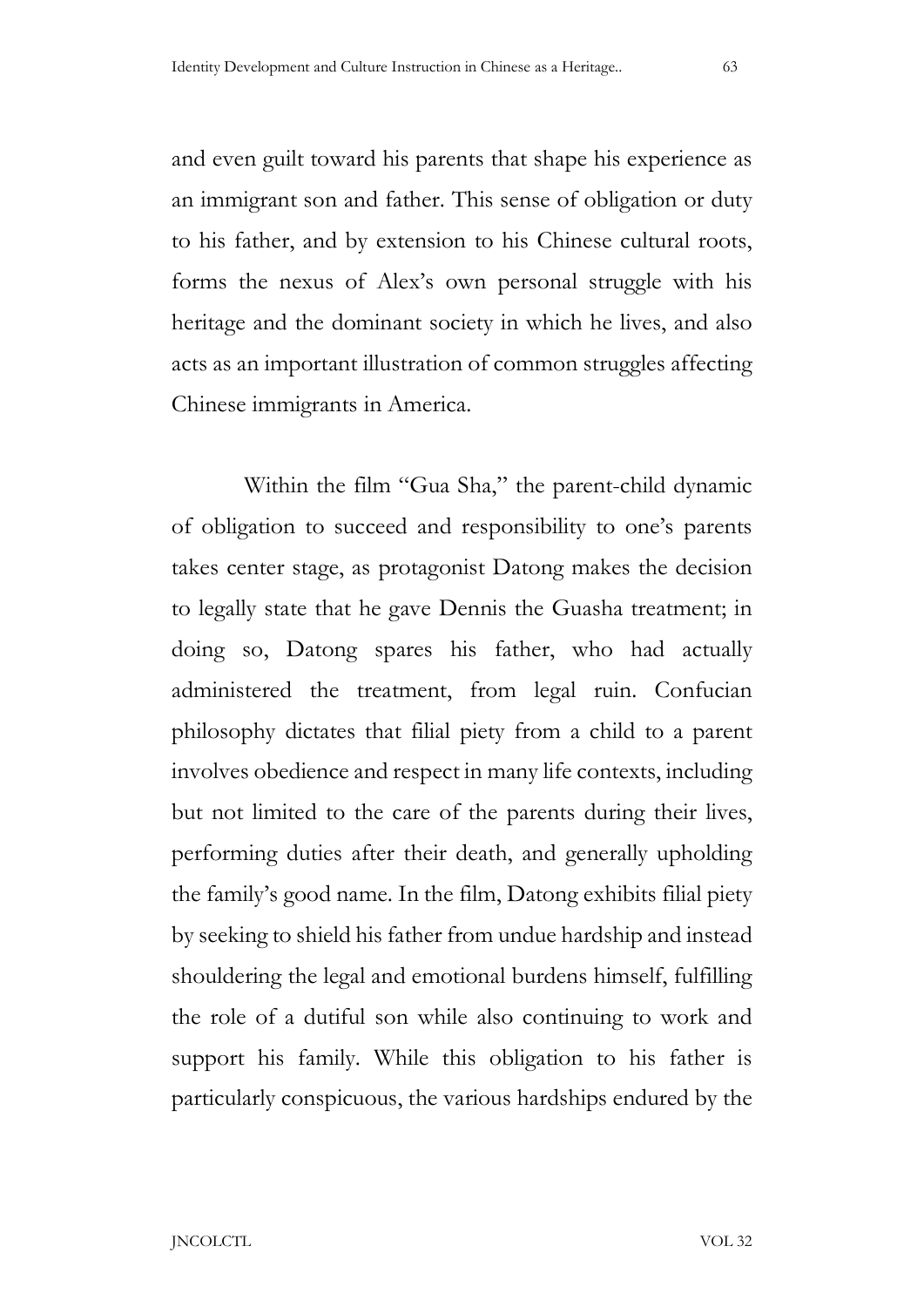family also serve as an important on-screen representation of these nuanced immigrant experiences.

 Using a more marginalized thematic representation, the film "The Wedding Banquet" portrays the unique influence that the protagonist Wai-Tung's traditional Chinese parents exert over the course of his life, particularly in the realms of filial piety. The issue of Wai-Tung's sexuality is intimately linked to his family's social and cultural reputation--because Wai-Tung is cognizant of his Chinese background and the cultural values that stigmatize both homosexuality and childless relationships, he is highly influenced by his parents' desire to see him married and with children at this stage of his life. To refuse his parents' wishes would be a sign of disrespect and a flippant rejection of Confucian family values—especially in the context of all the sacrifices Wai-Tung's parents made for his future and his overall success—as well as a significant loss of face. This gives rise to one of the most prominent plot devices contained within the film: in order to appease his family, Wai-Tung agrees to a heterosexual marriage of convenience with a woman from mainland China. A deeper understanding of filial piety and Confucianism within the family reveals that this wedding, though unorthodox by Western standards, represented Wai-Tung's desire to mollify and respect his parents' wishes. As Wai-Tung is eventually able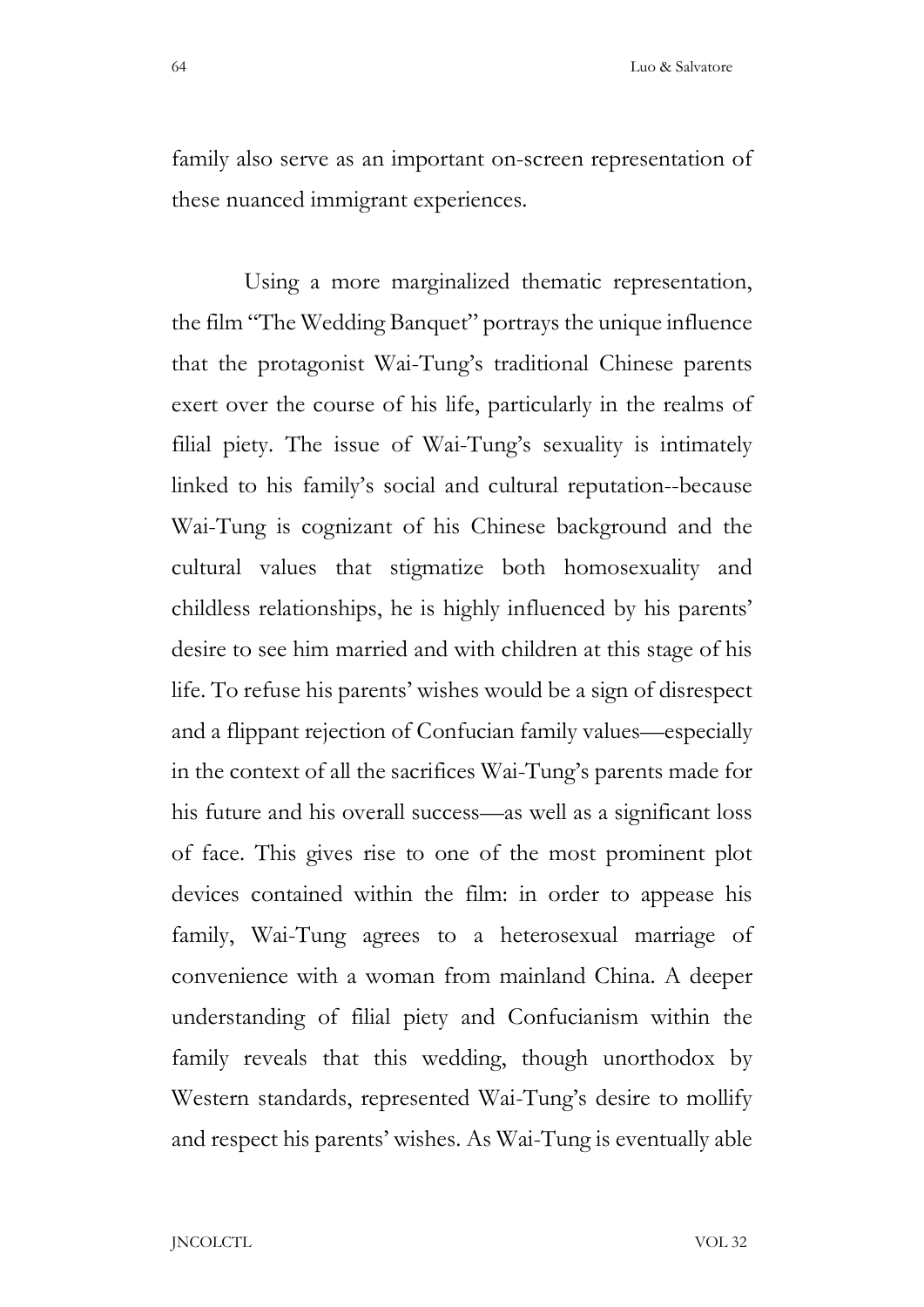to live his authentic life as a gay man, this also may help heritage learners feel validated as they see a second-generation Chinese immigrant expressing his sexuality while also balancing a sense of obligation to his first-generational Chinese parents.

## 1.2. Tendencies toward Self-Effacement and "Invisibility"

 The invisibility of Asian Americans in the United States remains a well-known social issue (e.g., Huang & Hall, 2020; Waxman, 2021) and accompanies a related social phenomenon: the societal imposition of a "bamboo ceiling" in which Asian Americans are viewed as hardworking and industrious but ill-suited for leadership positions (Hyun, 2005). With the understanding that complex historical, political, social, and cultural factors contribute to the problem, Chinese immigrants' tendency toward self-effacement or invisibility may, to a certain degree, relate to Confucian traditions associated with struggling silently and diligently in various settings, especially those related to education or work. While this virtue is highly admirable, and constitutes much attention for the lessons it teaches about hard work, humility, and dedication, it often manifests in the immigrant experience as a negative trait that may be seen as overly submissive--to the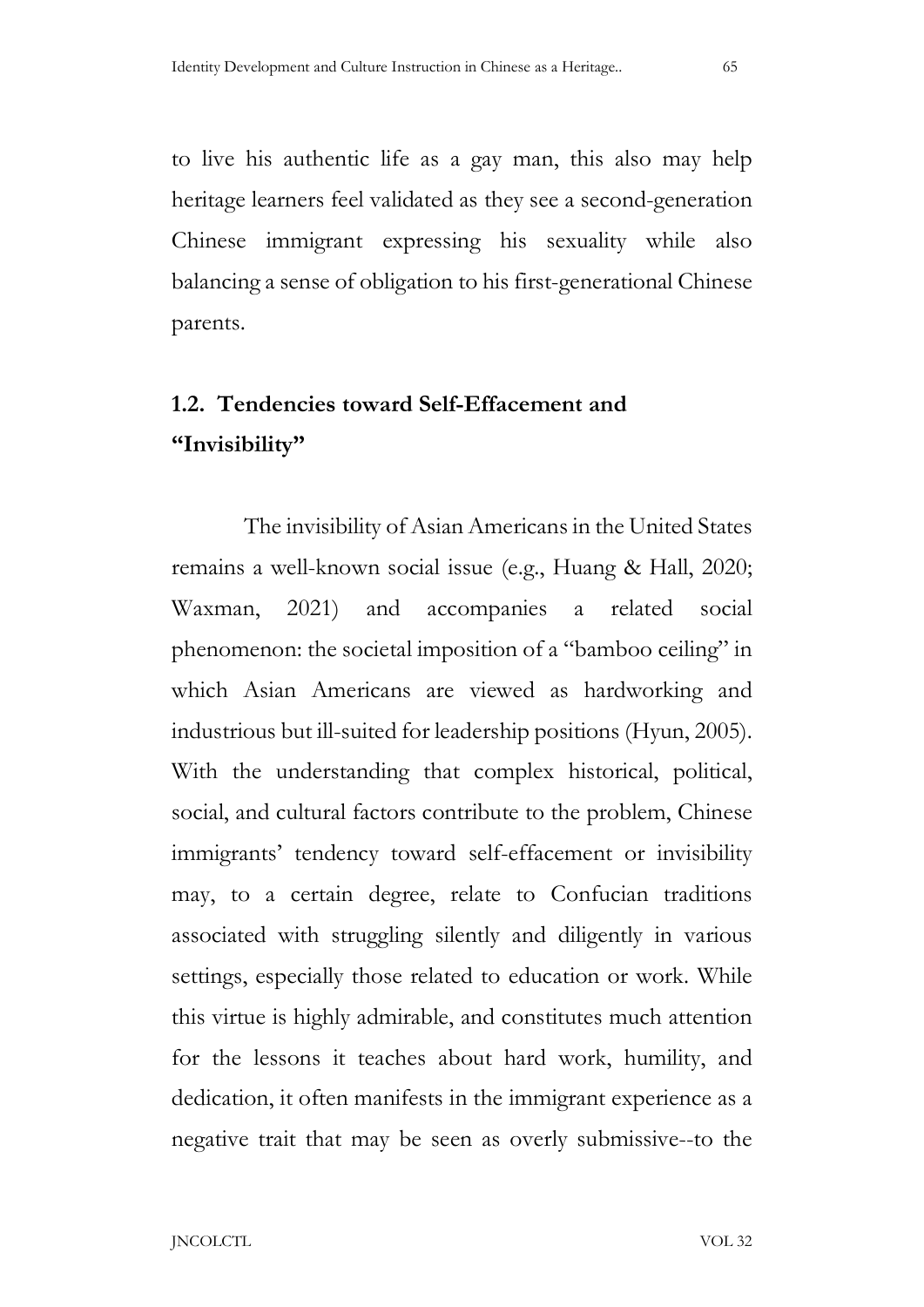point of perceived invisibility in the classroom, the workplace, or even society.

In the film "Siaoyu," issues of self-effacement and invisibility emerge as one of the most prominent struggles facing the Chinese protagonist, who is pursuing the ultimate goal of gaining a green card to stay in America. Siaoyu falls victim to many stereotypes in America due to her identity as a woman of Chinese descent; these stereotypes are only compounded by her perceived submissiveness and reticence to speak or engage in confrontation. This wrongly feeds into perceptions of her as a "China Doll" or a kind of mute, erasing the richness of her ambitions, cultural heritage, and compassionate personality. While Siaoyu and her boyfriend work tirelessly with only low wages in return, uncomplaining and dedicated to their work, their immigrant experience is shaped by the limited nature of their opportunities to change their situation. While Americans hurl thinly-veiled insults and jabs at Siaoyu, she remains dedicated to her pursuit of a green card and ultimately to a better life. The challenges posed to her as a Chinese immigrant are thus informed by the Chinese tendency toward self-effacement, which is misconstrued and weaponized against her by members of the dominant society who minimize her character and her identity as a threedimensional, well-rounded member of society.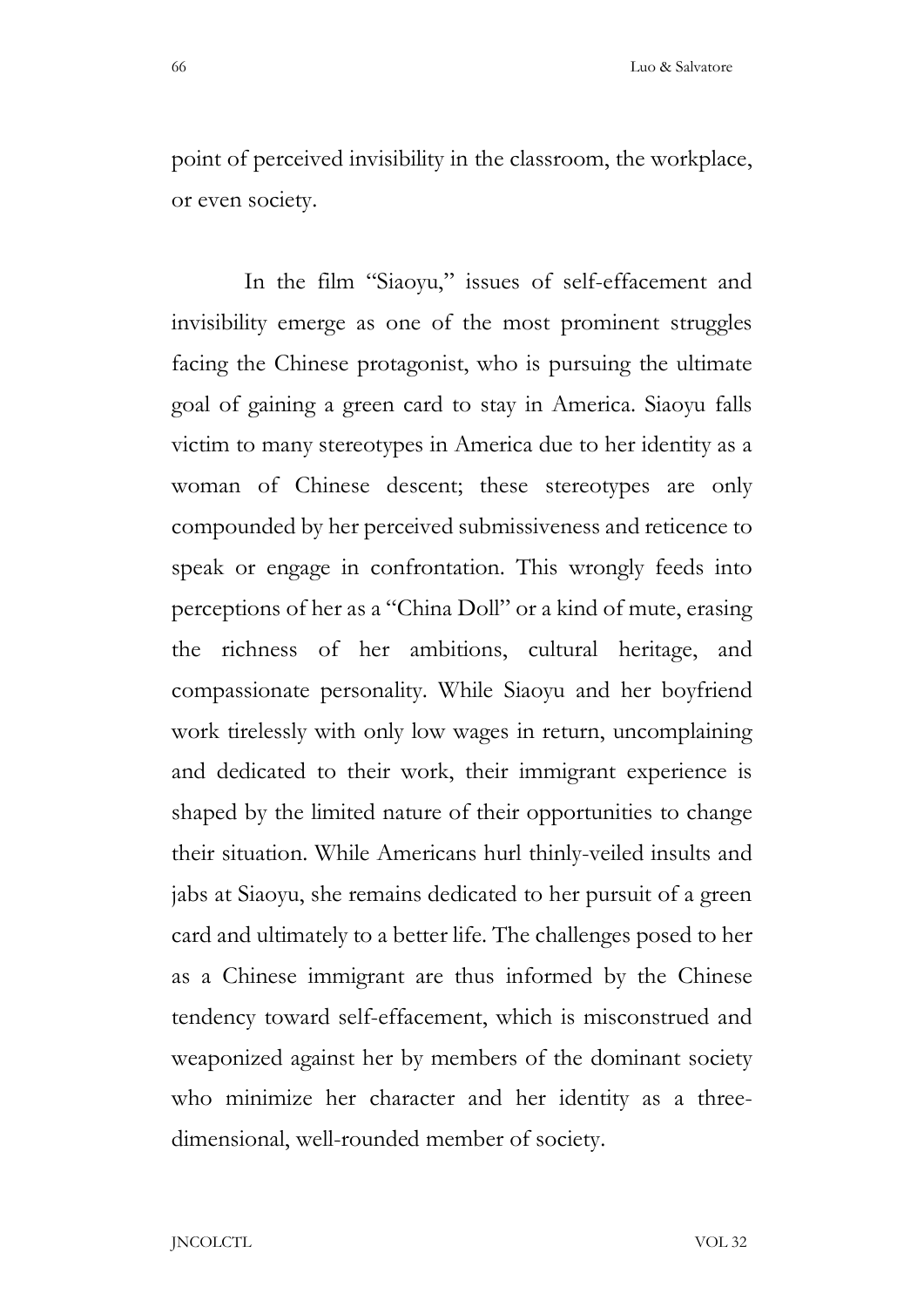This theme of invisibility is continued by the 2007 film "Dark Matter," in which a Chinese graduate student attending an American university falls prey to a callous and ultimately malicious graduate project advisor. The protagonist Liu Xing exhibits a commitment to his parents back in China, armed with the knowledge that they are working tirelessly to earn money and support a better lifestyle for the family. As a result, Liu Xing holds a strong sense of responsibility and duty to his parents, to whom he sends money and with whom he corresponds often. His filial piety even drives him to lie about his own condition at the university in order to uphold the family pride and bring honor to his parents. In reality, while Liu Xing was highly eager and capable, completing every task assigned to him expediently and diligently, he was viewed by his graduate mentor as nothing more than a workhorse, unable to form novel ideas that could compete with established theories. This treatment originated from the stereotype of Asian invisibility, in which Liu Xing's quiet brilliance was taken for granted as just another faceless Chinese immigrant who excels in STEM fields. In the film, these feelings of invisibility and isolation culminate in the worse-case scenario, as Liu Xing explodes into an episode of fatal gun violence and suicide. This film can serve as a tragic cautionary tale for how the dominant American society may contribute to furthering negative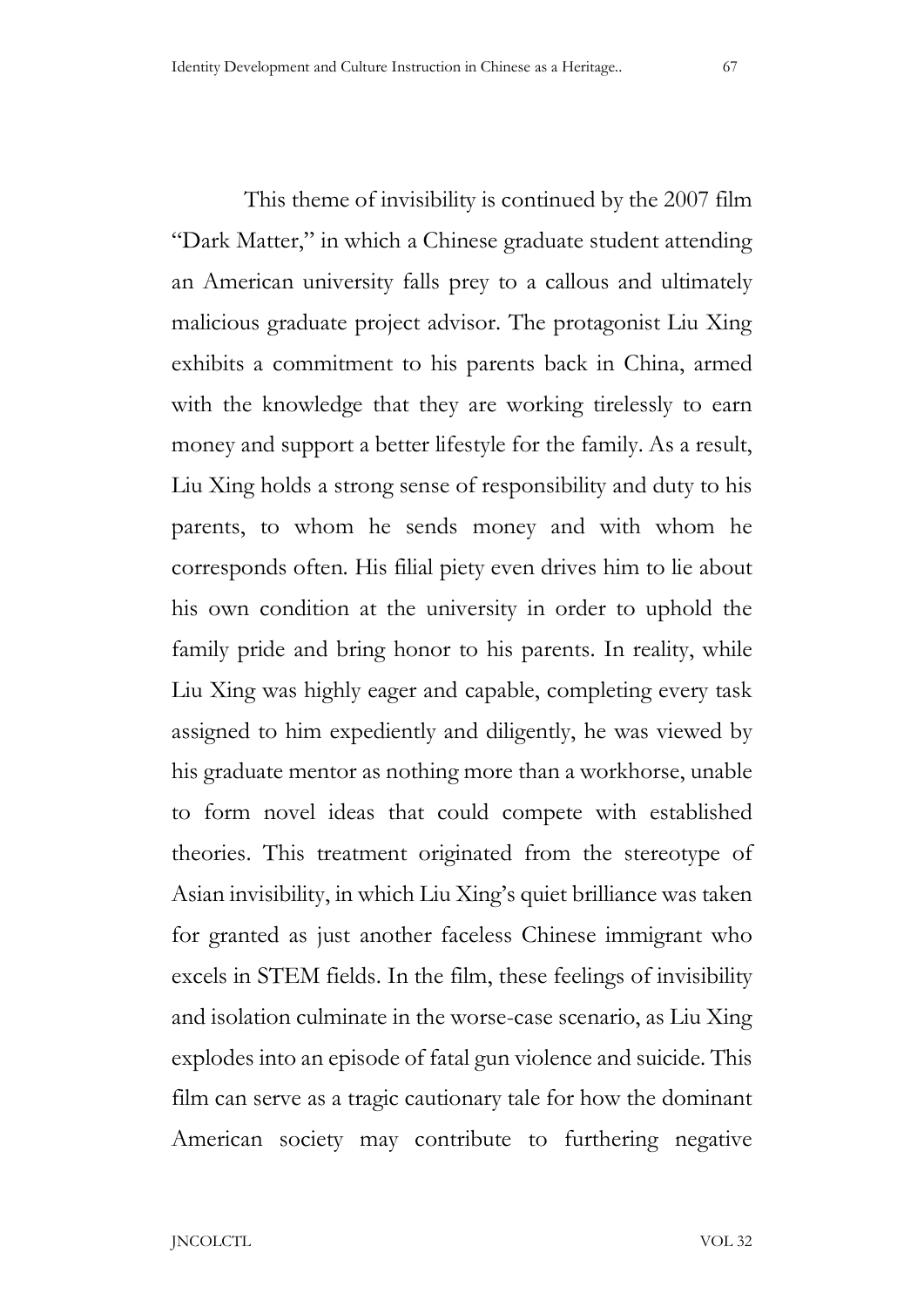stereotypes that harm individual Chinese immigrants' ability to contribute and view themselves as productive members of that society.

### 1.3. The Paradox of Chinese-American Assimilation

 As Chinese immigration, alongside all immigration, continues to rise in America, scholarship on the nuances of immigrant identity mired between Chinese and American values has gained prominence. For example, Pedraza (2006) asserted of the immigration experience, "Immigrants today are there not just in their memories and imaginations, but vicariously, in that very moment; they are able to participate economically, politically, socially, emotionally—in a regular, constant way, often creating two "homes" that rest on the pillar of an identity (or identities) that incorporate two or more nations, social worlds, at the same time. Dual loyalties can be conflicting" (p. 242). This encapsulates the paradox of Chinese-American assimilation, in which the desire to assimilate into American society may clash with the desire to maintain one's Chinese roots and identity.

 This paradox of assimilation within the Chinese immigrant experience is embodied by the intertwining narratives contained within the film "The Joy Luck Club." Following the lives of various mother-daughter pairs, all of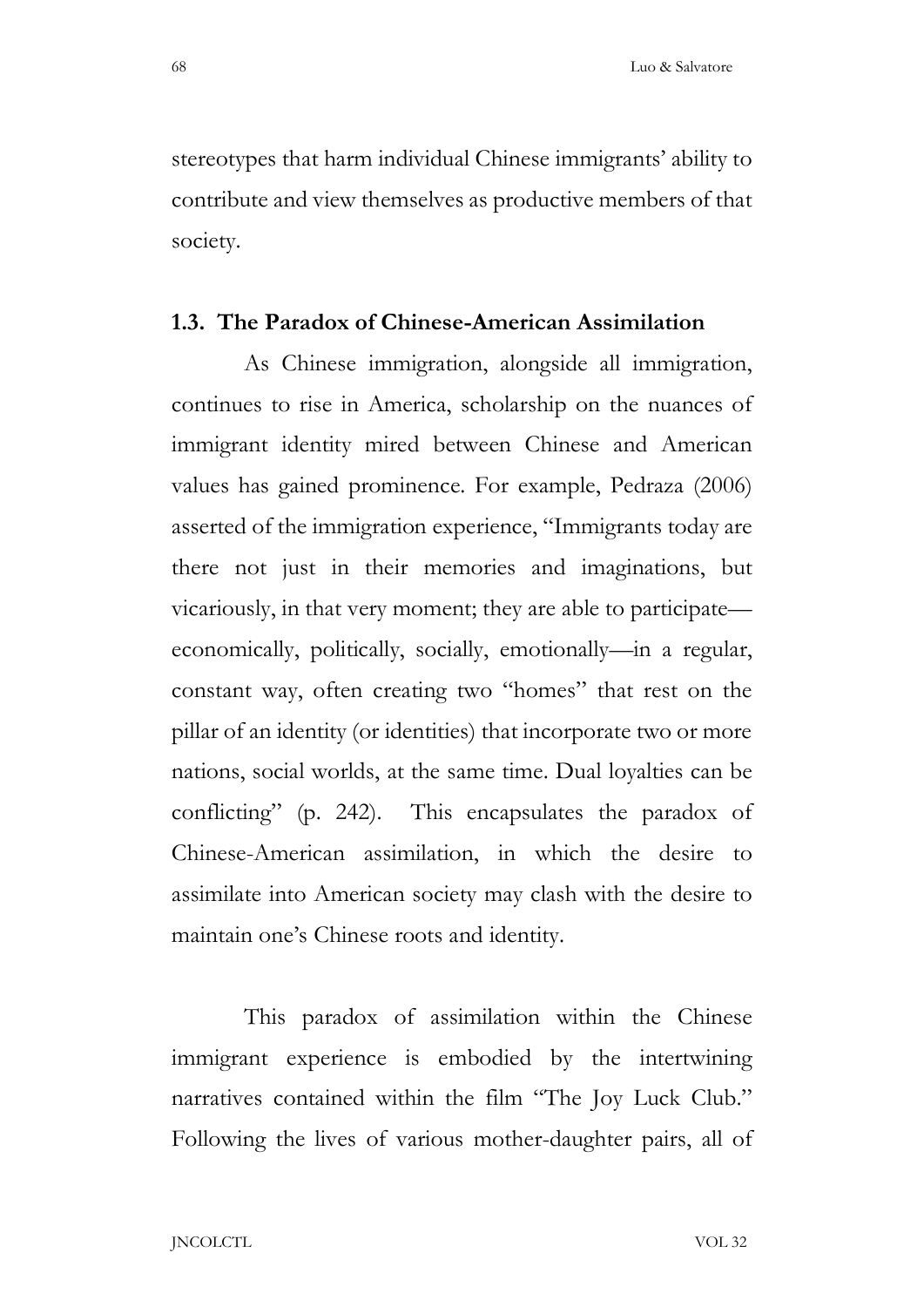whom are either Chinese-born or American-born Chinese, the paradox of assimilation all play out through mother-daughter relationships. The phenomenon of the "Tiger Mom," typically portrayed as a Chinese or Asian immigrant mother who demands obedience and outstanding results from her children, manifests as several of the daughters feel burdened by the politics and dictates of their family and Chinese social culture. This is an experience many Chinese heritage learners may relate to, as the enforced learning of piano, chess, or other activities becomes a social weapon as well as a benchmark of filial piety and success. Additionally, many of the women—both mothers and daughters—wrestle with feelings of incompatibility between their authentic selves and the dictates and demands of the dominant society. As per traditional Chinese ideals of womanhood, many of the women remain silent in the face of mistreatment or even abuse from within their family, leading to an effacement of their challenges and personal stories. However, the film advocates strongly for the cycle of mistreatment to be broken, offering a path forward from the traditional Chinese perspective to one more aligned with the American values of individual choice and freedom. Ultimately, this film clearly demonstrates and explores the condition of children who either feel alienated, resentful, or burdened by the Chinese culture forcefully imposed upon them by their Chinese-born parents. While continually exposing the raw,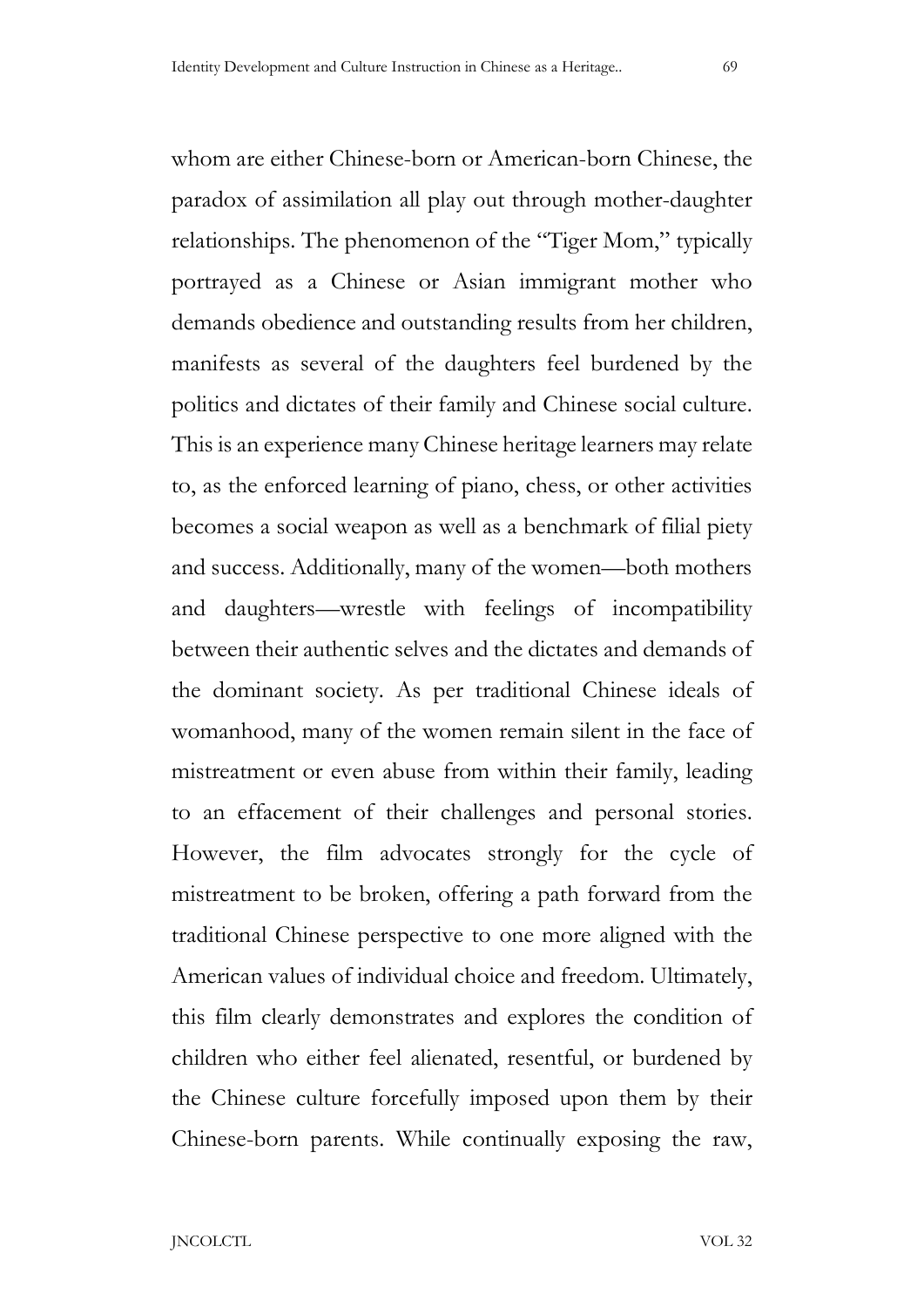often ugly side of this cultural reckoning, the film seeks to humanize each parent-child relationship, portraying empathetically the motivations and wisdom of Chinese culture while also advocating for a more modernized balance among the two competing cultures. This offers rich opportunities for heritage learners to explore the challenges that arise from the allure of American society juxtaposed with the pull of their Chinese heritage.

 In a more transnational subversion of the themes of Chinese-American immigration, the film "Shanghai Calling" (2015) explores the paradox of heritage learners feeling excluded from or alienated from their own cultural roots and language. The protagonist Sam, who is of Chinese descent but embodies every American ideal, struggles after being relocated to China and being immersed in his "native" culture after assimilation into American society his entire life. This clearly demonstrates the paradox of Chinese-American immigrants, especially American-born Chinese, as their ability to assimilate into American society and adopt American sensibilities often has an inversely proportional effect on their feelings of pride and proximity to the cultural Chinese heritage. For example, Sam feels strongly aligned with American values of individualism, while struggling to re-introduce Chinese business manners and cultural practices and thus experiencing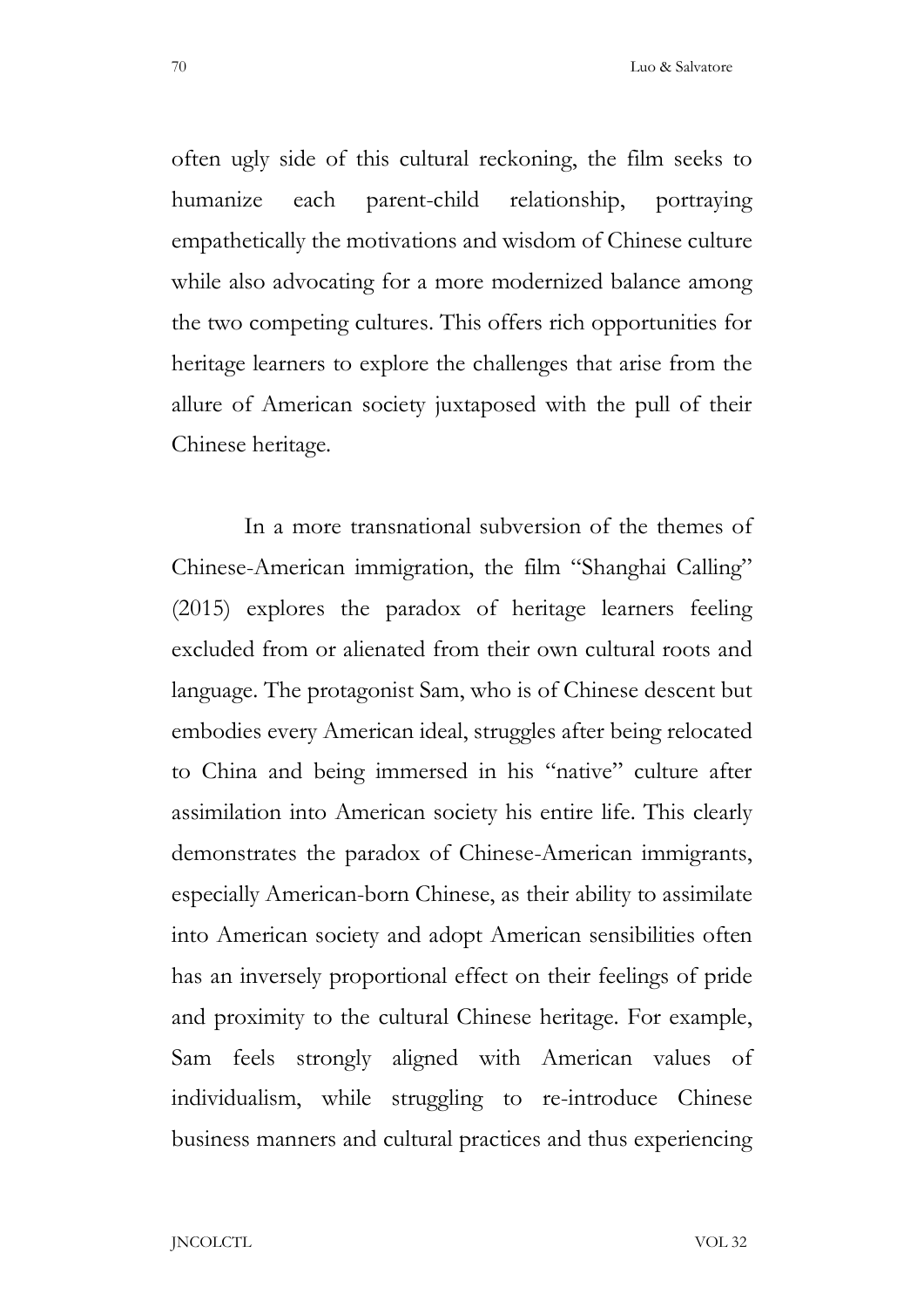feelings of inadequacy. However, the film teaches that with closer contact with Chinese culture through people, society, and other connections, a pride and appreciation for one's own Chinese heritage can be rekindled. Sam eventually grows to

enjoy and understand Chinese customs and values that resonate with him, ultimately allowing him to reconcile his American upbringing with his Chinese heritage.

The hit film "Crazy Rich Asians" also concerns themes of the contested nature of "Chineseness," against the backdrop of expectations of filial piety and sense of duty to one's family. Rachel Chu encounters competing expectations and definitions of being Chinese once she returns to the elite social circle of her boyfriend Nick Young in Singapore, where her emphasis on individualism and career ambition as a professor distance her from the expectations of tradition via Nick's family. They consistently reference that one's dream and even life trajectory should be subject to the family's and parents' wishes, invoking many principles associated with filial piety and Confucian family ethics. Nick himself faces tremendous pressure when his family delivers an ultimatum: either renounce his relationship with the Americanized, commonborn Rachel, or risk the shame and rejection of his family. Rachel's limited Chinese speaking skills create further distance between herself and Nick's family, highlighting Rachel's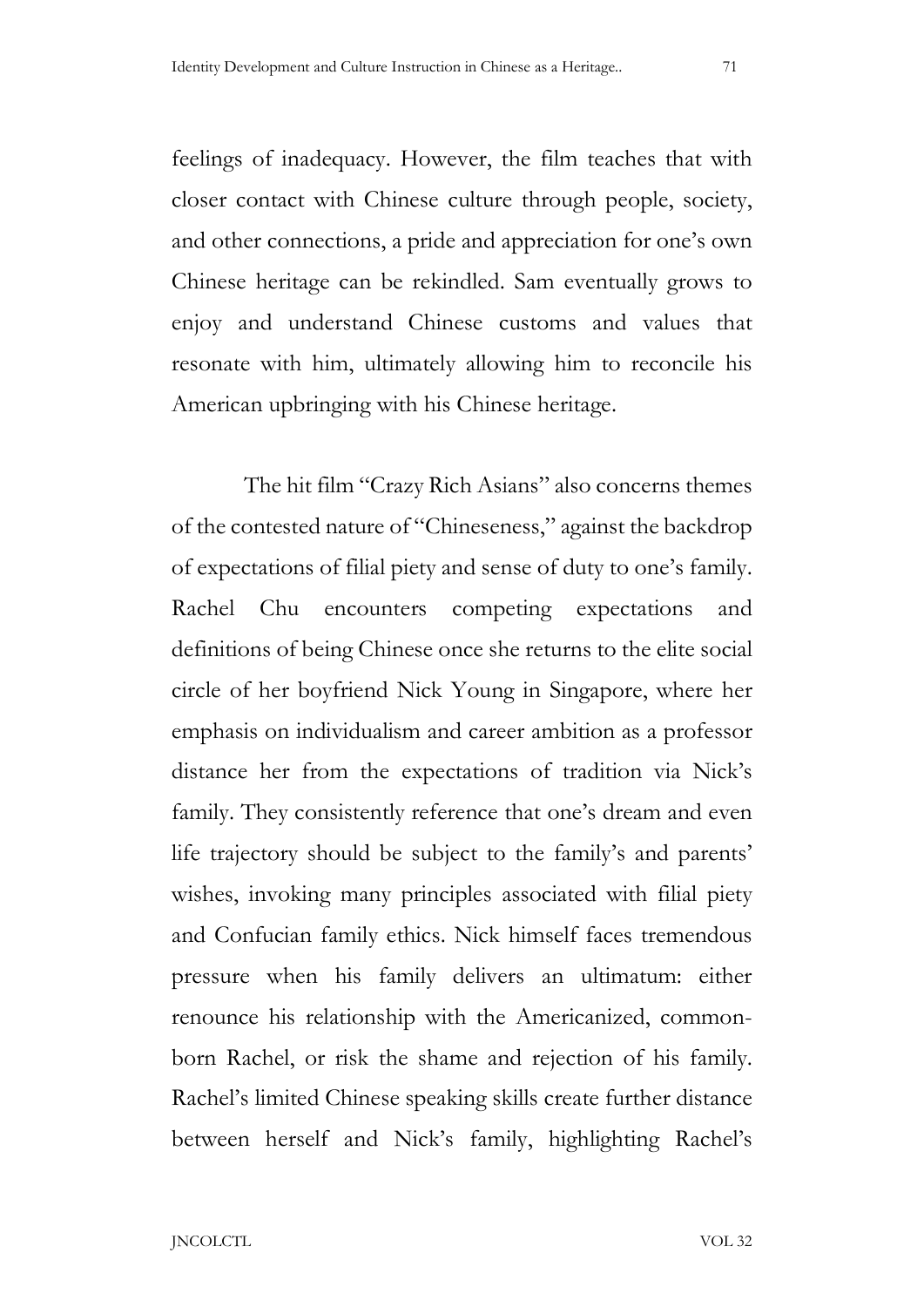struggle as an American-born Chinese immigrant. External expectations of what it means to be Chinese cause her to wrestle with issues of identity and her own heritage, yet ultimately the film offers a way forward: balancing the desires of one's parents and heritage, while also pursuing one's own life path. This can be viewed as a successful hybridization between the two worlds Rachel and Nick inhabit.

#### 1.4. Intergenerational Struggles

 It is common for Chinese immigrants and their children to experience intergenerational cultural conflicts as a result of acculturation gaps, which often lead to disagreements or even clashes in values and beliefs (Liu, Liang, Nguyen, & Melo, 2019; Lin, Bryant, & Boldero, 2015). While many of the delineated themes drawn from the ten films overlap, the motif of intergenerational challenges across the canon encapsulates many of the compounded struggles faced by various generations of Chinese immigrants in America. The fissures of age and generation often expose challenges that both divide and unite Chinese immigrants in America, ranging from conservatism versus progressivism, tradition versus modernity, and more. Through the prism of Chinese-American immigration, intergenerational struggles often exacerbate the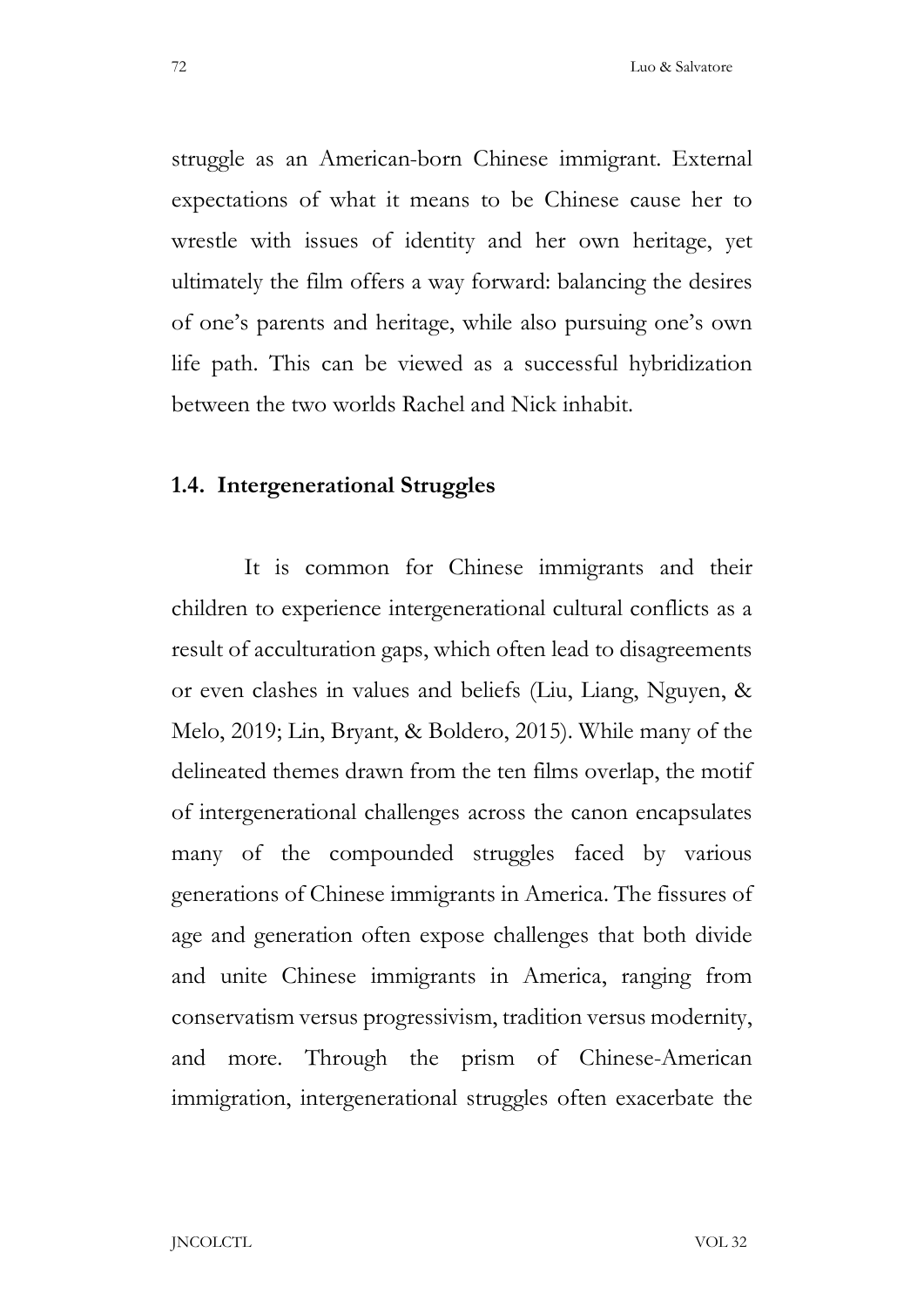discrepancies between American and Chinese society across the lines of gender, sexuality, and age.

 The theme of generational heritage and struggle of Chinese immigrants in America is displayed prominently in the 2019 film "The Farewell." Premised on the familial decision to withhold a terminal cancer diagnosis from their elderly grandmother Nai Nai, the film reveals the nexus of cultural clash between American and Chinese ways of thinking regarding how one's parents should be best treated. In Chinese culture, as such a matter is of extreme importance, sparing Nai Nai from the horrors and prolonged anxiety of her diagnosis was a solution that seemed widely accepted. However, the protagonist Billi is forced to confront her own Americanized beliefs regarding individual choice and the right to take hold of one's own fate; her family's decision remains a tough pill for her to swallow, as she initially resists this treatment. This spotlights the paradoxical nature of Chinese-American immigration, as Billi identifies so strongly with the American value that she resists the Chinese value. Her struggle is compounded by intergenerational views of one's sense of duty to one's parents--from grandmother, to mother, to daughter. However, as she engages in greater dialogue with her family members and even returns to China, reliving and rekindling some of the fondest memories she shared in her upbringing,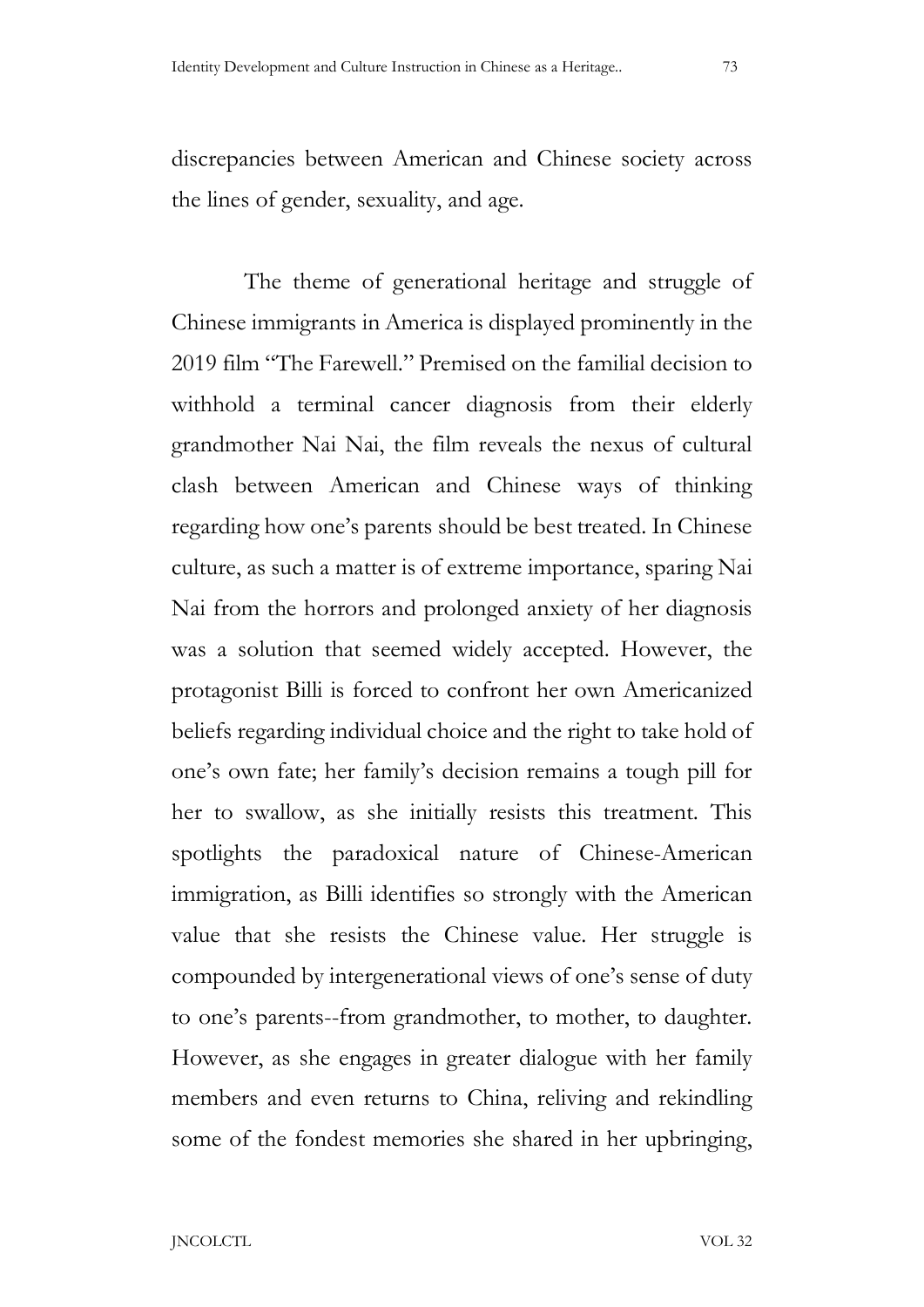she is eventually able to see the wisdom in both the American and Chinese cultures. This also points to a successful hybridization of the cultural clash between American and Chinese societies.

Finally, the film "Saving Face" explores the generational challenges exposed by changing times in American society, through the lens of sexuality. For the protagonist Wilhelmina, her Chinese identity is often jeopardized by the nature of her sexuality as a lesbian woman, branded as taboo by her traditional Chinese community, as well as American society at the time. In one poignant scene, Wilhelmina comes out to her mother, only for her mother to respond, "I am not a bad mother. My daughter cannot be gay." This remark exposes the pernicious belief that homosexuality is a sign of sexual deviance and a result of poor parenting, rather than an innate characteristic. As a relic of less progressive times, members of the community view homosexuality as incompatible with traditional Chinese family values. Wilhelmina living her life as a homosexual woman would constitute a grave loss of face for the family, who operate based on an older generation's schema regarding sexuality.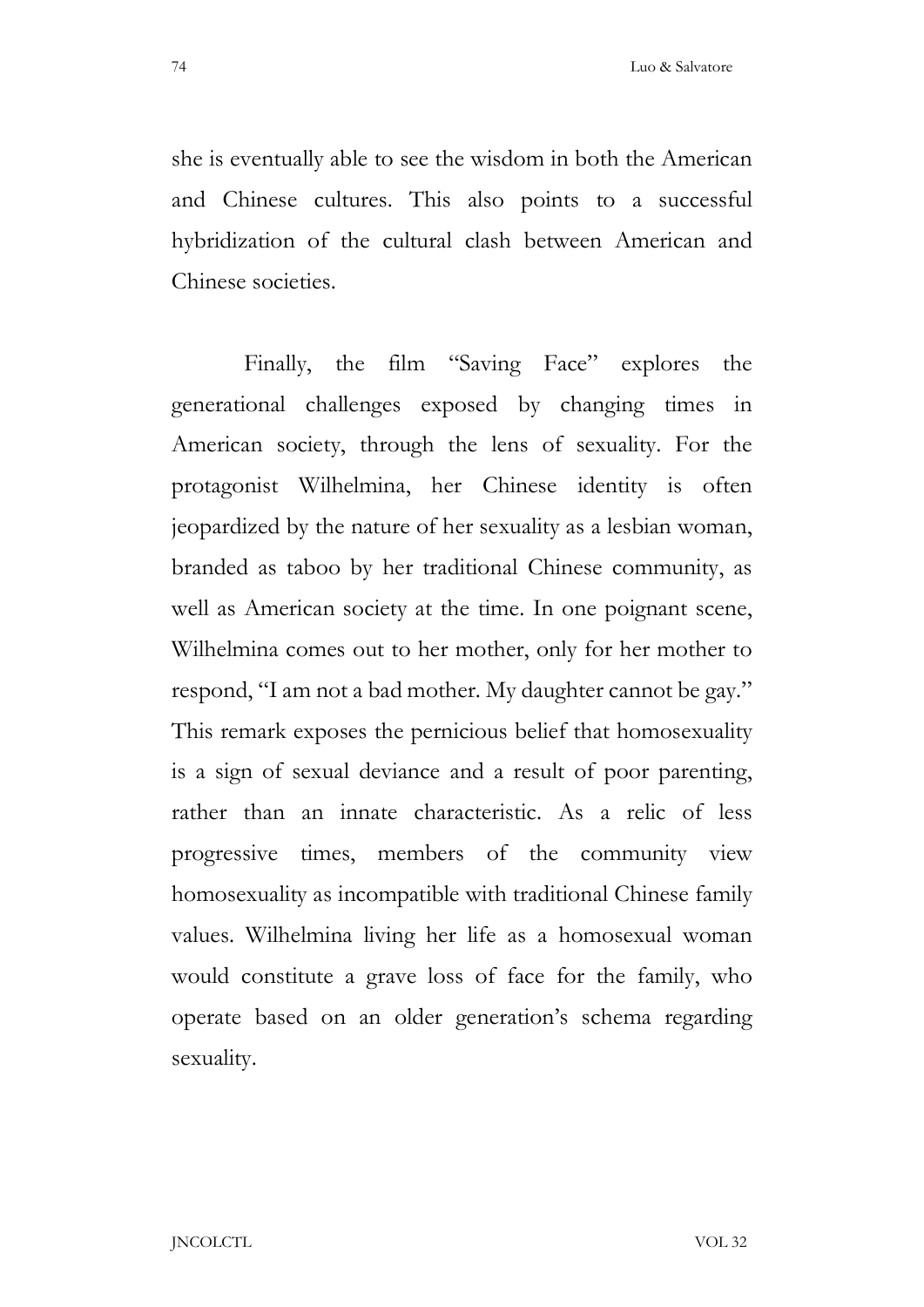As an unmarried twenty-eight-year-old woman, Wilhelmina also bears the burden of certain old-fashioned, gendered double standards regarding women's age of marriage. A Chinese family-friend at a party warns her, "Forget meat on the grill, and it will dry out." This saying reflects women's perceived depreciation in value on the marriage market as they age--their value and "freshness," as with a piece of meat, is dependent on their youth. This double standard within the Chinese community, and Wilhelmina's frustrations with them as well as with her own internalized homophobia, may resonate deeply with second- or third-generation immigrants and heritage learners navigating their private lives and cultural roots.

## Pedagogical Implications for CHL Education

 It is by now widely recognized that identity development is central to CHL education (He, 2006, 2010; Li & Duff, 2008; Wong & Xiao, 2010; Xiang, 2016). To fulfill CHL learners' identity needs, it is critical for classroom instruction to provide CHL students with ample opportunities to connect with their family, peers, and local communities. In particular, intergenerational communication within the family is of paramount importance. To address and utilize CHL learners' cultural characteristics, CHL education could benefit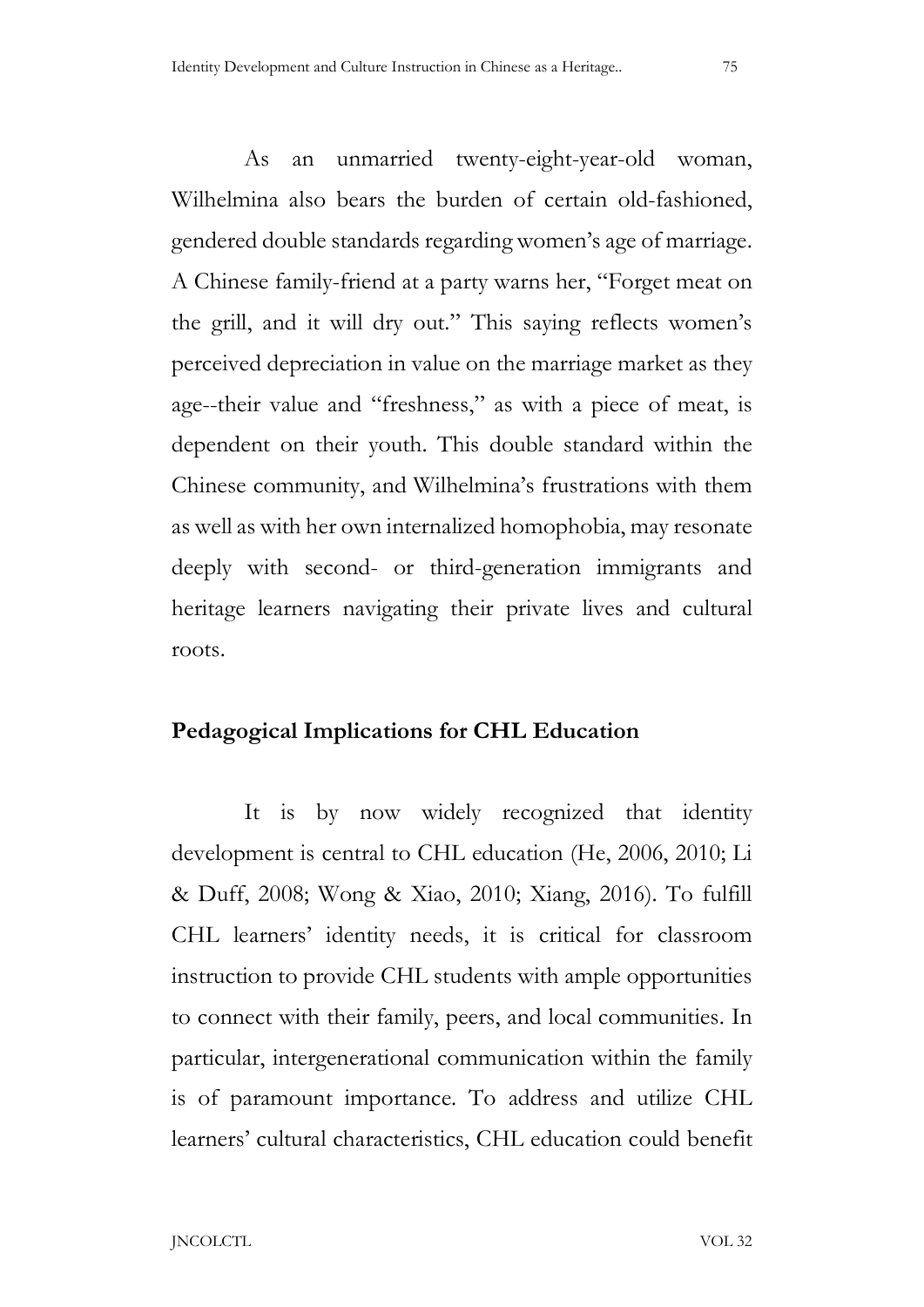from a focus on intercultural learning which allows CHL learners to bring in their own cultural and intercultural experiences into HL learning. The development of intercultural competence or intercultural citizenship (Byram, 2008, 2013) is essential for CHL learners to prepare themselves for the multilingual and multicultural society and the globalized world. This paper argues that Chinese-American cross-cultural films highlighting immigrant identity issues are able to serve as a springboard for creating instructional materials and tasks to achieve the above-mentioned pedagogical goals of CHL education. This section discusses a number of pedagogical possibilities on how the films and the key themes of immigrant identity analyzed in the previous section can be employed for identity development and intercultural learning in CHL education at the college level (see Appendix for a summary of suggested pedagogical activities).

 The challenges and struggles of first-generation Chinese immigrants depicted in the cross-cultural films may be employed as powerful pedagogical tools to facilitate intergenerational communication within the family. After reviewing the films such as "Pushing Hands," "Guasha," "Dark Matter," and "Siao Yu," students can be asked to first identify the challenges faced by the first-generation Chinese immigrants and then reflect on the degree to which their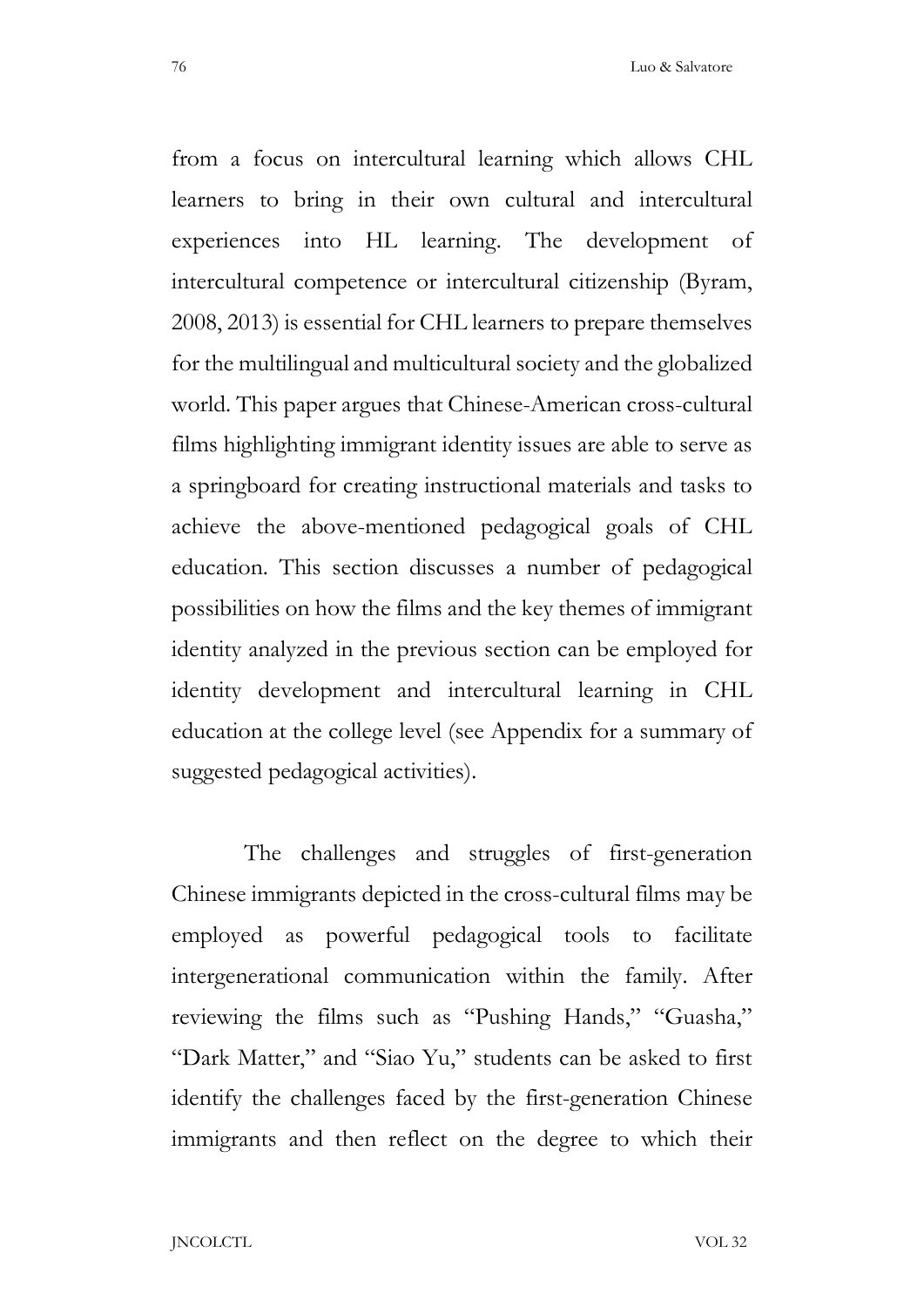parents or family members may have experienced similar struggles upon immigrating to the U.S. When the challenges and struggles experienced by their parents are more fully explored, the students can be guided to focus on analyzing the reasons behind the unique challenges faced by first-generation Chinese immigrants, such as the strong desire to succeed and bring honor to the family, the sense of guilt and responsibility toward one's parents, intergenerational conflicts, and a tendency toward self-effacement or "invisibility." Through this process, the CHL learners may reach a greater understanding of their parents' struggles, alongside related connections to Chinese values and Confucian teachings, including Chinese family ethics, the importance of filial piety, the importance of humility, hard work, and putting action before speaking, as well as the importance of social harmony and respecting authority. All of these values, if portrayed correctly and fairly, are not only reasonable, but also can be viewed as virtues that are beneficial for both individuals and society. Such understandings can potentially boost CHL learners' pride in their heritage and strengthen their connection with Chinese culture.

Chinese immigrants' challenges and life stories as depicted in the selected canon of films can be conveniently integrated into CHL class projects or tasks that require intergenerational communication. For example, the instructor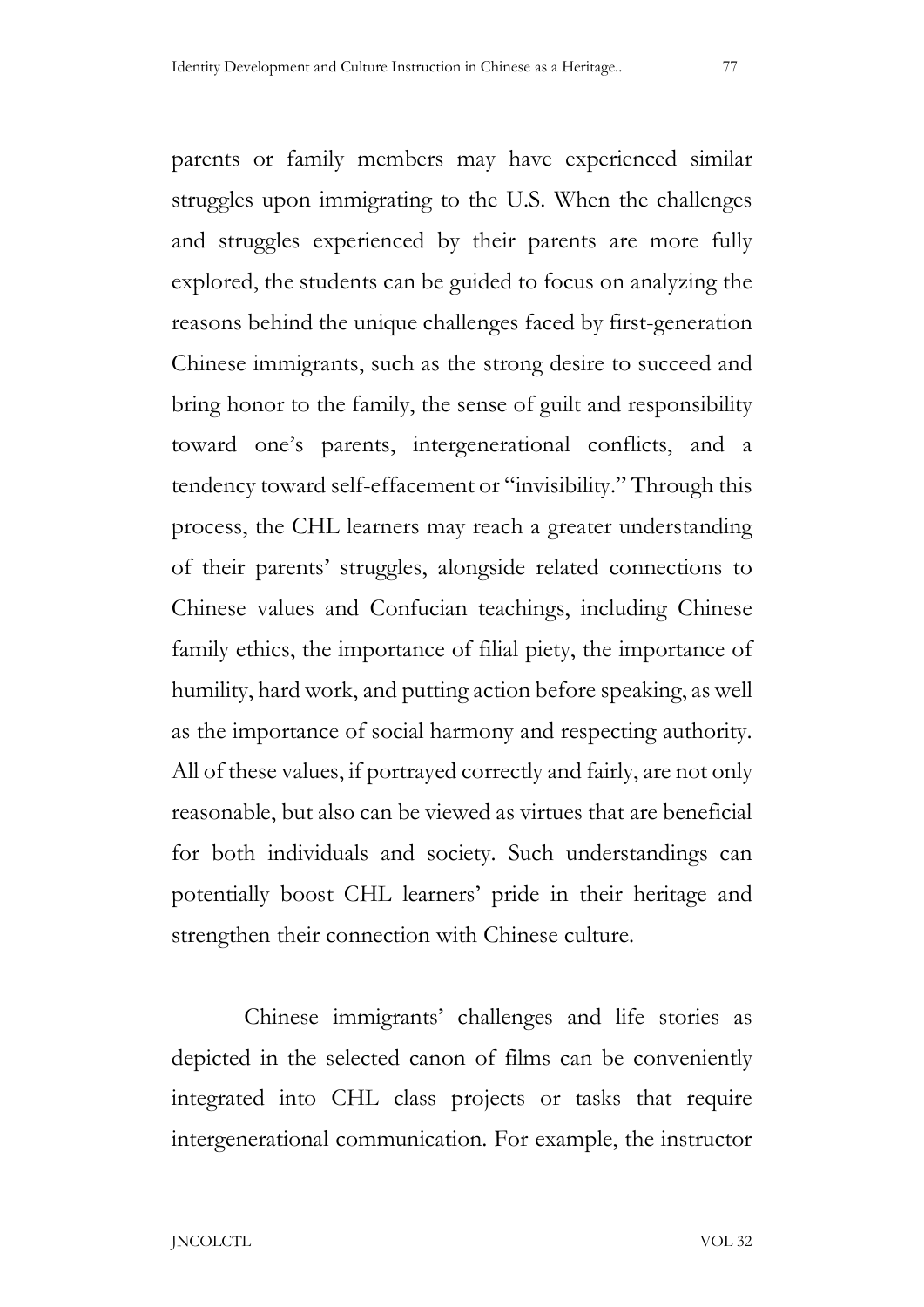may ask the CHL learners to write a letter to their parents to express how the cross-cultural films have educated them on the possible challenges they might have undergone and further inquire about their parents' life experiences as immigrants in the U.S. The students may then share their findings with their classmates and hold in-class discussions on the similarities and differences of all the shared life stories, as well as the underlying driving forces of various experiences. Alternatively, this task can be turned into a video project that requires CHL learners to interview their family members and members in their local communities and collaborate with their parents or other family members. Such class projects or tasks that encourage intergenerational communication are in line with pedagogical practices "facilitating the learner's search for identity vis-à-vis the HL/HC" (Carreira, 2004, p. 8). Other activities to this end include "compiling oral histories of relatives, writing heritage-culture autobiographies, and exploring the history of the HL community in the U.S." (Carreira, 2004, p. 8). Thus, along with their parents' struggles and challenges as immigrants in the U.S., the CHL instructor can also encourage the students to explore and discuss the Chinese-American history and other related topics such as the "model minority" myth with their parents.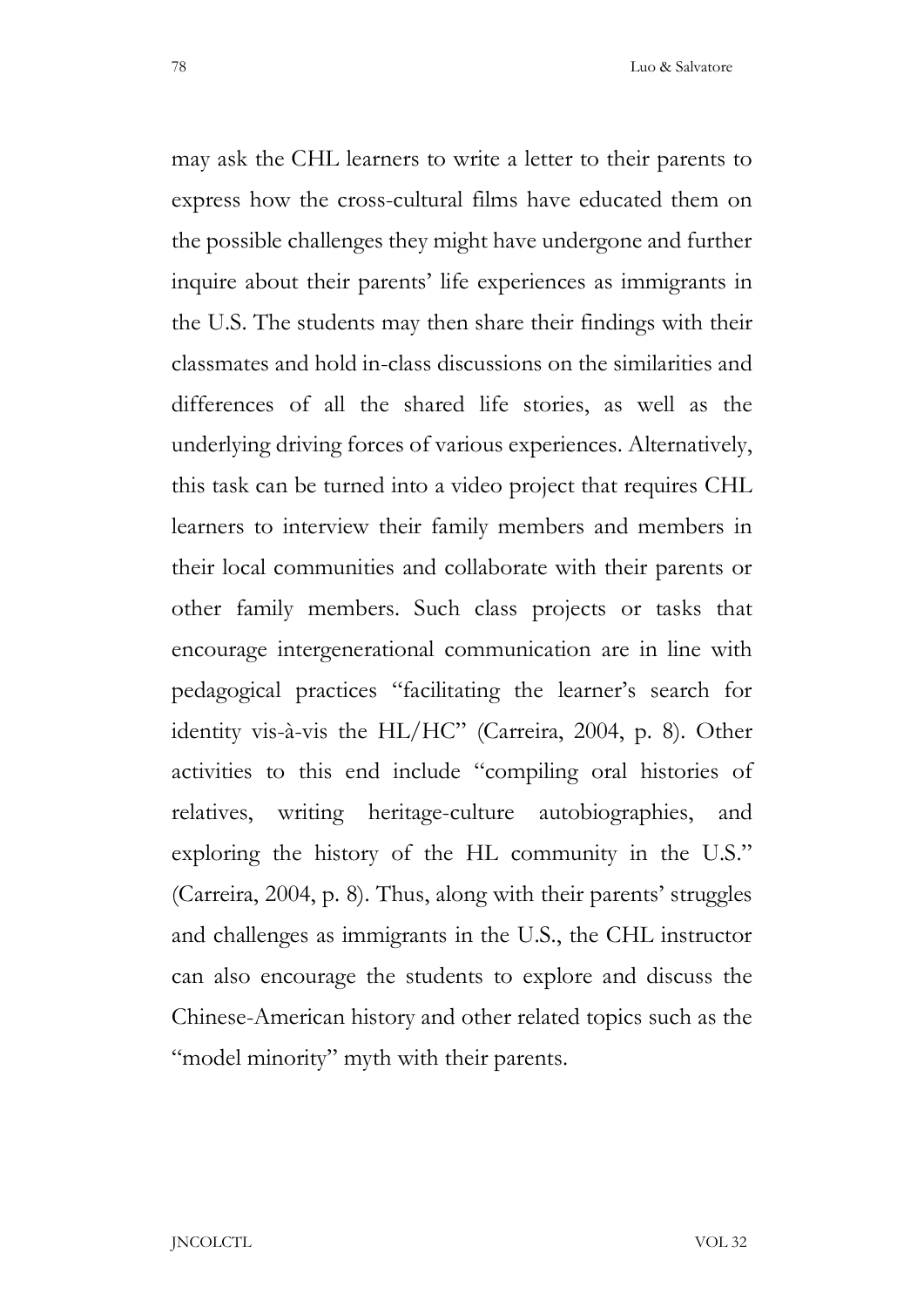The paradox of Chinese-American assimilation as experienced by Sam in "Shanghai Calling," Rachel in "Crazy Rich Asians," and Billi in "The Farewell" can serve as reference points for CHL learners to discuss identity struggles through adolescence and young adulthood, so as to promote peer interaction. It is very common for CHL learners to experience considerable ambivalence about their Chinese-American dual identities (Li & Duff, 2008). The issue of identity tends to evoke strong emotions among CHL learners (Xiao-Desai, 2020) and thus opportunities for them to openly share and discuss their experiences and struggles associated with identity can not only help reduce their anxiety, but also strengthen the bonding among peers and build a supportive community for the CHL class. To further facilitate peer interaction, the instructor can hold in-class discussion sessions for students to share their challenges and life stories associated with identity, aiming to explore what causes such struggles and how CHL learners may approach them. This class activity can then lead to a final writing assignment or a video project depicting CHL learners' autobiography, highlighting key points in their life and reflections on their journey of identity development. The documentaries: "Stories About Us, By Us, For Us"

 $(\textit{https://2019 chin243.wixsite.com/website-1}/\textit{documentary})$  and the Final Project "We, Together",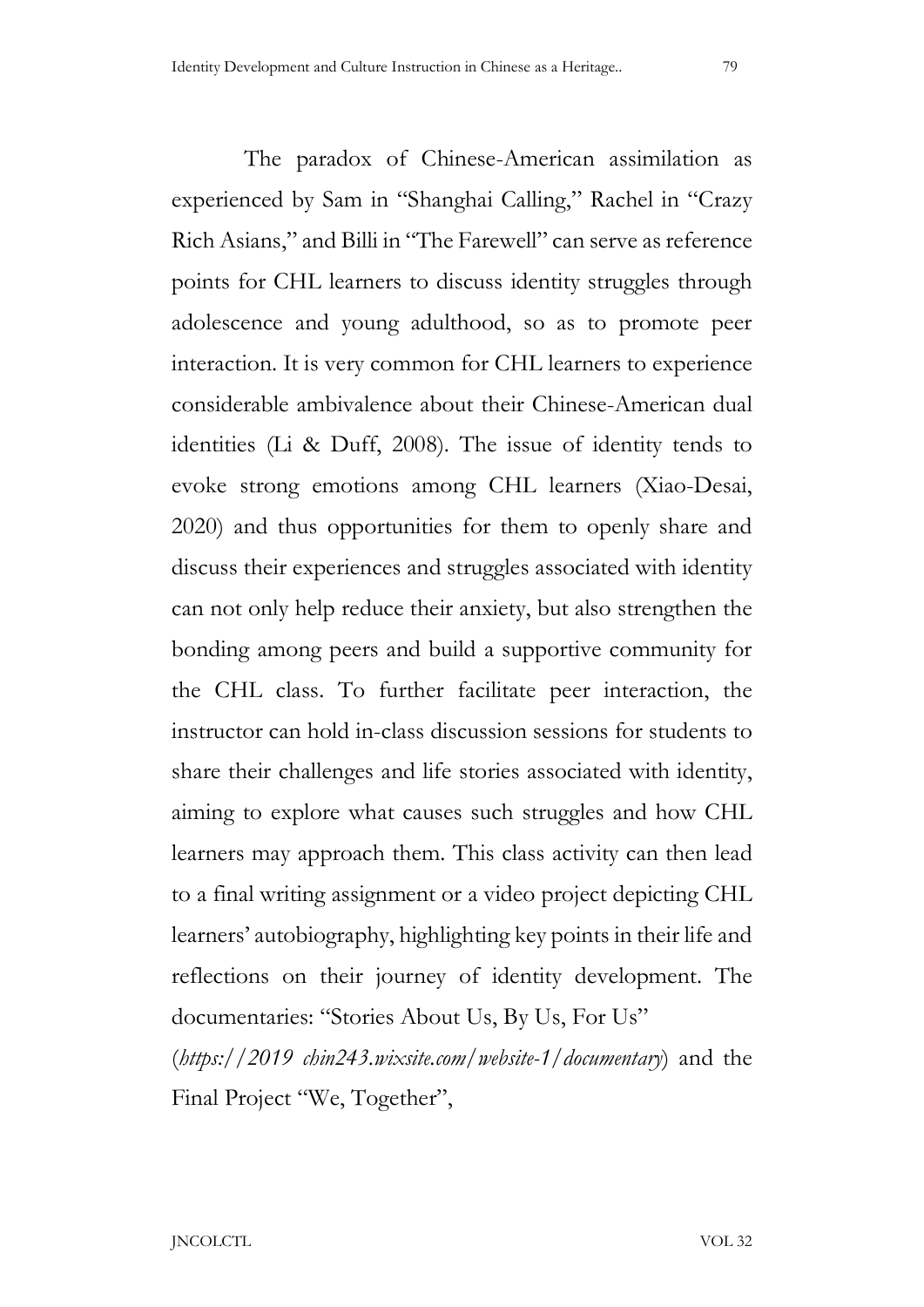$(\textit{https://chinprogram.wixsite.com/143} and 243)$  created by CHL instructors at the University of British Columbia (Wang, 2021) provide an excellent example of class projects that encourage students to incorporate their own stories and identity experiences. If parents or family members are invited to the final presentations of these projects, it provides a valuable opportunity for parents to understand their children's identity struggles, which further strengthens intergenerational connection and parent-child relationship.

 Another way to promote peer interaction and connection is to create opportunities for CHL students to collaborate and accomplish community-based projects as a group. Ideally, these projects are aimed at addressing the reallife issues facing Chinese-American communities, such that involvement in these projects may also strengthen CHL learners' connection with the local Chinese communities in the U.S. Based on the stories narrated in these cross-cultural films, the instructor can first ask the students to identify problems Chinese immigrants may need examine further as a community. For example, in "Guasha," Datong and his wife mandate an English-only policy at home so that their son Dennis could be optimally adjusted to his life at school in America. Datong also hits Dennis in front of his boss just to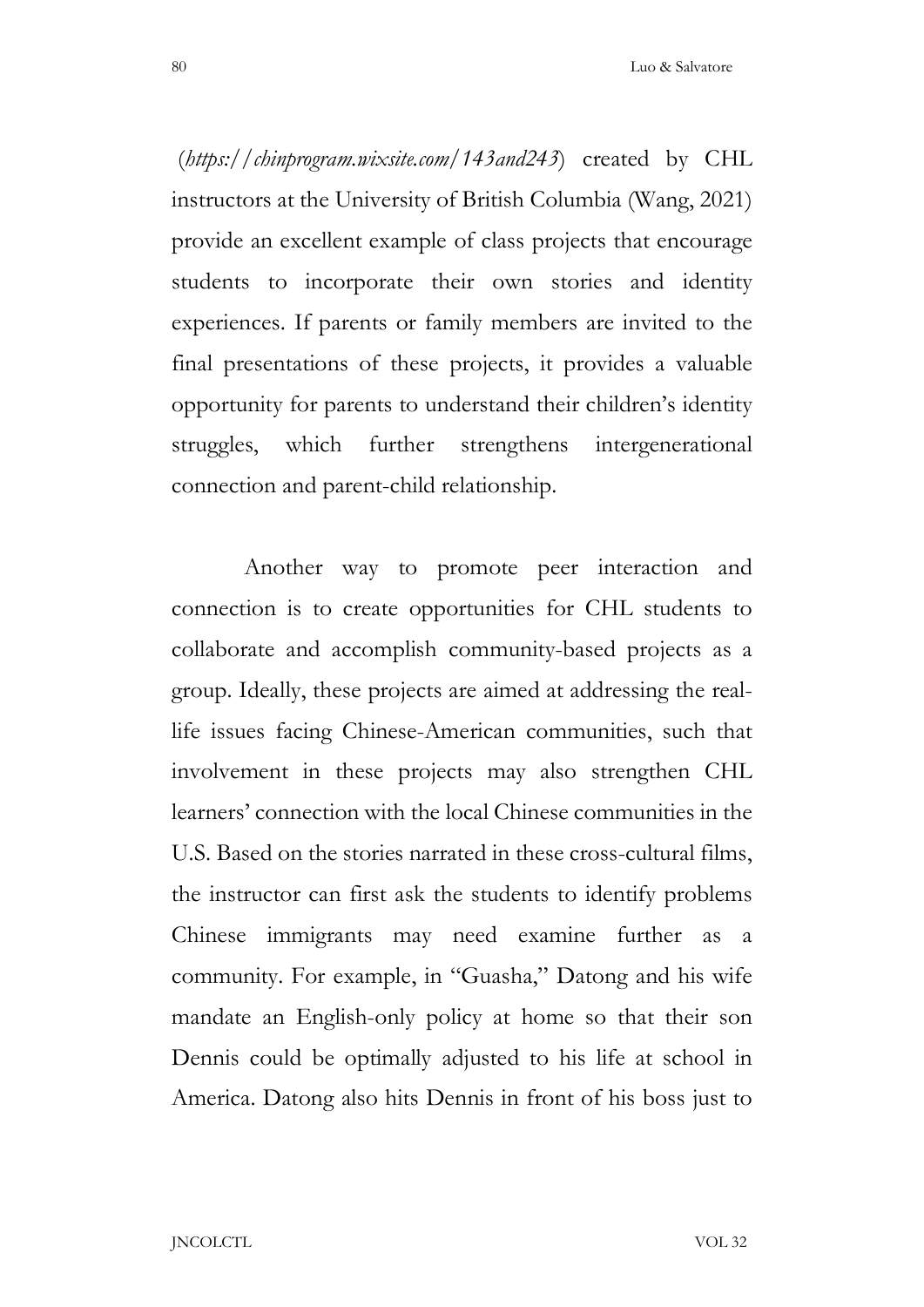show respect in the wake of an altercation between Dennis and his boss's son.

 The students can be guided to discuss whether these practices are problematic and what can be done to help Chinese families like Datong's utilize different strategies. In "Pushing Hands," Chinese-speaking tai chi master Chu gets lost in an American neighborhood and cannot find his way home due to a steep language barrier. He also suffers immensely from loneliness in the U.S., qualifying his experience as very representative of the experience of the elderly in Chinese immigrant families. The instructor may invite the students to propose feasible plans to help the elderly and their families. Other problems manifested in the films include the identity struggles of second-generation Chinese immigrants, the invisibility of Chinese-Americans, the challenges faced by LGBTQ+ individuals in the Chinese-American community, and more. In addition, the instructor can also encourage CHL students to communicate with members of the local Chinese communities (e.g., parents, school-aged children, the elderly, administrators of Chinese community schools) to explore other existing real-life issues faced by the community. For example, under the current social environment of Asian Hate, what can the Chinese community do to voice out their sufferings and win support from other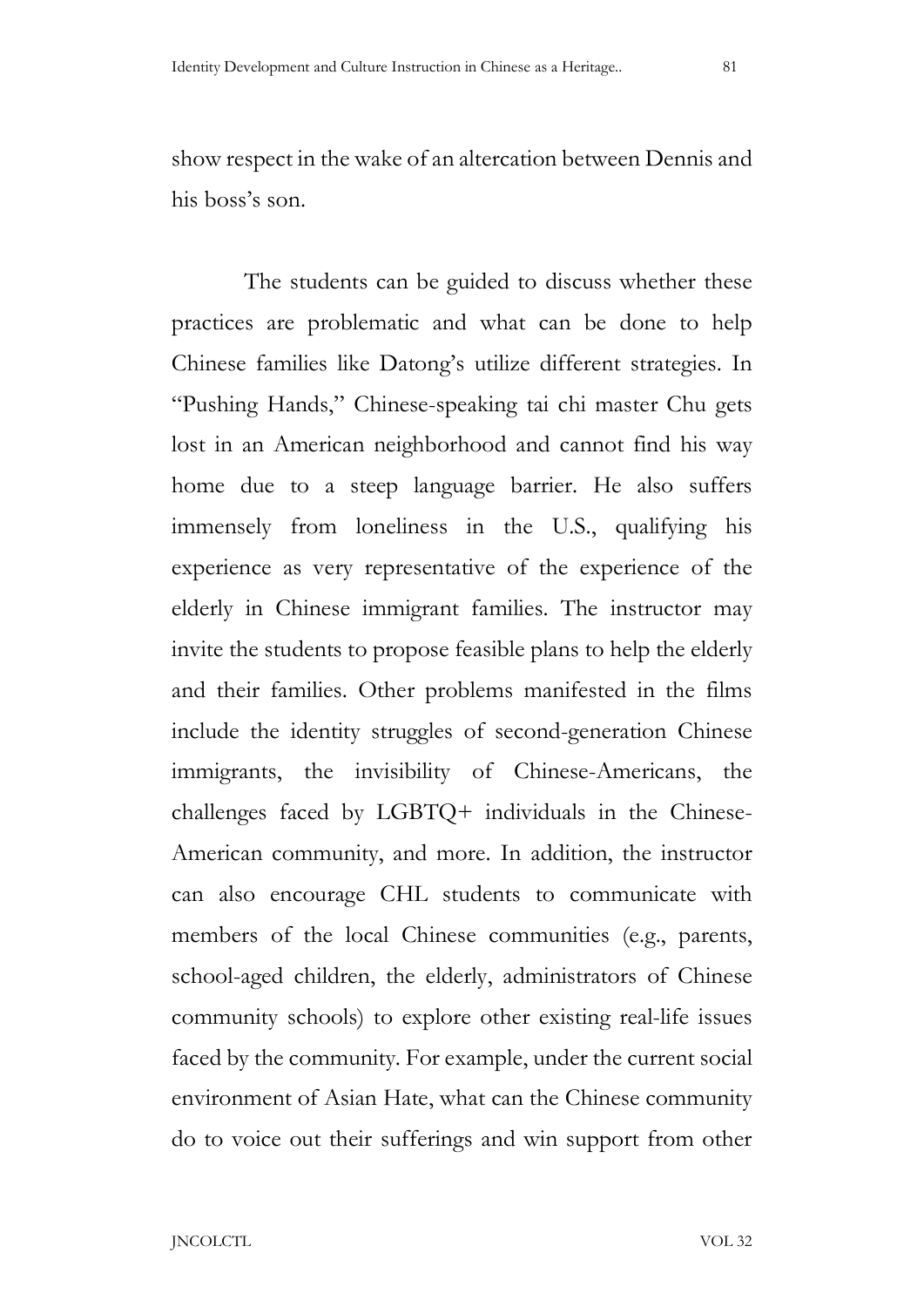ethnic groups? What steps do the Chinese community need to take to request Chinese- and also Asian-American history be added to K-12 education in the U.S.? What problems can the myth of model minority cause for Chinese-Americans? How should the Chinese communities respond to the Black Lives Matter movement?

 It is no exaggeration that many adult members of the Chinese community (especially among first-generation immigrants) respond to these questions with answers that lack nuance, shedding light on a potentially problematic phenomenon. The CHL learners can be divided into small groups; each group can then identify a specific problem that interests them, propose a plan to solve the problem, try to implement their plan in the local Chinese community, write up a report and reflection, and share their results with the class.

 The CHL students may organize a weekend club for the elderly where they can learn the English language and American culture, sponsor a workshop on the importance of self-advocacy among Chinese children at the weekend Chinese community schools, hold discussion sessions for their parents and others in the community to examine the implications of the model minority myth and the importance of intersectionality with other marginalized groups in America,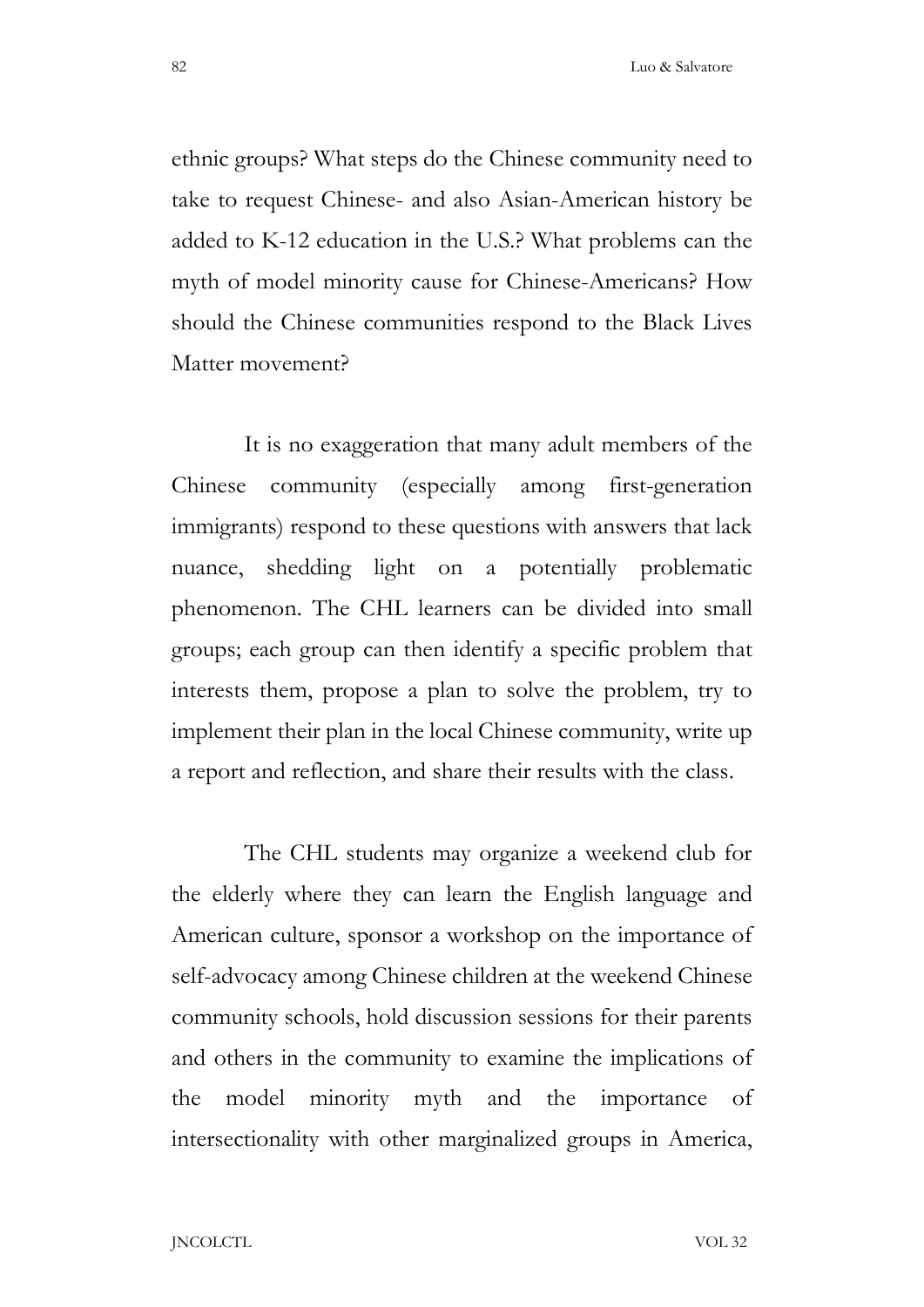initiate a meeting with the local senator to discuss the steps of incorporating Asian-American history into the district's K-12 schools, and much more.

 Many Asian Americans are increasingly beginning to educate their parents and become invested in local Asian-American communities. For example, back in 2016, hundreds of Asian Americans came together online to co-author an open letter to "Mom, Dad, Uncle, Auntie, Grandfather, Grandmother," explaining why Black Lives Matter to Asian Americans and the importance of solidarity with African Americans and other communities of color (Wang, 2016). This open letter has been translated to various Asian languages and circulated among Asian-American communities in the U.S. Similarly, during the pandemic, a Yale student named Eillen Huang wrote a letter to the Chinese American Community and warned that "the rampant anti-Blackness in the Asian American community that, if unchecked, can bring violence to us all" (Huang, 2020, n. p.). To establish strong connections between the CHL learners and the Chinese-American community, it is important for instructors to create opportunities for students to first understand their community and people, then to involve themselves in community issues, and eventually take actions to transform their community. As He (2016) insightfully points out, "Heritage language learning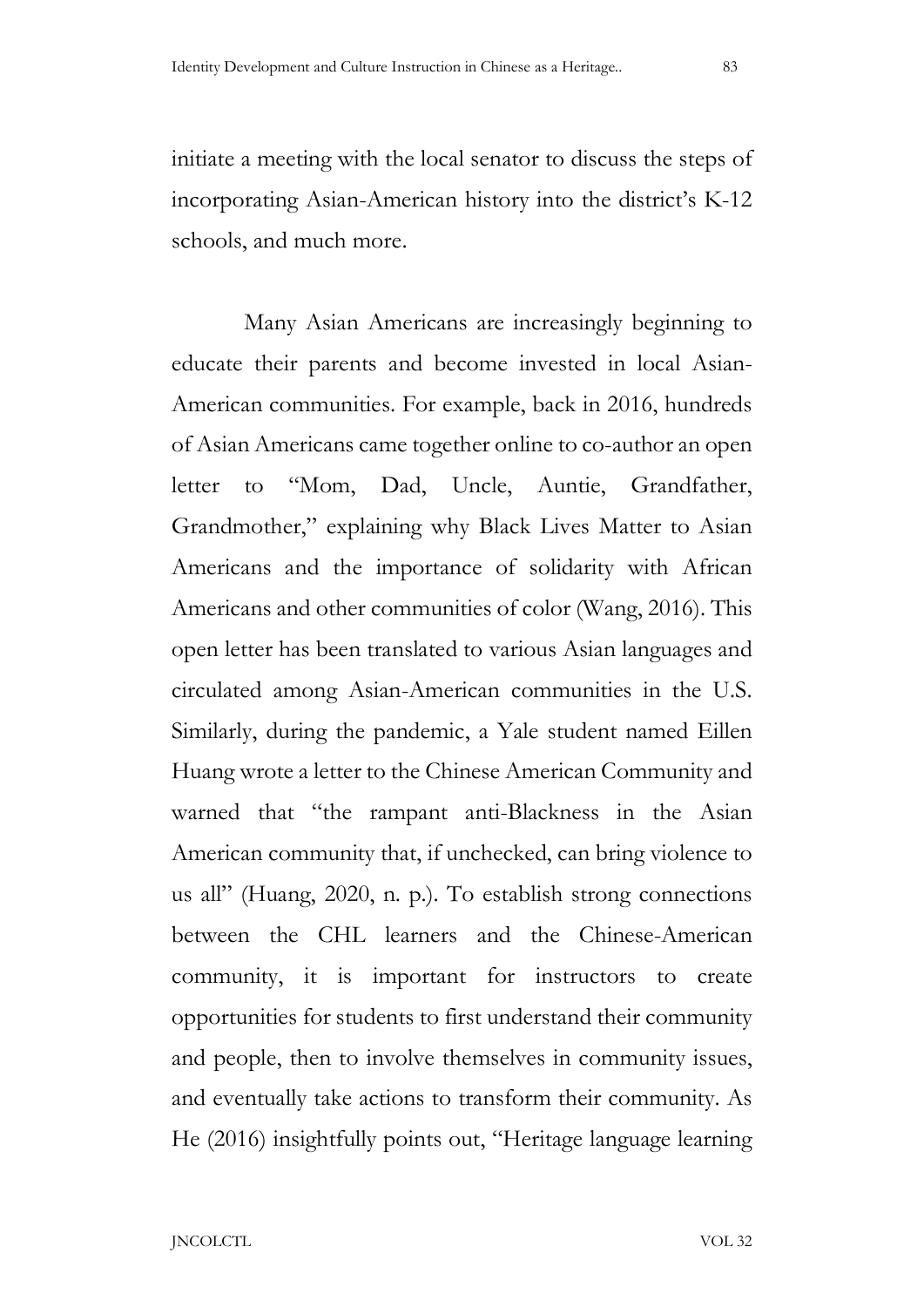has the potential to transform all parties involved in the socialization process" (p. 9). The ultimate goal of CHL education should be transformation.

 In addition to facilitating connections with family, peers, and community, the cross-cultural films also provide CHL learners with invaluable materials for intercultural learning. The generational struggles portrayed in the films can serve as natural discussion points for CHL learners to compare and contrast Chinese and American cultures in terms of parenting styles and child-parent relationships, while bringing in their own familial and intercultural experiences in daily life. For example, the spectacle of Datong hitting Dennis in front of his boss in "Guasha," the "Tiger Mom" personas in "The Joy Luck Club," the filial piety of Alex trying to maintain his nuclear family and also fulfill his obligation to his father as a Chinese son in "Pushing Hands," and Wai-Tung's decision to arrange a fake wedding banquet in "The Wedding Banquet" can all be used as prompts to elicit CHL learners' personal experiences and further intercultural learning. Seeing these stories represented with clarity and empathy may prompt heritage learners to compare their experiences with those of the protagonists on-screen, likely leading to a dialogue or selfreflection on how an American-born Chinese can reconcile the pressure to assimilate to American society with the demands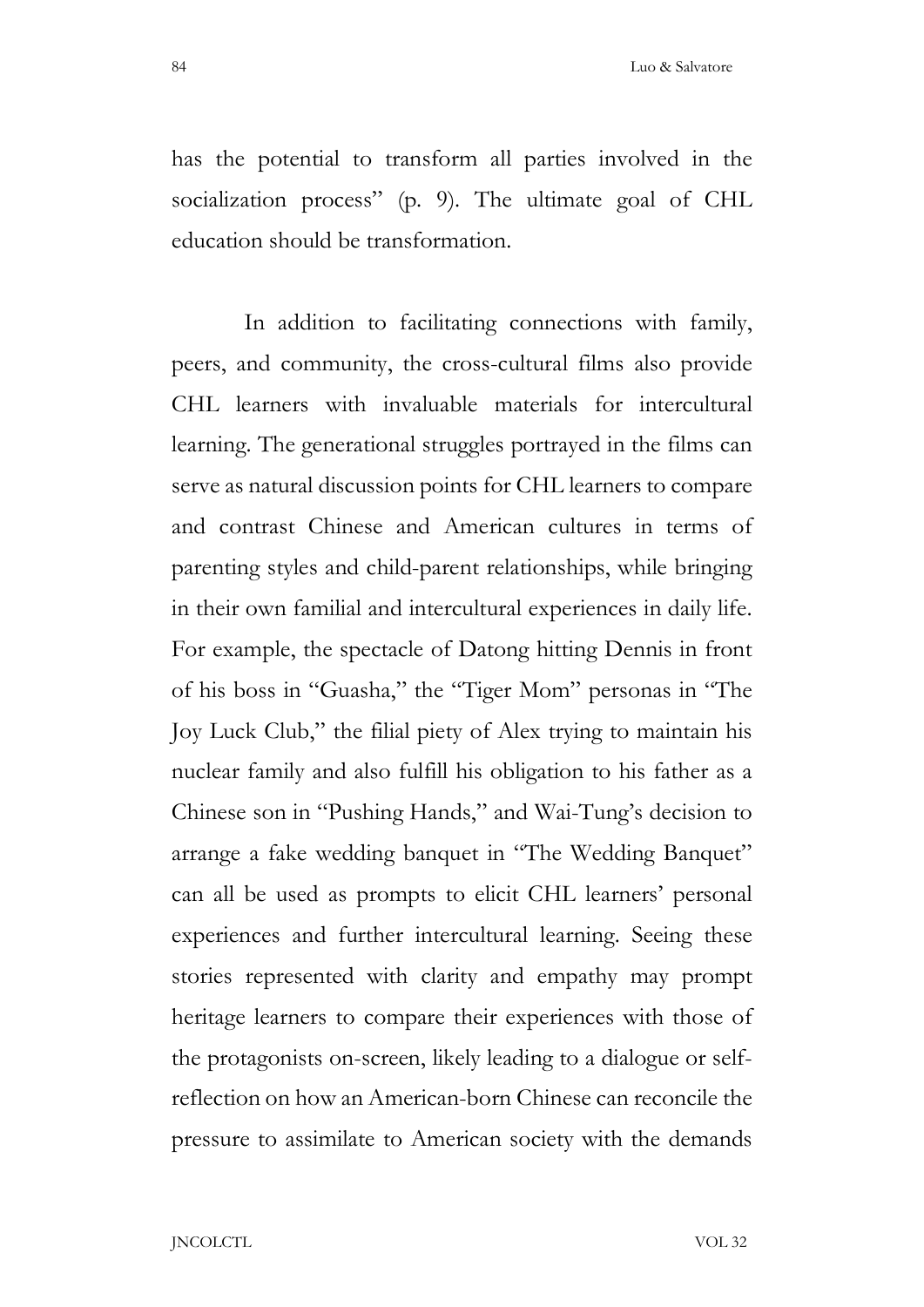of success and honor to their Chinese family. Moreover, an indepth analysis of the reasons behind the generational struggles as well as cultural differences and conflicts depicted in the films will lead to Chinese-American cultural comparison and the discussion of concepts such as individualism vs collectivism, filial piety, saving face, and Confucianism, which constitute the core of the Chinese mind (i.e., values, beliefs, behaviors).

 Furthermore, through the personal experiences and struggles shared by individual students, CHL learners will learn that the Chinese-American community in the U.S. embraces diverse subgroups, which creates opportunities for them to discuss the differences and similarities while practicing empathy and intersectionality. Byram (2013) believes the main goal of language learning is to "develop competence for communication and interaction whilst stimulating critical thinking and action in the world" (p. 53). Thus, it is also meaningful and important for the CHL instructor to design assignments and tasks to extend intercultural learning beyond the Chinese-American cultural comparison and subgroups of the Chinese-American community to connecting with other ethnic groups in the U.S. and other cultures. Hopefully, such trainings will help CHL students to suspend judgements and demonstrate openness, curiosity, and respect to all cultures and groups different from themselves.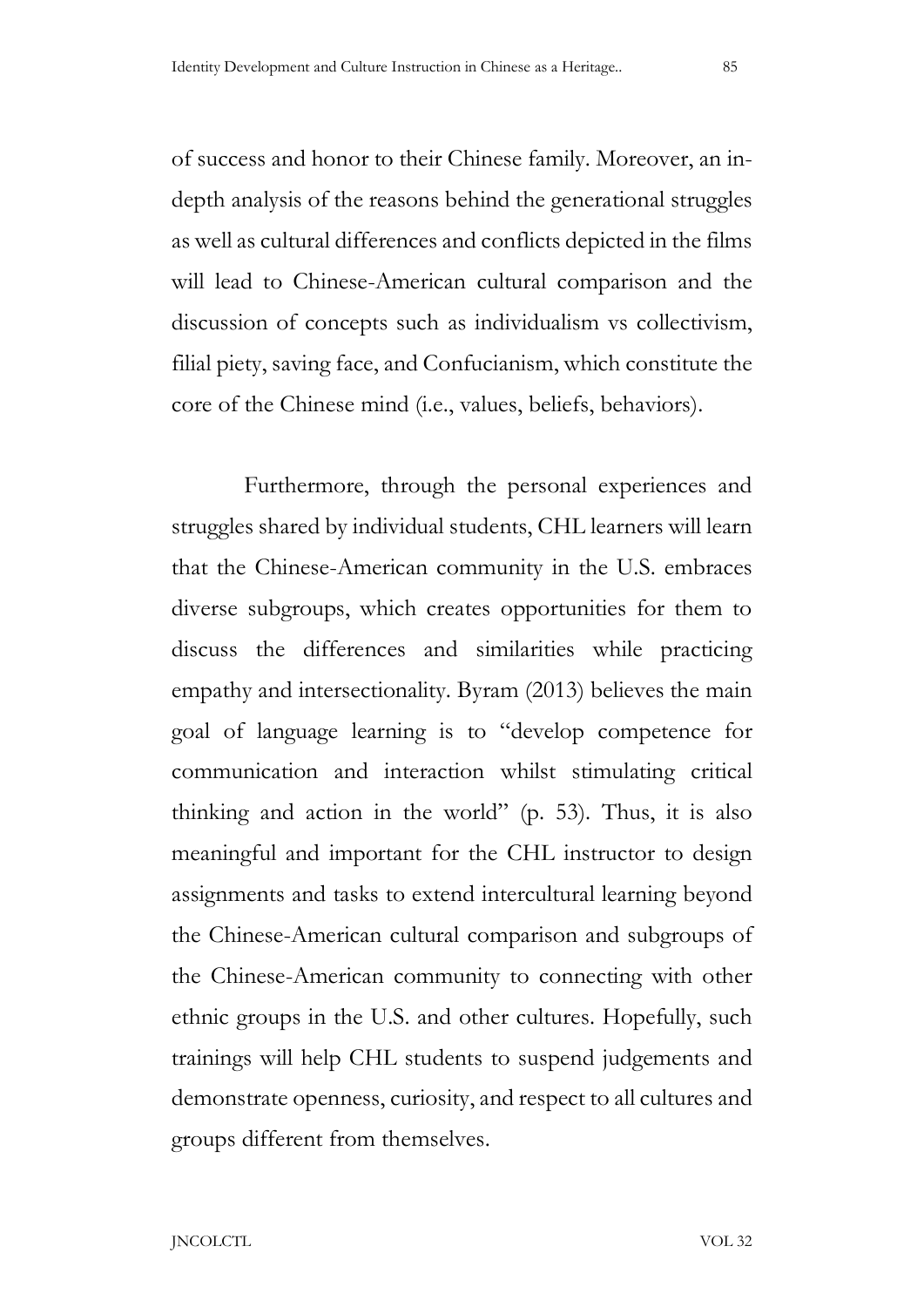#### Conclusion

 Under the burgeoning social climate of anti-Asian violence brought on by the COVID-19 pandemic, it is of paramount importance for CHL education to incorporate identity development into the curriculum. The canon of ten Chinese-American cross-cultural films selected for this study presents numerous unique opportunities to amplify the experiences of Chinese immigrants and breathe life into important but often marginalized stories. Chinese immigrants' challenges and struggles depicted in these films, in particular, can be utilized to facilitate generational communication, peer interaction, community involvement, and intercultural learning in college-level CHL education. However, it should be noted that CHL learners' identity development is an ongoing process. As He (2006) explains, identity should not be understood "as a collection of static attributes or as some mental construct existing prior to and independent of human actions, but rather as a process of continual emerging and becoming, a process that identifies what a person becomes and achieves through ongoing interactions with other persons (p. 7). Therefore, CHL learners' linguistic and identity development is a combined result of classroom instruction, home exposure, peer interaction, and community engagement. CHL education relies on the efforts of the very people CHL learners grow up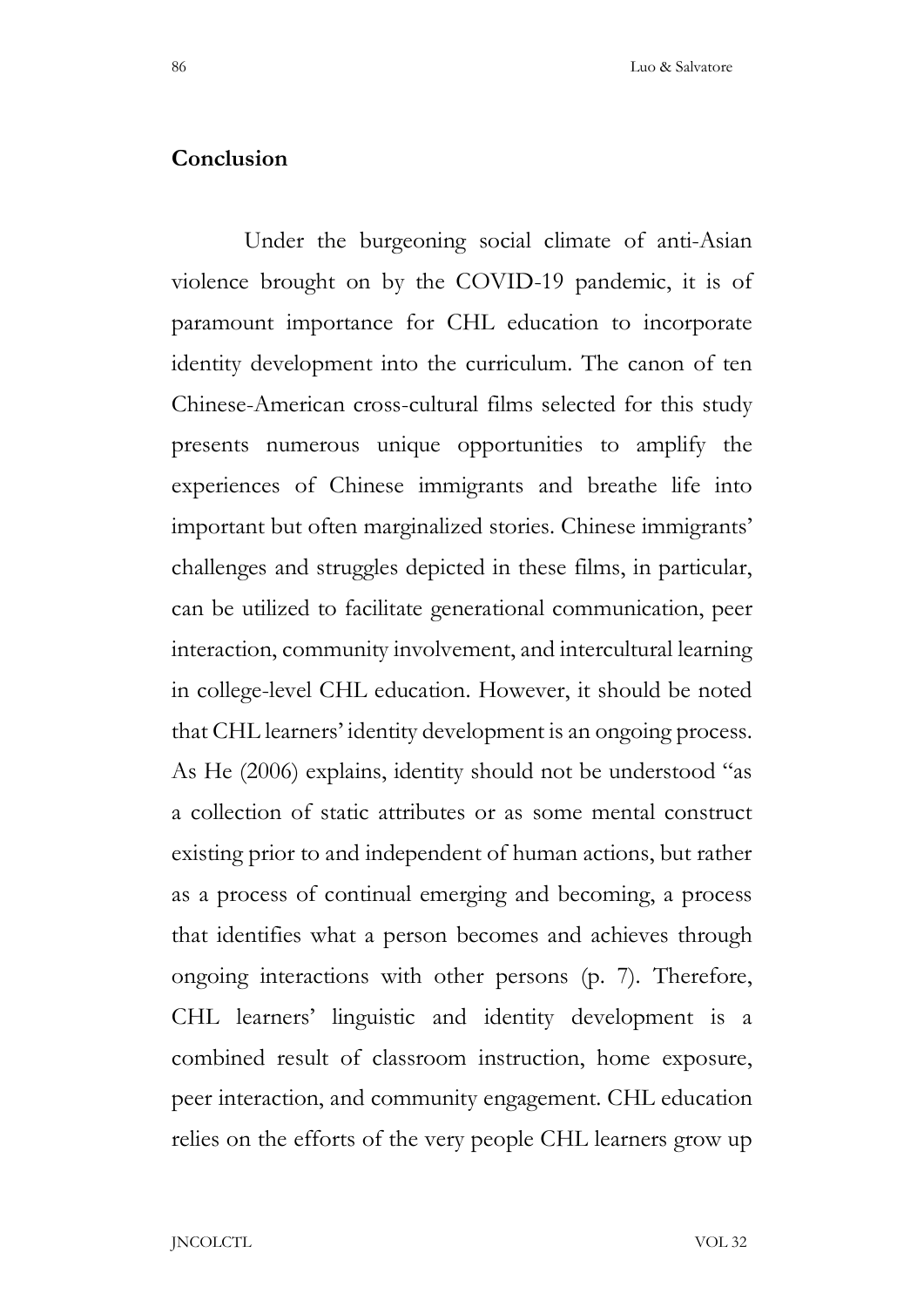and socialize with, encapsulating an ever-evolving process in which learners are guided to understand, participate in, and finally transform their relationship with their own community and culture.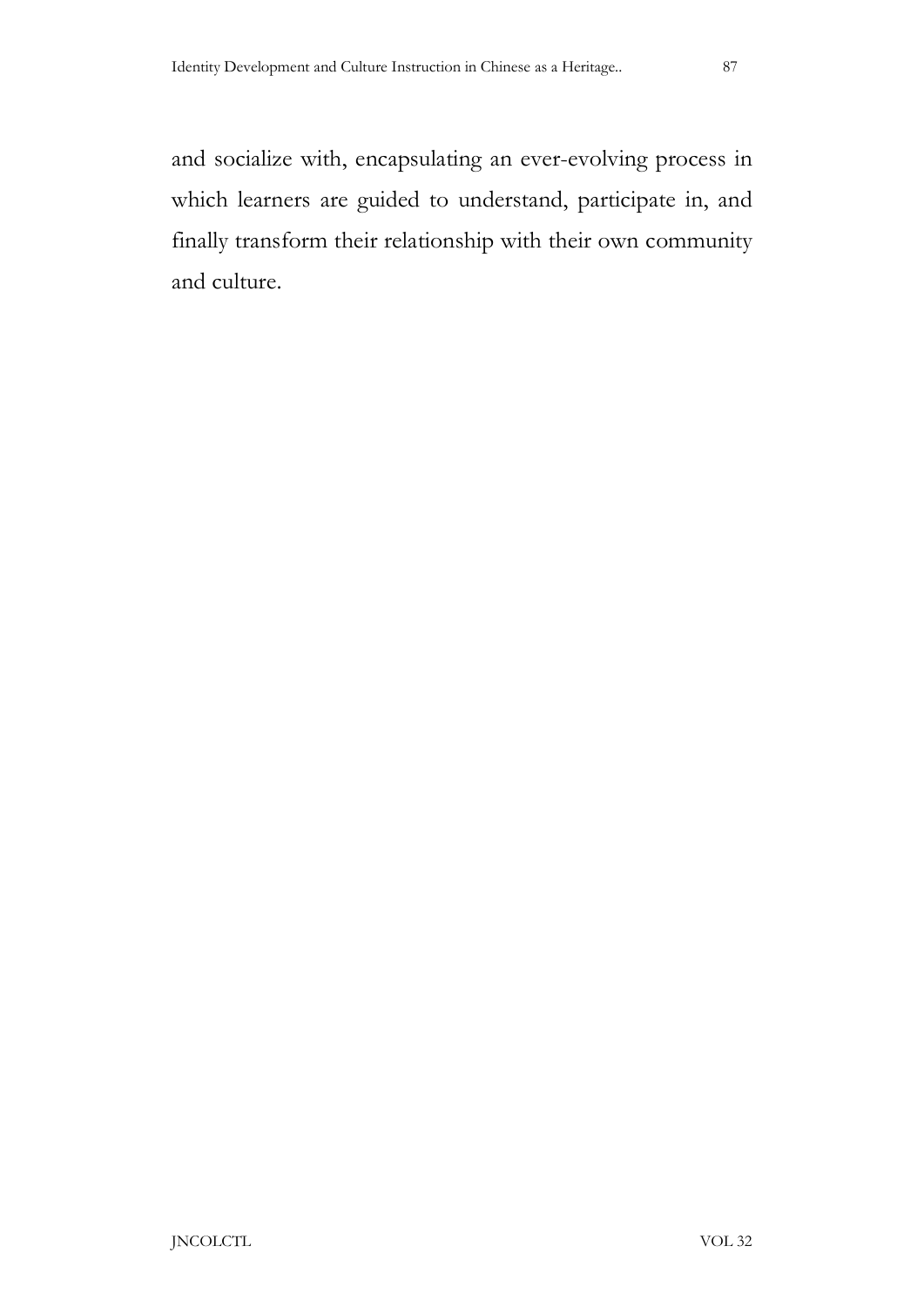#### References

- Aparicio, F. (1997). La enseñanza del español para hispanohablantes y la pedagogía multicultural. In C. Colombi & F. Alarcón (Eds.), La enseñanza del español a hispanohablantes: Praxis y teoría (pp. 222– 233). Boston: Houghton Mifflin.
- Byram, M. (2008). From foreign language education to education for intercultural citizenship. Bristol: Multilingual Matters.
- Bryam, M. (2013). Foreign language teaching and intercultural citizenship. Iranian Journal of Language Teaching Research 1(3), 53–62.
- Beaudrie, S. (2016). Building a heritage language program: Guidelines for a collaborative approach. In S. Beaudrie & M. Fairclough (Eds.), Innovative approaches in heritage language teaching: A practical guide for the classroom (pp. 123–153). Washington, DC: Georgetown University Press.
- Beaudrie, S., Ducar, C., & Relaño-Pastor, A. M. (2009). Curricular Perspectives in the Heritage Language Context: Assessing Culture and Identity. Language, Culture and Curriculum, 22(2), 157-174.
- Carreira, M. (2004). Seeking explanatory adequacy: A dual approach to understanding the term "heritage language learner." Heritage Language Journal, 2(1), 1–25.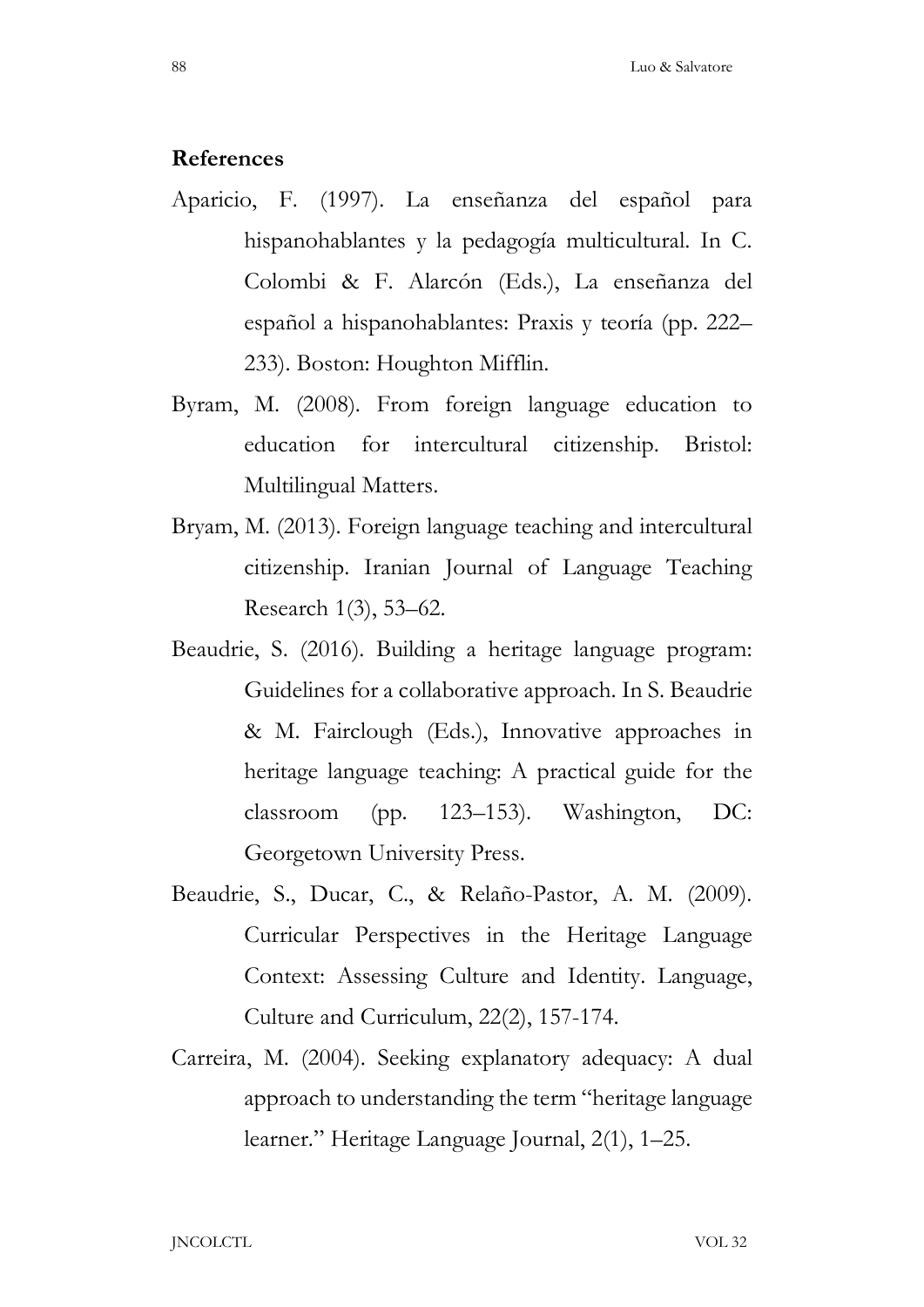- Carreira, M, & Kagan, O. (2011). The results of the national heritage language survey: Implications for teaching, curriculum design, and professional development. Foreign Language Annals, 43(3), 40–64.
- Carreira M, & Kagan O. (2018). Heritage language education: A proposal for the next 50 years. Foreign Language Annals, 51, 152–168.
- Campbell, R., & Rosenthal, J. W. (2000). Heritage languages. In J. W. Rosenthal (Ed.), Handbook of undergraduate second language education (pp. 165–184). Mahwah, NJ: Lawrence Erlbaum Associates.
- Center for the Study of Hate & Extreme. (2021). Fact sheet: Anti-Asian prejudice March 2021. Retrieved from https://www.csusb.edu/sites/default/files/FACT%2 0SHEET-%20Anti-

Asian%20Hate%202020%20rev%203.21.21.pdf

- Feuerverger, G. (1991). University students' perceptions of heritage language learning and ethnic maintenance. The Canadian Modern Language Review, 47(4), 660– 677.
- He, A. W. (2004). Identity construction in Chinese heritage language classes. Pragmatics, 14, 199–216.
- He, A. W. (2006). Toward an identity theory of the development of Chinese as a heritage language. Heritage Language Journal, 4(1), 1–28.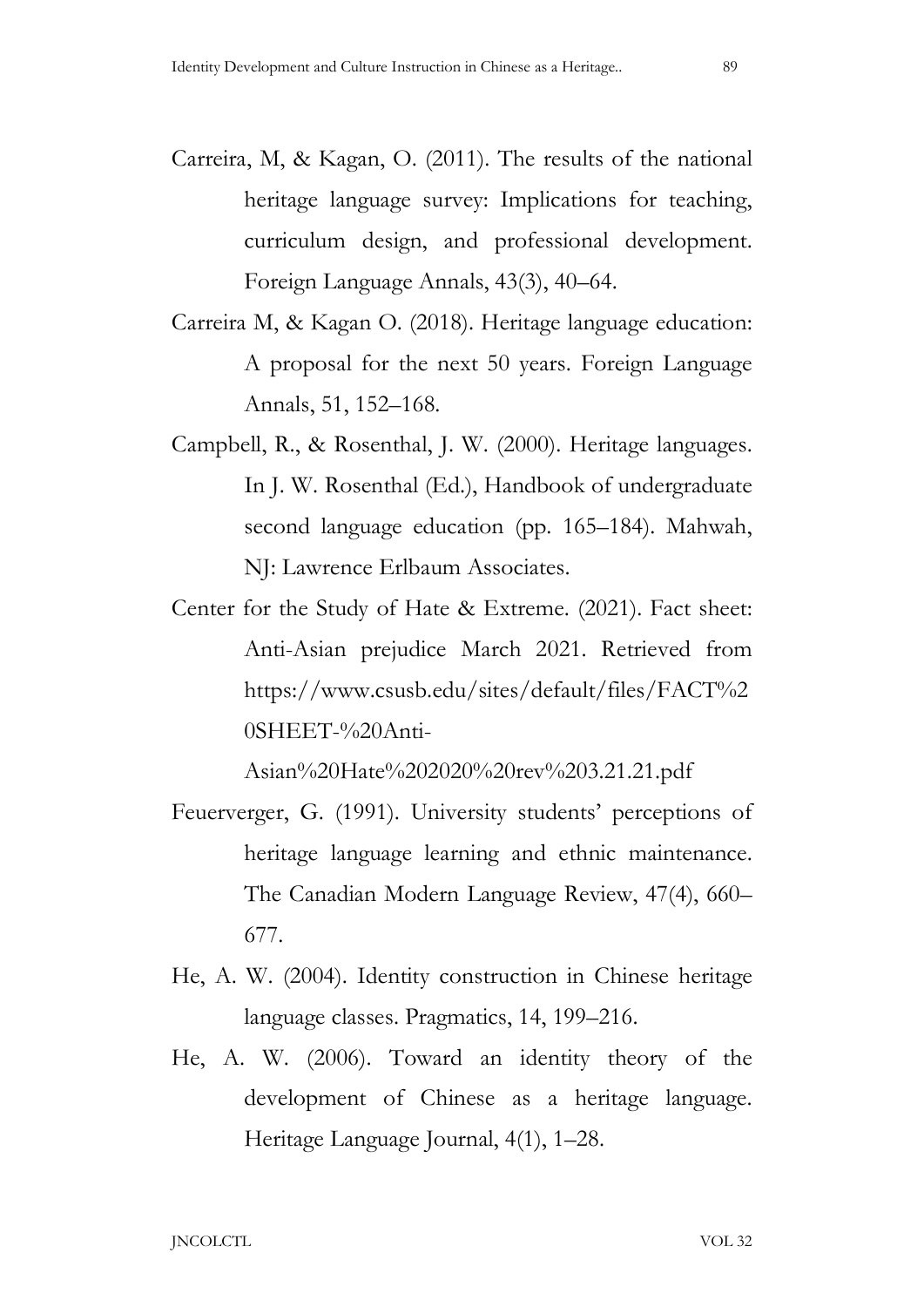- He. A. W. (2010). The heart of heritage: Sociocultural dimensions of heritage language learning. Annual Review of Applied Linguistics, 30, 66–82.
- He. A. W. (2016) Discursive roles and responsibilities: a study of interactions in Chinese immigrant households. Journal of Multilingual and Multicultural Development, 37(7), 667–679.
- He, A. W. (2020). Beyond food and festival: "Culture" in CHL teaching. Keynote speech delivered at Yale Workshop on Chinese Heritage Language Teaching, Yale University, New Haven, Connecticut, August 24.
- Hornberger, N. H., & Wang, S. C. (2008). Who are our heritage language learners? Identity and biliteracy in heritage language education in the United States. In D. M. Brinton, O. Kagan & S. Bauckus (Eds.), Heritage language education: A new field emerging (pp. 3–35). New York, NY: Routledge.
- Huang, E. (2020). A Letter from a Yale student to the Chinese American Community. Retrieved from https://chineseamerican.org/p/31571
- Huang E. R., Hall G. C. N. (2020) The invisibility of Asian Americans in the United States: Impact on mental and physical health. In Benuto L., Duckworth M., Masuda A., O'Donohue W. (Eds), Prejudice, Stigma, Privilege,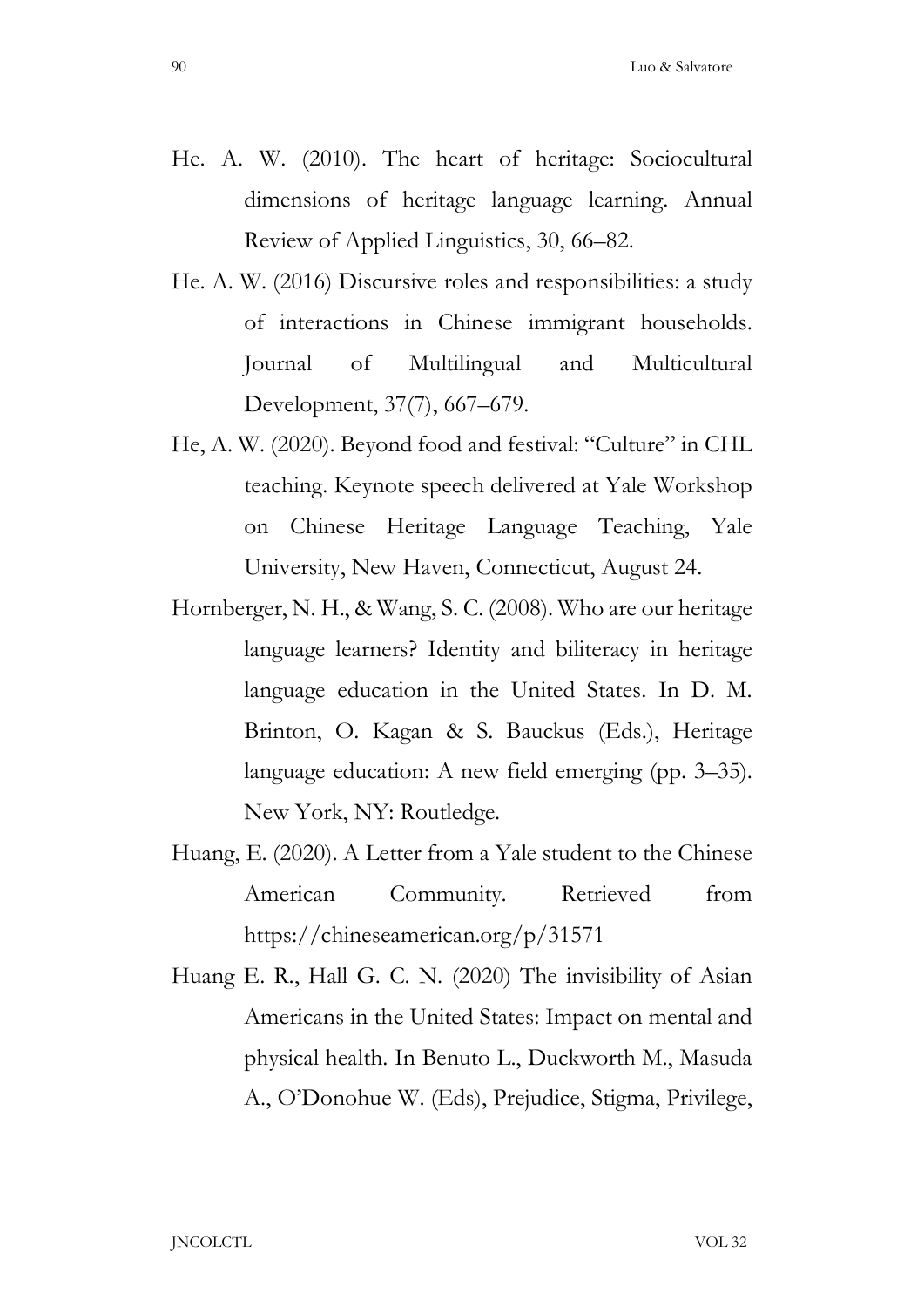and Oppression (pp. 91-106). Cham, Switzerland: Springer.

- Hyun, J. (2005). Breaking the bamboo ceiling: Career strategies for Asians. New York: Harper Collins.
- Jeung, R., Yellow Horse, A., Popvic, T., & Lim, R. (2021). Stop AAPI hate national report. Retrieved from https://secureservercdn.net/104.238.69.231/a1w.90d .myftpupload.com/wpcontent/uploads/2021/03/210312-Stop-AAPI-Hate-National-Report-.pdf
- Kagan, O. (2012). Intercultural competence of heritage language learners: Motivation, identity, language attitudes, and the curriculum. Proceedings of Intercultural Competence Conference, 2, 72–84.
- Kim T. (2009). Confucianism, Modernities and Knowledge: China, South Korea and Japan. In: Cowen R. & A. M. Kazamias (Eds), International handbook of comparative education. Springer international handbooks of education, 22 (pp. 857-872). Dordrecht: Springer.
- Kondo, K. (1997). "Social-Psychological factors affecting language maintenance: Interviews with Shin Nisei University students in Hawaii.'' Linguistics and Education, 9(4), 369–408.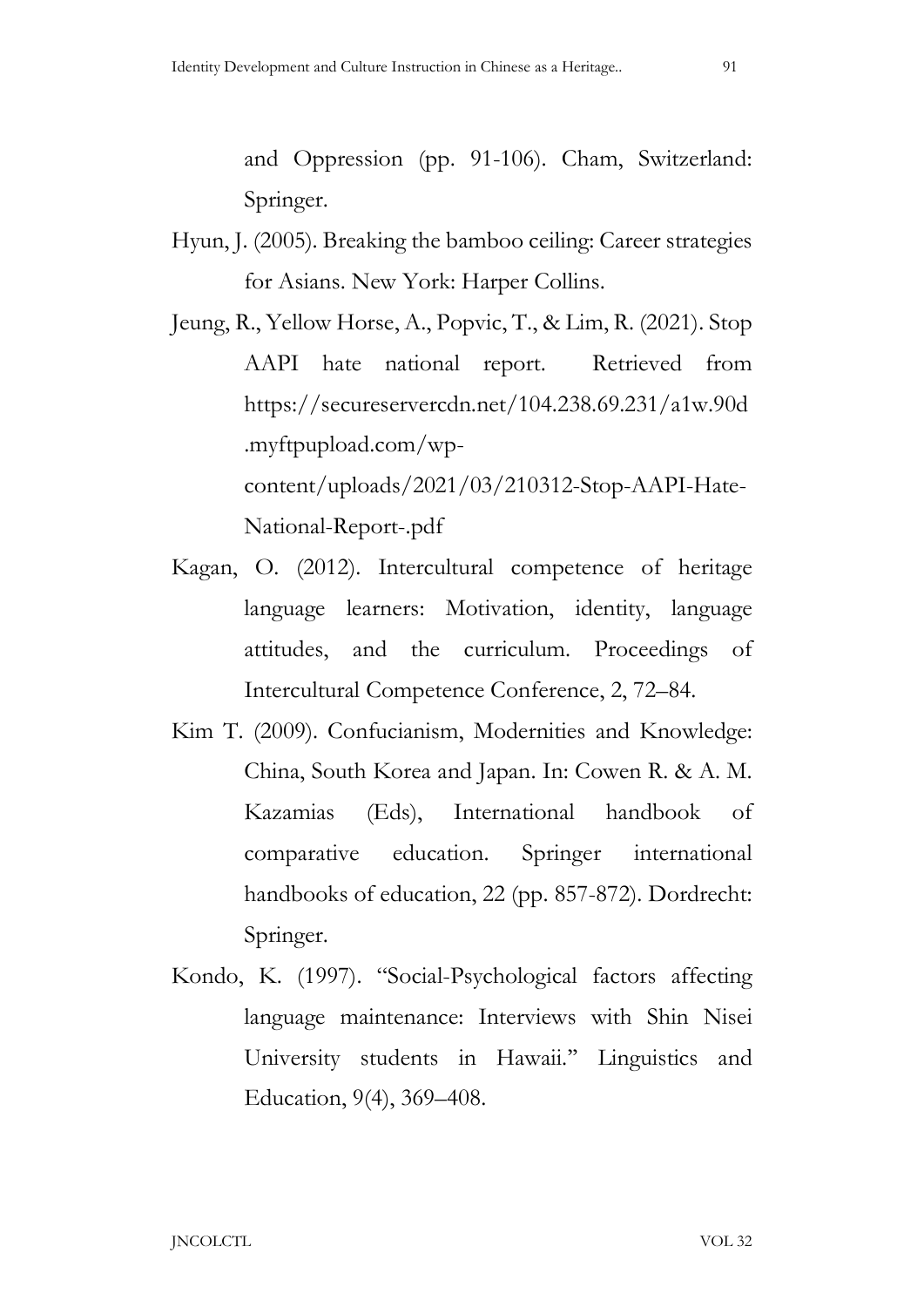- Kondo-Brown, K. (2005). Differences in language skills: Heritage language learner subgroups and foreign language learners. Modern Language Journal, 89, 563– 581.
- Lai, D. (2010). Filial Piety, Caregiving Appraisal, and Caregiving Burden. Research on Aging, 32, 200–223.
- Lee, E. (2002). The Chinese exclusion example: Race, immigration, and American gatekeeping, 1882-1924. Journal of American Ethnic History, 21(3), 36–62.
- Lee, J. S. (2002). The Korean language in America: The role of cultural identity and heritage language. Language, Culture, and Curriculum, 15, 117–133.
- Leeman, J. (2015). Heritage language education and identity in the United States. Annual Review of Applied Linguistics, 35, 100-119.
- Leeman, J., & Serafini, E. J. (2016). Sociolinguistics for heritage language educators and students: A model for critical translingual competence. In M. Fairclough & S. M. Beaudrie (Eds.), Innovative strategies for heritage language teaching: A practical guide for the classroom (pp. 56–79). Washington, DC: Georgetown University Press.
- Li, W. (1994). Three generations, two languages, one family. Clevedon, UK: Multilingual Matters.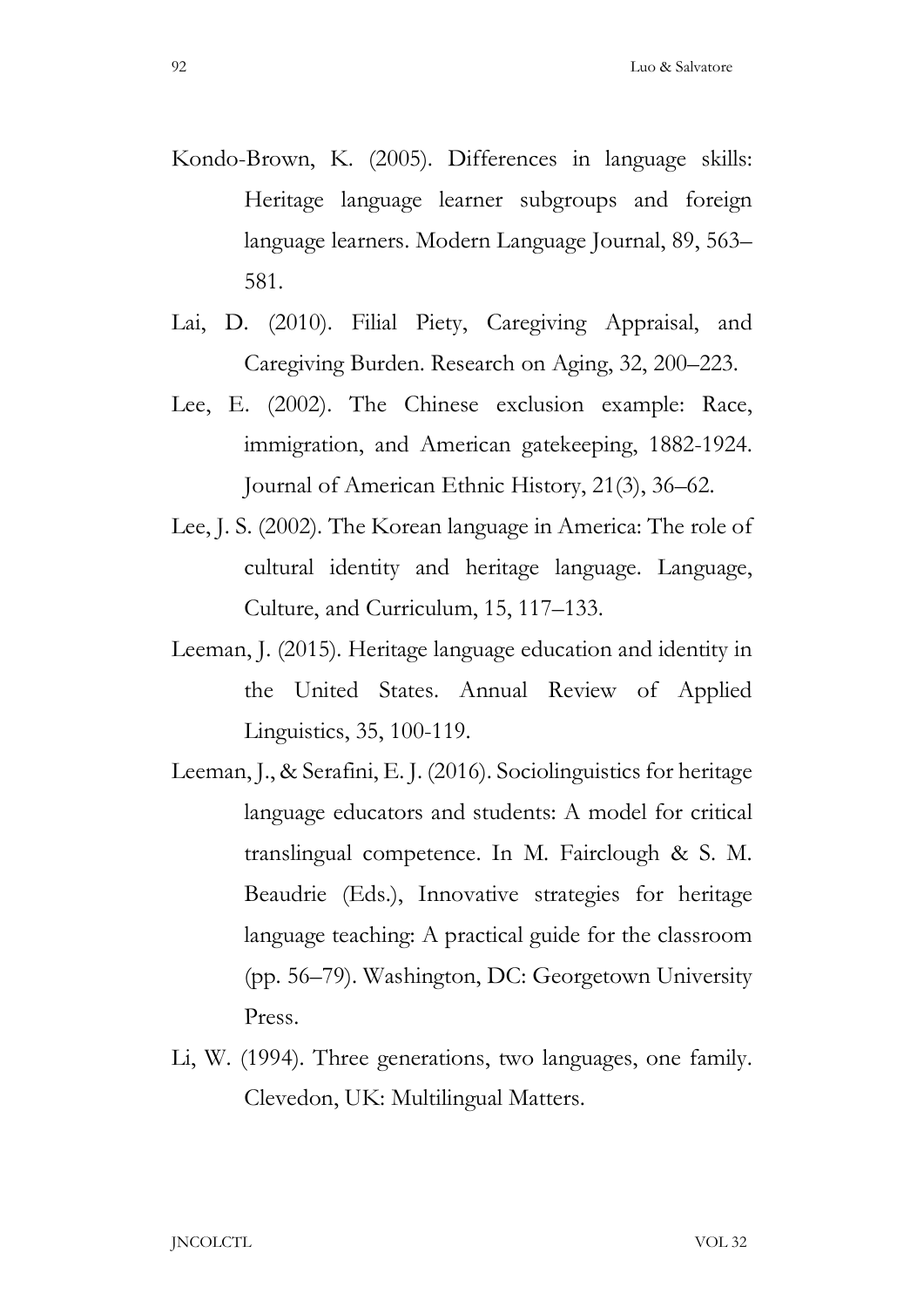- Li, D., & Duff, P. (2008). Issues in Chinese heritage language education and research at the postsecondary level. In A. W. He & Y. Xiao (Eds.), Chinese as a heritage language: Fostering rooted world citizenry (pp. 13–36). Honolulu, HI: University of Hawaii, National Foreign Language Resource Center.
- Lin, X., Bryant, C., Boldero, J. (2015), Older Chinese immigrants' relationships with their children: A literature review from a solidarity–conflict perspective, The Gerontologist, 55(6), 990–1005.
- Liu, J., Liang, C. T. H., Nguyen, D., & Melo, K. (2019). A qualitative study of intergenerational cultural conflicts among second-generation Chinese Americans and Taiwanese Americans. Asian American Journal of Psychology, 10(1), 47–57.
- Luo, H., Li, M., & Li, Y. (2017). Chinese as a heritage language curriculum development: A case study. Journal of Chinese Language Teaching, 14(2), 1–40.
- Luo, H., Li, Y., & Li, M. (2019). Heritage Language Education in the U.S.: A National Survey of College-level Chinese Language Programs. Foreign Language Annals, 52, 101–120.
- Massey, D. S., & Sanchez, M. (2010). Brokered Boundaries: Immigrant Identity in Anti-Immigrant Times. New York: Russell Sage Foundation.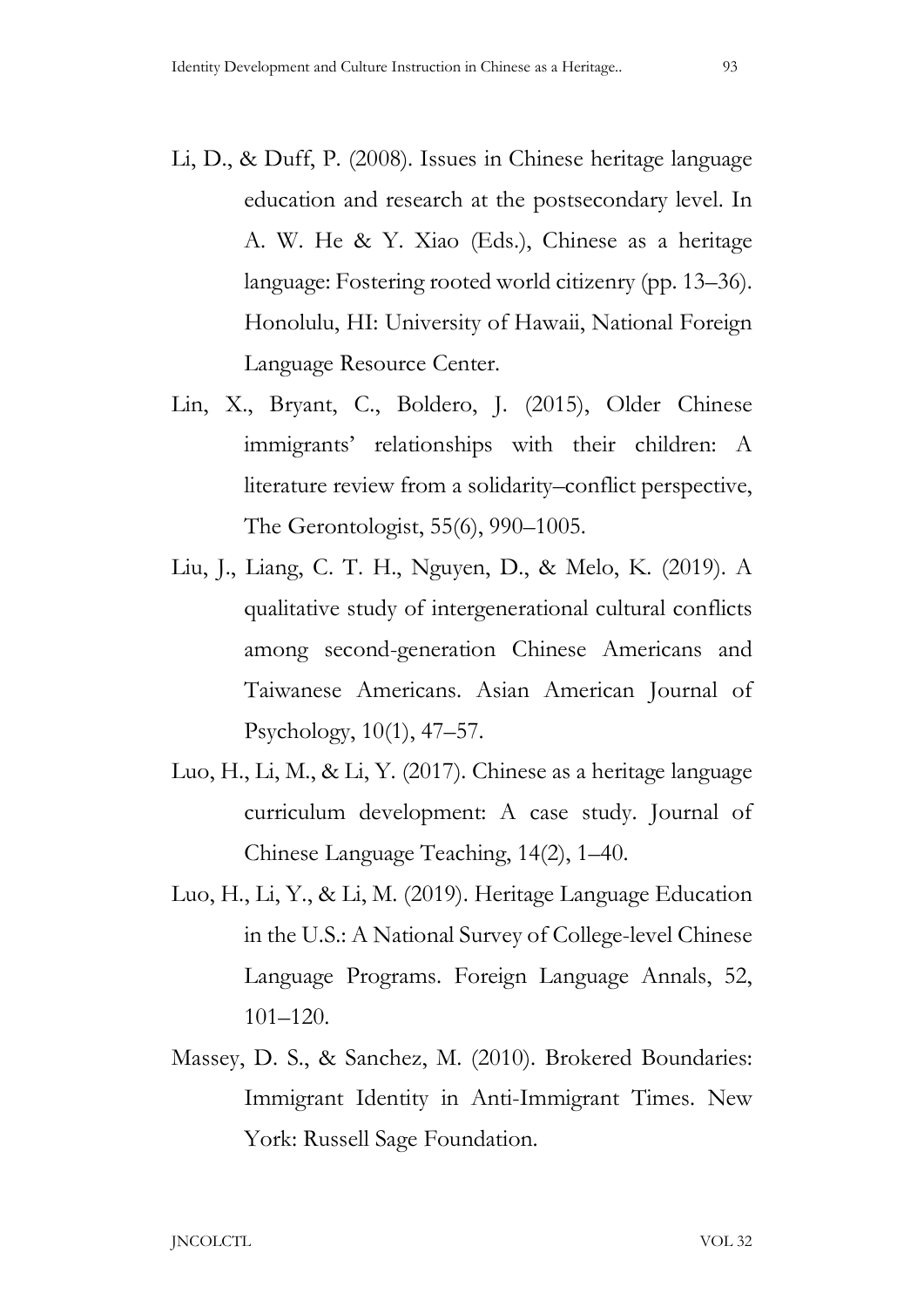- McGinnis, S. (1996). Teaching Chinese to the Chinese: The development of an assessment and instructional model. In J. E. Liskin-Gasparro (Ed.), Patterns and Policies: The changing demographics of foreign language education (pp. 107–121). Boston, MA: Heinle and Heinle.
- Museus, S. D., & Kiang, P. N. (2009). Deconstructing the model minority myth and how it contributes to the invisible minority reality in higher education research. New Directions for Institutional Research, 142, 5–15.
- Pedraza, S. (2006). Assimilation or transnationalism? Conceptual models of the immigrant experience in America. In R. Mahalingam (Ed.), Cultural Psychology of Immigrants (pp. 33–54). Mahwah, NJ: Lawrence Erlbaum
- Phinney, J., Romero, I., Nava, M., & Huang, D. (2001). The role of language, parents, and peers in ethnic identity among adolescents in immigrant families. Journal of Youth and Adolescence, 30 (2), 135–53.
- Polinsky, M., & Kagan, O. (2007). Heritage languages: In the "wild" and in the classroom. Languages and Linguistics Compass, 1, 368–395.
- Potowski, K. (2012). Identity and heritage learners: Moving beyond essentializations. In S. Beaudrie & M. Fairclough (Eds.), Spanish as a Heritage Language in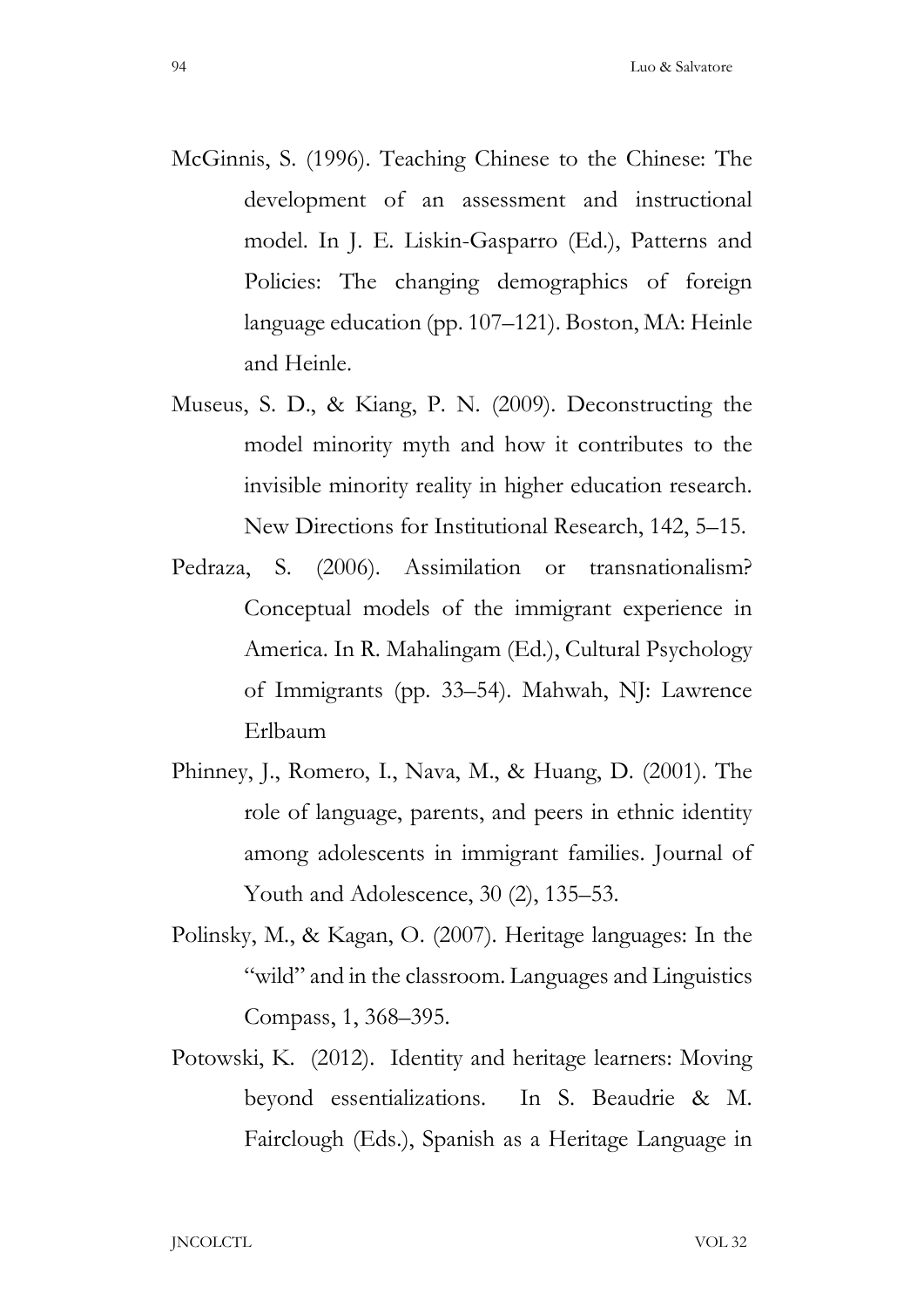the US: State of the Science (pp. 283–304). Washington D. C.: Georgetown University Press.

- Renganathan, V. (2008). Formalizing the knowledge of heritage language learners: A technology-based approach. South Asia Language Pedagogy and Technology, 1, 1–12.
- Samaniego, F., & Pino, C. (2000). Frequently asked questions about SNS programmes. In J. Webb & B. Miller (Eds.), Teaching heritage language learners: Voices from the classroom (pp. 29–65). Yonkers, NY: ACTFL.
- Schwarzer, D., & Petrón, M. (2005). Heritage language instruction at the college level: Reality and possibilities. Foreign Language Annals, 38(4), 568–578.
- Tannenbaum, M., & Howie, P. (2002). The association between language maintenance and family relations: Chinese immigrant children in Australia. Journal of Multilingual and Multicultural Development, 23, 408– 424.
- Tse, L. (2000). The effects of ethnic identity formation on bilingual maintenance and development: An analysis of Asian American narratives. International Journal of Bilingual Education and Bilingualism, 3, 185–200.
- Valdés, G. (2000). Introduction. In American Association of Teachers of Spanish and Portuguese (Eds.), Spanish for native speakers: AATSP professional development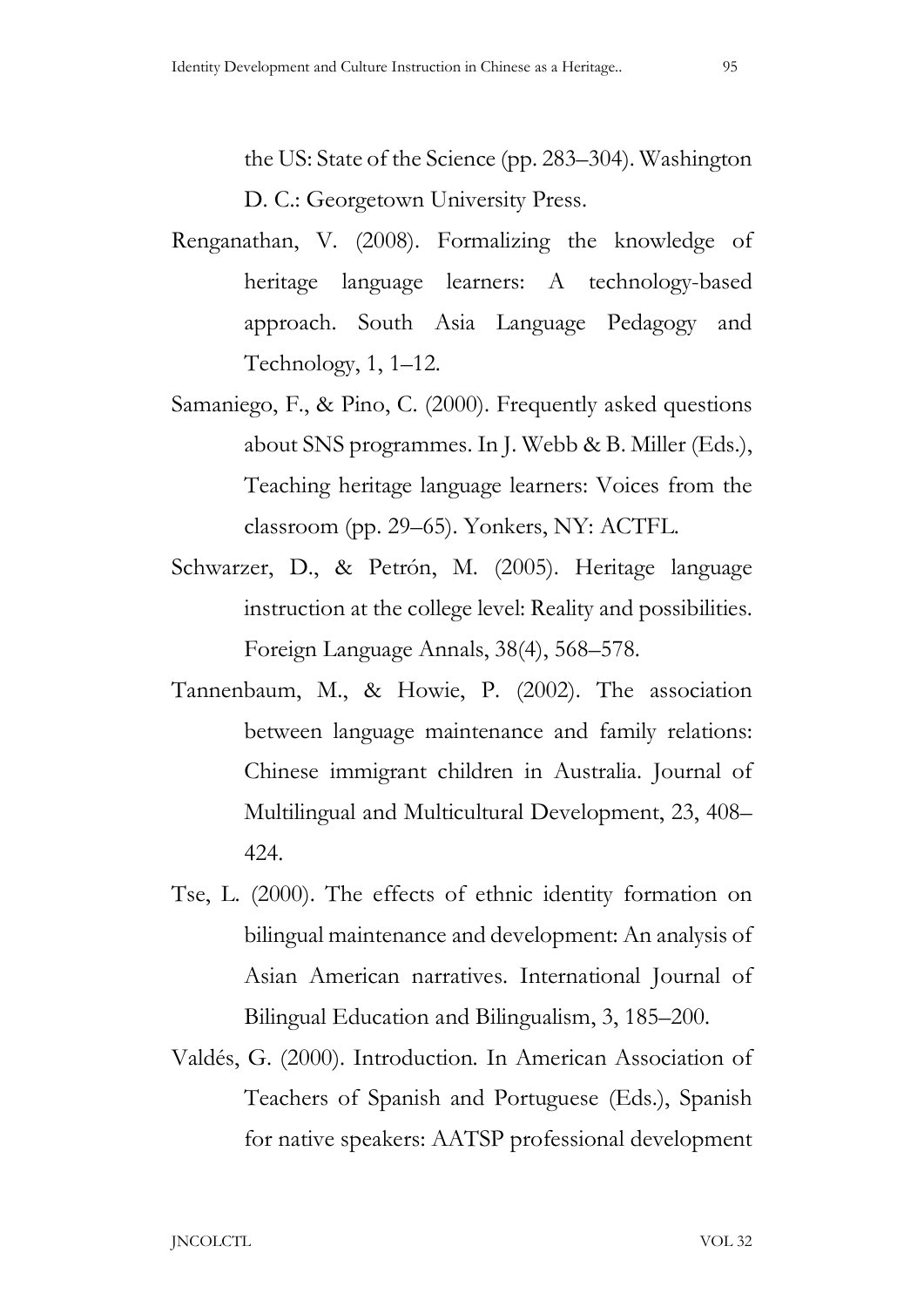series handbook for teachers K-12. A handbook for teachers (Vol. 1, pp. 1–21). Fort Worth, TX: Harcourt College.

- Valdés, G. (2005). Bilingualism, heritage language learners, and SLA research: Opportunities lost or seized? Modern Language Journal, 89(3), 410–426.
- Viladrich, A. (2021). Sinophobic stigma going viral: Addressing the social impact of COVID-19 in a globalized world. American Journal of Public Health, 111(5), 876–880.
- Waxman, O. B. (2021). A 'history of exclusion, of erasure, of invisibility.' Why the Asian-American story is missing from many U.S. classrooms." Time.com, Apr. 2021. Retrieved from https://time.com/5949028/asianamerican-history-schools/
- Weeks, J. (1990). The value of difference. In J. Rutherford (Ed.), Identity, community, culture, difference (pp. 88- 100). London: Lawrence & Wishart.
- Wang, F. K-H. (2016). Asian Americans crowdsource open letter to families: "Black Lives Matter To Us, Too." Retrieved from https://www.nbcnews.com/news/ asian-america/asian-americans-crowdsource-openletter-explain-blacklivesmatter-elders-n606441
- Wang, H-N. (2021). Chinese Language Program Curriculum Reform: Enhancing Students' Identities, Community Engagements and Activities, and Motivations. Paper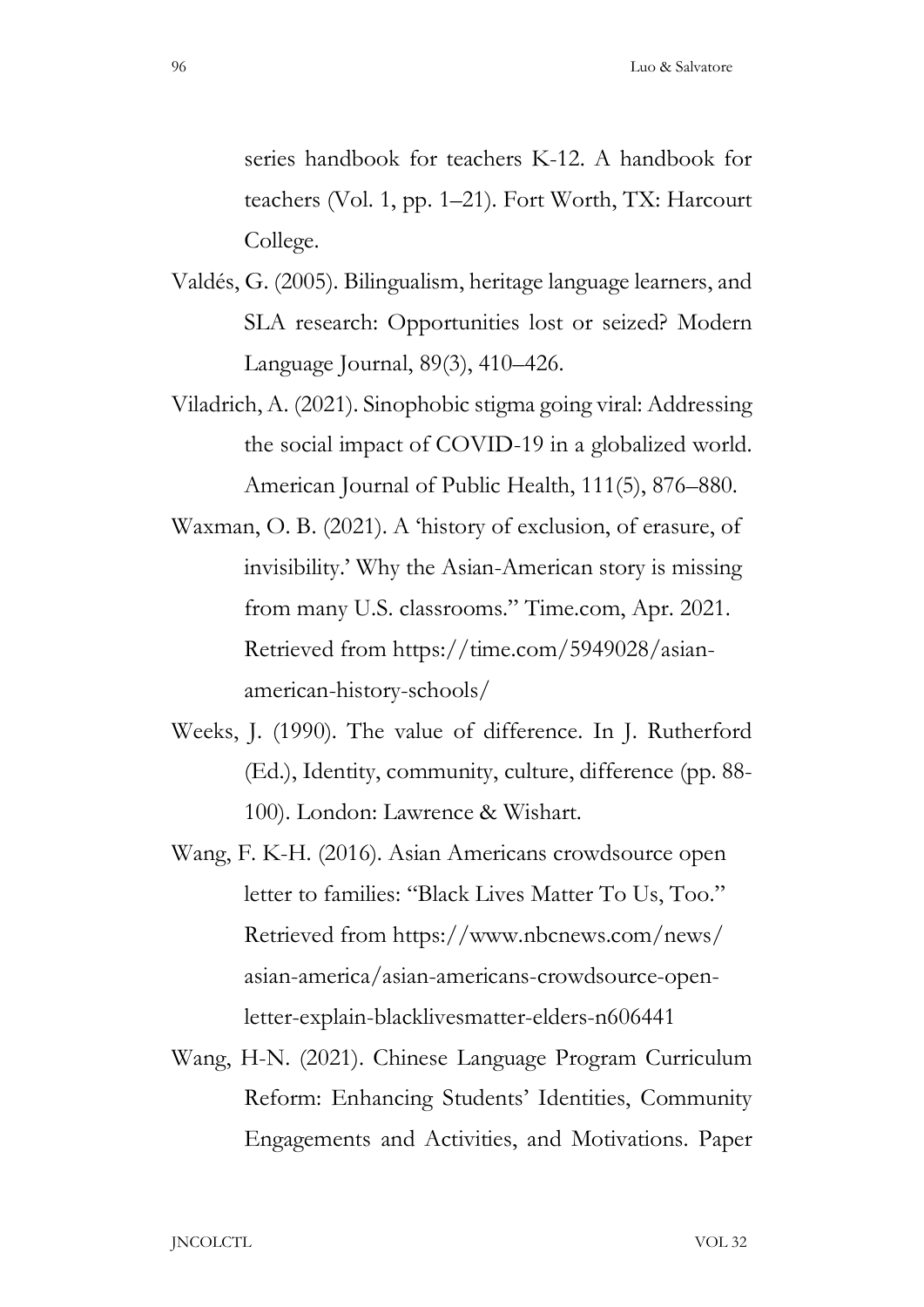presented at the Chinese Language Teachers Association (CLTA) 2021 Virtual Conference, April 8– 18.

- Webb, J., & Miller, B. (2000). Teaching heritage language learners: Voices from the classroom. Yonkers, NY: ACTFL.
- Wong, F. K., & Xiao, Y. (2010). Diversity and difference: Identity issues of Chinese heritage language learners from dialect backgrounds. Heritage Language Journal, 7, 153–187.
- Xiang, X. (2016). The teaching of Chinese to heritage language learners at the post-secondary level. In J. Ruan, J. Zhang, & C. Leung (Eds.), Chinese language education in the United States (pp. 167–194). New York, NY: Springer.
- Xiao-Desai, Y. (2020). Heritage language writing: Theoretical considerations and pedagogical practices. Keynote speech delivered at Yale Workshop on Chinese Heritage Language Teaching, Yale University, New Haven, Connecticut, August 24.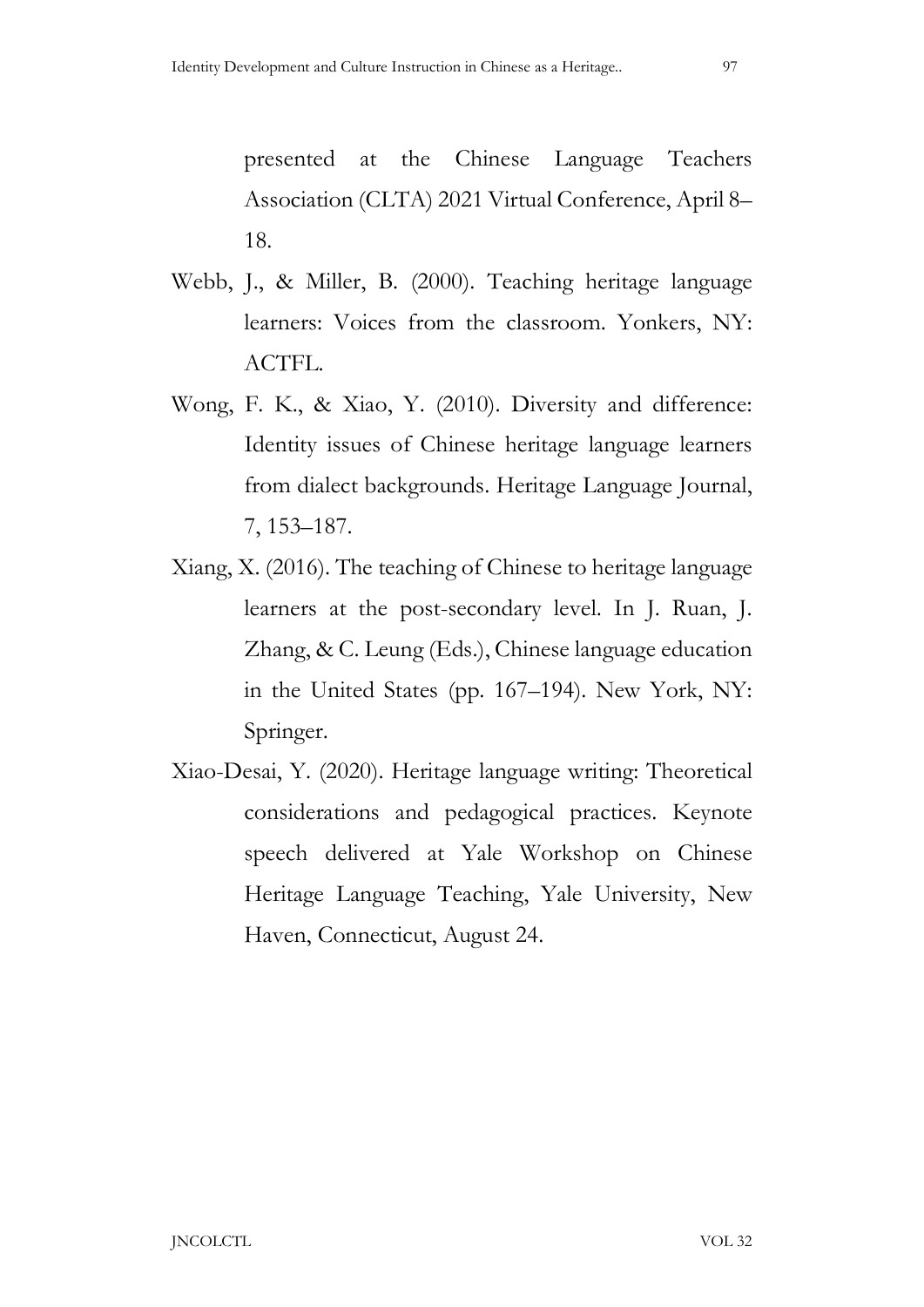# Appendix Summary of Pedagogical Activities for CHL Learners

### Activities that facilitate intergenerational communication

- Analyze the challenges and struggles of first-generation Chinese immigrants depicted in the cross-cultural films and the reasons behind these challenges.
- Ask students to reflect on the degree to which their parents or family members may have experienced similar struggles upon immigrating to the U.S.
- Ask students to write a letter to their parents to further inquire about their challenges and life experiences as immigrants in the U.S. and share their findings with their classmates.
- Hold in-class discussions on the similarities and differences of all the shared life stories, as well as the underlying driving forces of various experiences.
- Create a video project that requires students to interview their family members and members in their local communities.
- Compile oral histories of relatives, write heritageculture autobiographies, and explore the Chinese-American history and other related topics such as the "model minority" myth with their parents.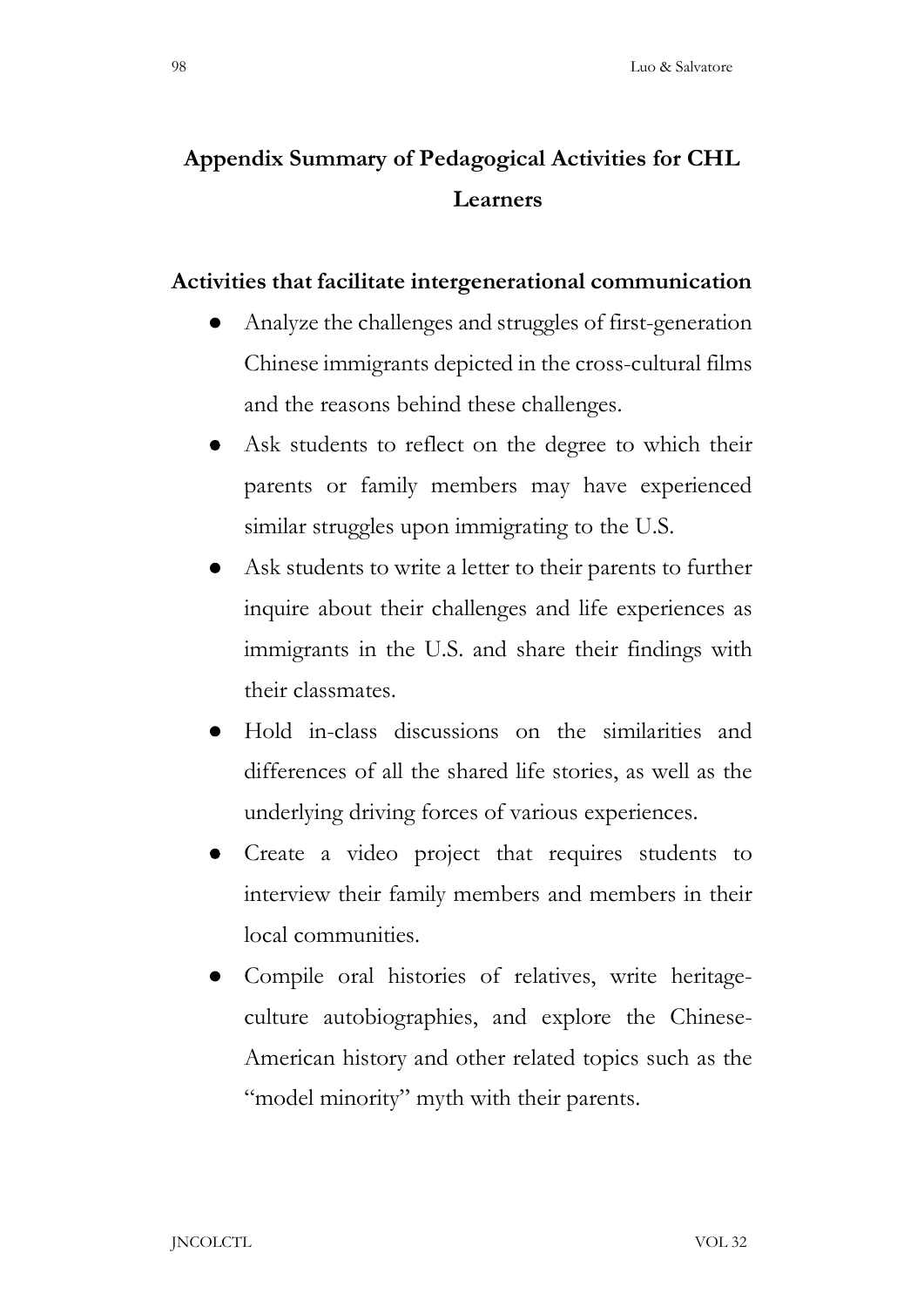## Activities that facilitate peer interaction:

- Analyze the paradox of Chinese-American assimilation as experienced by second- or third-generation Chinese immigrants and discuss their identity struggles through adolescence and young adulthood.
- Hold in-class discussion sessions for students to openly share their challenges, life stories, and ambivalence about their Chinese-American dual identities, aiming to explore what causes such struggles and how CHL learners may approach them.
- Ask students to work on a final writing assignment or a video project depicting CHL learners' autobiography, highlighting key points in their life and reflections on their journey of identity development.
- Require students to do a final presentation on the above project in class and invite their family members to the presentations.

### Activities that facilitate community connection:

- Ask students to collaborate and accomplish community-based projects addressing the real-life issues facing Chinese-American communities.
- Guide students to identify problems Chinese immigrants may need to examine further as a community and figure out what can be done to help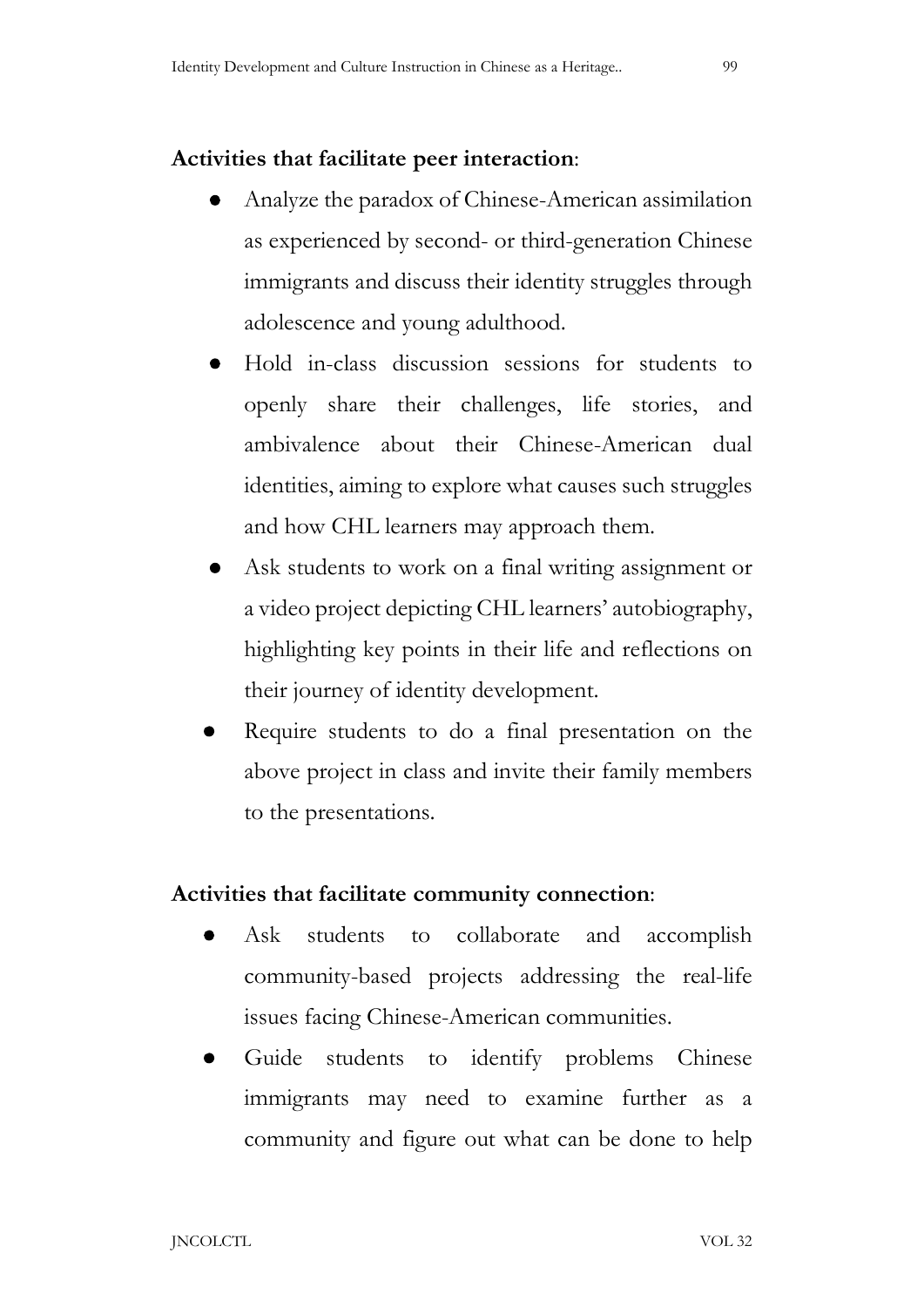Chinese families. Possible problems include Englishonly policy at home, parenting style, language barrier and loneliness of the elderly, the identity struggles of second-generation Chinese immigrants, the invisibility of Chinese-Americans, the challenges faced by LGBTQ+ individuals in the Chinese-American community, and more.

- Encourage students to communicate with members of the local Chinese communities (e.g., parents, schoolaged children, the elderly, administrators of Chinese community schools) to explore other existing real-life issues faced by the community.
- Guide students to answer the following questions: Under the current social environment of Asian Hate, what can the Chinese community do to voice out their sufferings and win support from other ethnic groups? What steps do the Chinese community need to take to request Chinese- and also Asian-American history be added to K-12 education in the U.S.? What problems can the myth of model minority cause for Chinese-Americans? How should the Chinese communities respond to the Black Lives Matter movement?
- Encourage students to educate their parents and Chinese community on the above questions when necessary and figure out the appropriate ways to do so.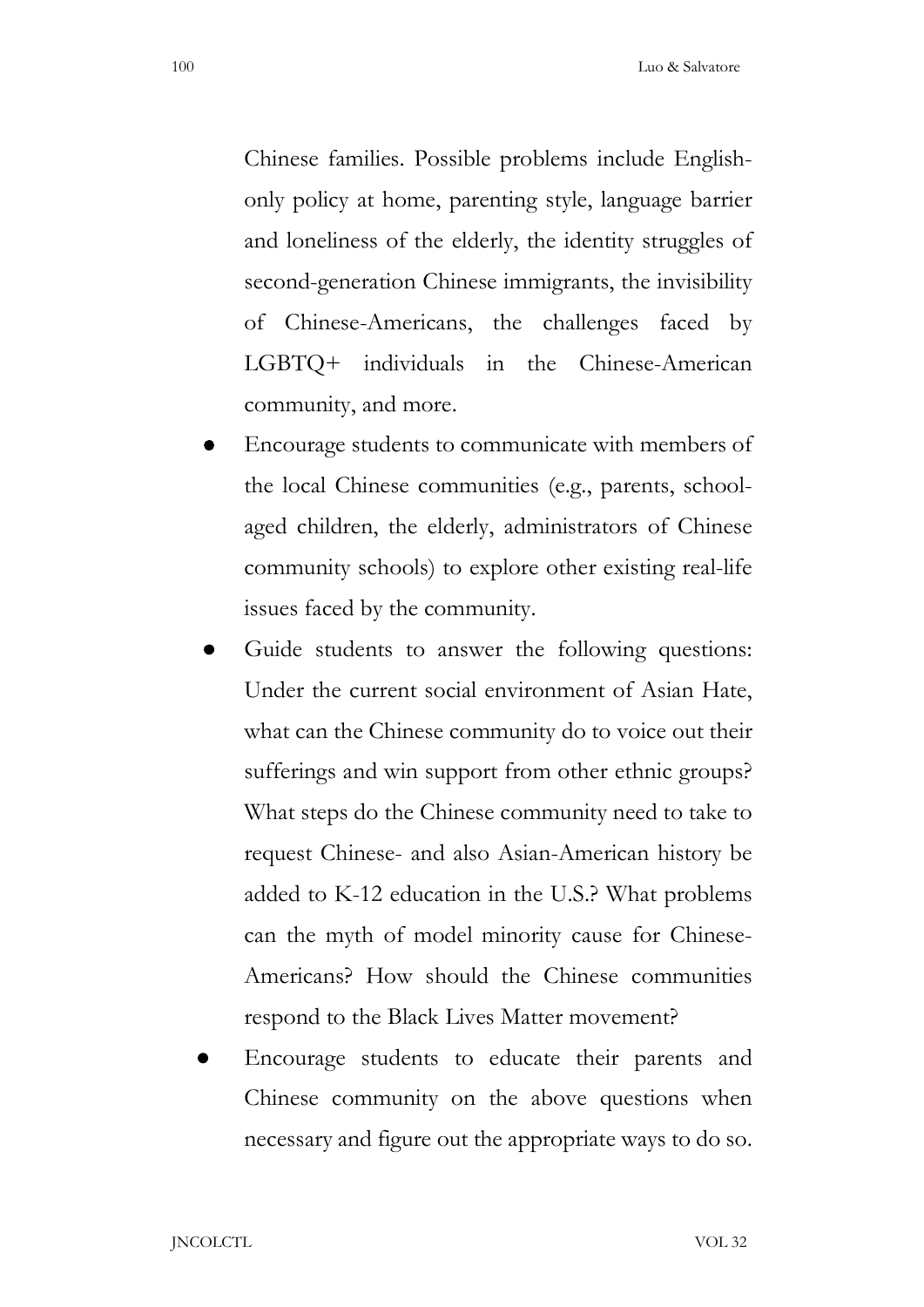- Discuss the open letter to "Mom, Dad, Uncle, Auntie, Grandfather, Grandmother" co-authored by Asian Americans (Wang, 2016) and Eillen Huang's letter to the Chinese American Community (Huang, 2020) and encourage students to take actions.
- Divide into small groups and ask each group to identify a specific problem that interests them, propose a plan to solve the problem, try to implement their plan in the local Chinese community, write up a report and reflection, and share their results with the class.
- Possible final project topics: organize a weekend club for the elderly where they can learn the English language and American culture, sponsor a workshop on the importance of self-advocacy among Chinese children at the weekend Chinese community schools, hold discussion sessions for their parents and others in the community to examine the implications of the model minority myth and the importance of intersectionality with other marginalized groups in America, initiate a meeting with the local senator to discuss the steps of incorporating Asian-American history into the district's K-12 schools, and much more.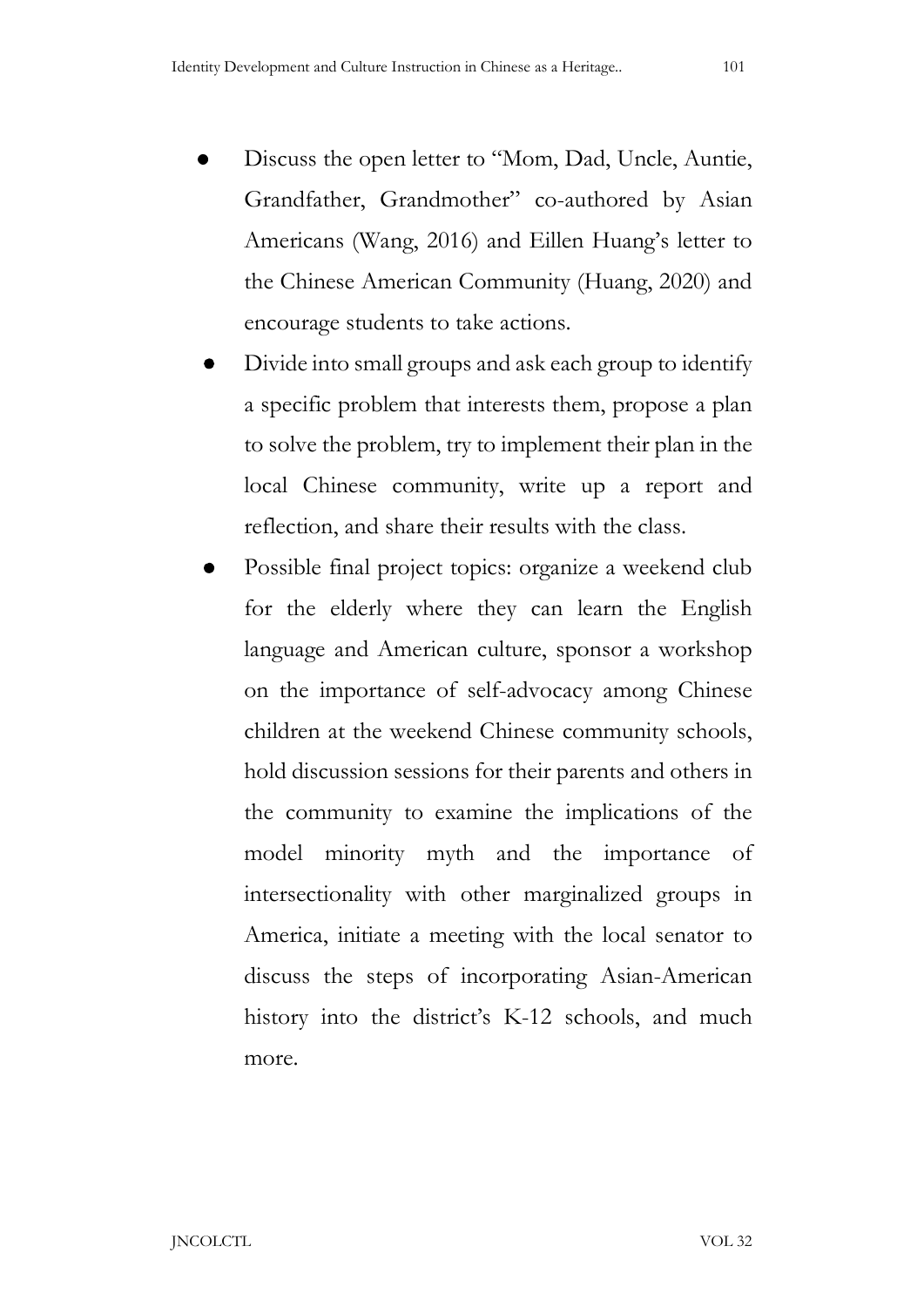#### Activities that facilitate intercultural learning:

- Use the generational struggles portrayed in the films as natural discussion points for CHL learners to compare and contrast Chinese and American cultures in terms of parenting styles and child-parent relationships, while bringing in their own personal and intercultural experiences in daily life.
- Prompt students to compare their own experiences with those of the protagonists on-screen and facilitate a dialogue or self-reflection on how an American-born Chinese can reconcile the pressure to assimilate to American society with the demands of success and honor to their Chinese family.
- Guide students to analyze the reasons behind the generational struggles as well as cultural differences and conflicts depicted in the films and facilitate Chinese-American cultural comparison through concepts such as individualism vs collectivism, filial piety, saving face, and Confucianism, which constitute the core of the Chinese mind (i.e., values, beliefs, behaviors).
- Use the personal experiences and struggles shared by individual students as a springboard to facilitate the understanding that the Chinese-American community in the U.S. embraces diverse subgroups, which creates